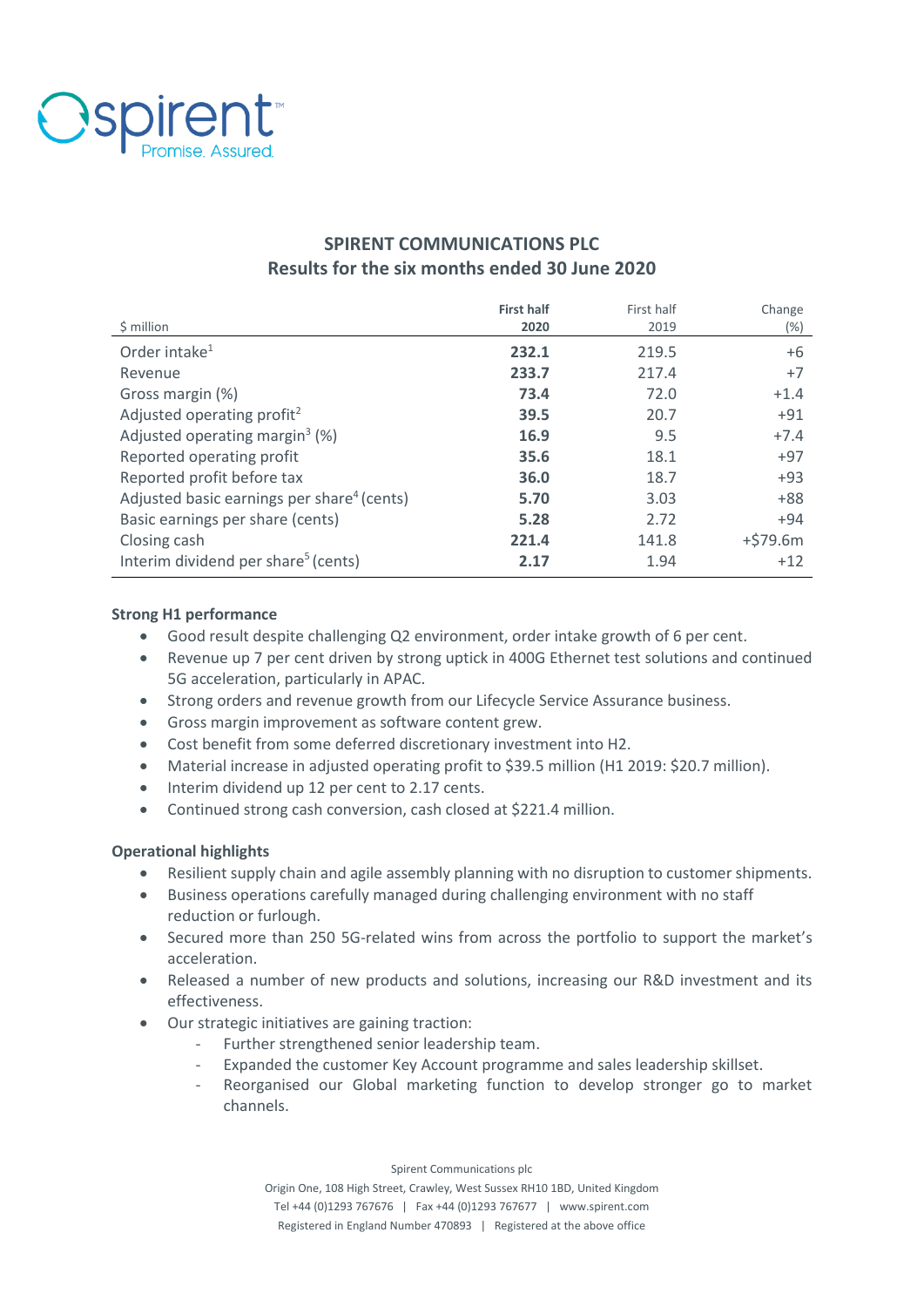## **Networks & Security**

- Strong uptick in 400G Ethernet test performance, driven by 5G, Cloud, IoT and internet traffic growth.
- Significant wins at service providers and leading network equipment manufacturers (NEMs) in North America, China and India.
- We benefited from the expansion of SD-WAN as the exclusive partner of the industry consortium for certification testing to its new global SD-WAN standard.
- Our Security Solutions business focused on important areas of threat growth, including 5G, critical infrastructure and emergency services.
- Whilst we benefited from continued revenue growth in our Positioning business in the second quarter, we also started to experience some slowing of order placement from US government related customers.

## **Lifecycle Service Assurance**

- Landslide (lab-based 5G network testing) continued its industry leadership, growing strongly as service providers in multiple regions and the world's leading NEMs invested to validate 5G core networks in the lab.
- Landslide was chosen by Japan's Rakuten Mobile for core testing of the world's first fullyvirtualised, cloud-native mobile network.
- Our VisionWorks (live network testing) operational network assurance solutions saw good growth in the period, including a large probe order from a tier-1 US service provider.
- We continued our transition to an outcome-driven service delivery model, delivering on existing commitments and developing multiple new opportunities.

## **Connected Devices**

- Demand for our device test services on live networks in North America remained robust.
- 5G device launch delays by our customers impacted our test growth plans.
- We were selected by Amazon as one of only two Authorised Test Labs in the US for Alexa Builtin devices, leveraging our deep audio and acoustic test expertise.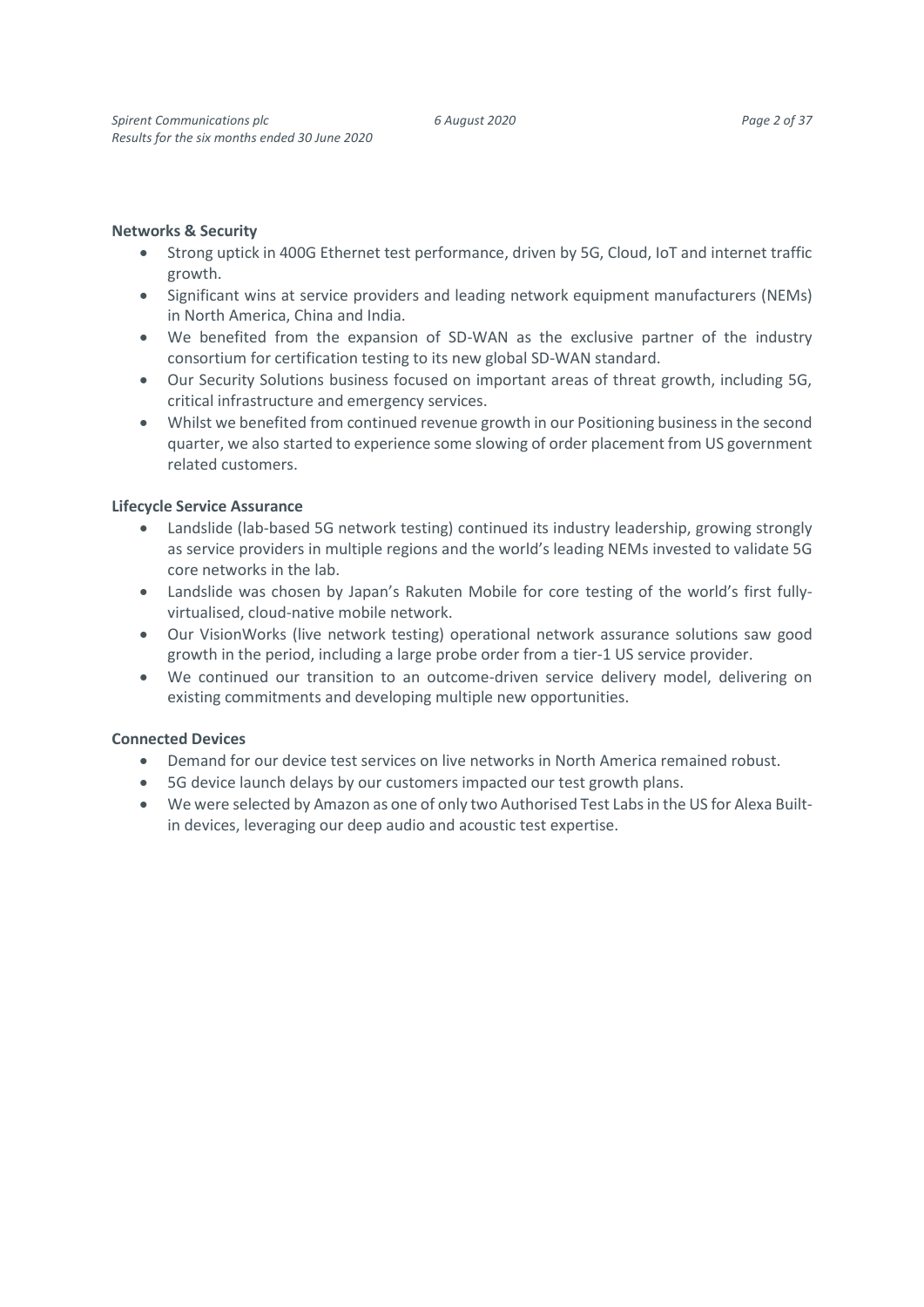### **Outlook**

We had a strong start to the year in Q1, while in early Q2 we did experience some softness in order intake which rebounded in June. Overall, the first six month's trading resulted in continued top line growth and significantly increased profitability, driven by prudent discretionary cost management. As we look forward, we remain vigilant about the impact COVID-19 may have on customer spending.

Our performance is expected to be weighted to the second half of the year. The Board remains confident of continued progress and the outlook for the year remains unchanged. As an evolving organisation, Spirent maintains a relentless focus on its customers. We continue to innovate for growth by investing across our portfolio and maintain an acute focus on driving operational excellence.

### **Eric Updyke, Chief Executive Officer, commented:**

"Spirent has demonstrated a resilient business model at a time when remote connectivity is critical. We delivered progress across the portfolio and materially improved our profitability.

"Since the crisis began, our talented, agile staff have seamlessly fulfilled customer demand with no disruption or supply chain issues. I would like to recognise their excellent service to our customers.

"While there is much to deliver in the second half, our fundamentals, operational platform and balance sheet remain strong. Spirent will continue to manage through the crisis, executing on our strategy, with a relentless focus on customer centricity, innovation for growth and operational excellence."

Notes

- 3. Adjusted operating profit as a percentage of revenue in the period.
- 4. Adjusted basic earnings per share is based on adjusted earnings as set out in note 6 of Notes to the half year condensed consolidated financial statements.
- 5. Dividends are determined in US dollars and paid in sterling at the exchange rate prevailing when the dividend is proposed. The interim dividend proposed for 2020 of 2.17 cents per Ordinary Share is equivalent to 1.67 pence per Ordinary Share (first half 2019: 1.59 pence).

**- ends -**

<sup>1.</sup> Order intake represents commitments from customers to purchase goods and/or services that will ultimately result in recognised revenue.

<sup>2.</sup> Adjusted operating profit is before charging exceptional items, acquisition related costs, acquired intangible asset amortisation and share-based payment amounting to \$3.9 million in total (first half 2019: \$2.6 million).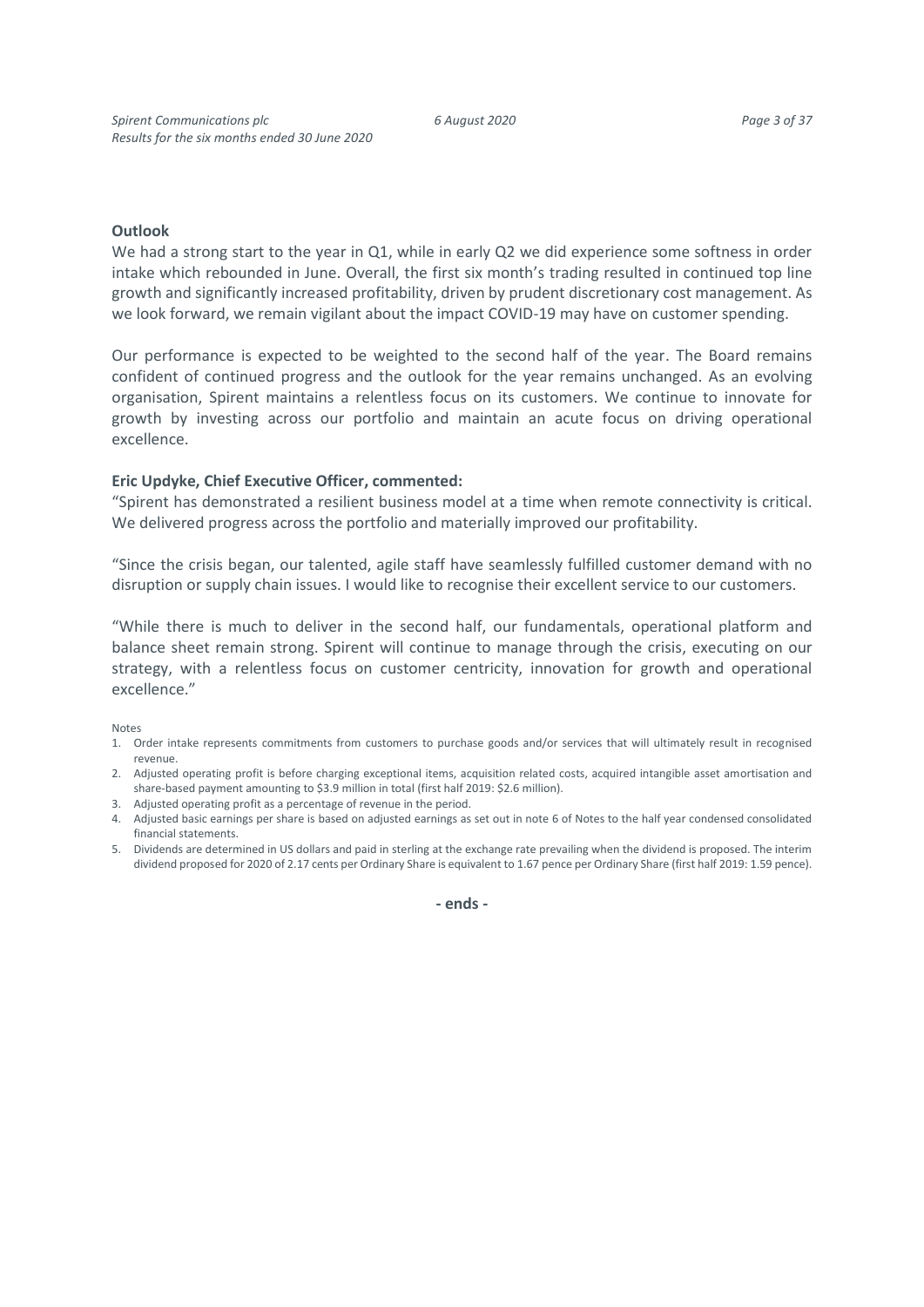### **Enquiries**

| Spirent Communications plc | +44 (0)1293 767676            |
|----------------------------|-------------------------------|
|                            |                               |
|                            | +44 (0) 20 3727 1000          |
|                            | <b>FTI Consulting Limited</b> |

*The Company will publish a recorded presentation today at 7.00am UK time on its website. The Company will also host a live, virtual results Q&A session for the analyst community today at 12.30pm UK time. A recording of the presentation will be available in the Investors section of the Spirent Communications plc website [https://corporate.spirent.com/.](https://corporate.spirent.com/)*

## **About Spirent Communications plc**

Spirent Communications plc (LSE: SPT) offers test, measurement, analytics and assurance solutions for next-generation devices and networks. Spirent provides products, services and information solutions for high-speed Ethernet, positioning, and network infrastructure markets, with expanding focus on service assurance, cybersecurity and 5G. Spirent is accelerating the transition of connected devices, network equipment and applications from development labs to the operational network, as it continues to innovate toward fully-automated testing and autonomous service assurance solutions. Further information about Spirent Communications plc can be found a[t https://corporate.spirent.com/.](https://corporate.spirent.com/)

Spirent Communications plc Ordinary Shares are traded on the London Stock Exchange (ticker: SPT; LEI: 213800HKCUNWP1916L38). The Company operates a Level 1 American Depositary Receipt (ADR) programme with each ADR representing four Spirent Communications plc Ordinary Shares. The ADRs trade in the US over-the-counter (OTC) market under the symbol SPMYY and the CUSIP number is 84856M209. Spirent ADRs are quoted on the Pink OTC Markets electronic quotation service which can be found at [http://www.otcmarkets.com/marketplaces/otc-pink.](http://www.otcmarkets.com/marketplaces/otc-pink)

Spirent and the Spirent logo are trademarks or registered trademarks of Spirent Communications plc. All other trademarks or registered trademarks mentioned herein are held by their respective companies. All rights reserved.

#### **Cautionary statement regarding forward-looking statements**

*This document may contain forward-looking statements which are made in good faith and are based on current expectations or beliefs, as well as assumptions about future events. You can sometimes, but not always, identify these statements by the use of a date in the future or such words as "will", "anticipate", "estimate", "expect", "project", "intend", "plan", "should", "may", "assume" and other similar words. By their nature, forward-looking statements are inherently predictive and speculative and involve risk and uncertainty because they relate to events and depend on circumstances that will occur in the future. You should not place undue reliance on these forward-looking statements, which are not a guarantee of future performance and are subject to factors that could cause our actual results to differ materially from those expressed or implied by these statements. The Company undertakes no obligation to update any forward-looking statements contained in this document, whether as a result of new information, future events or otherwise.*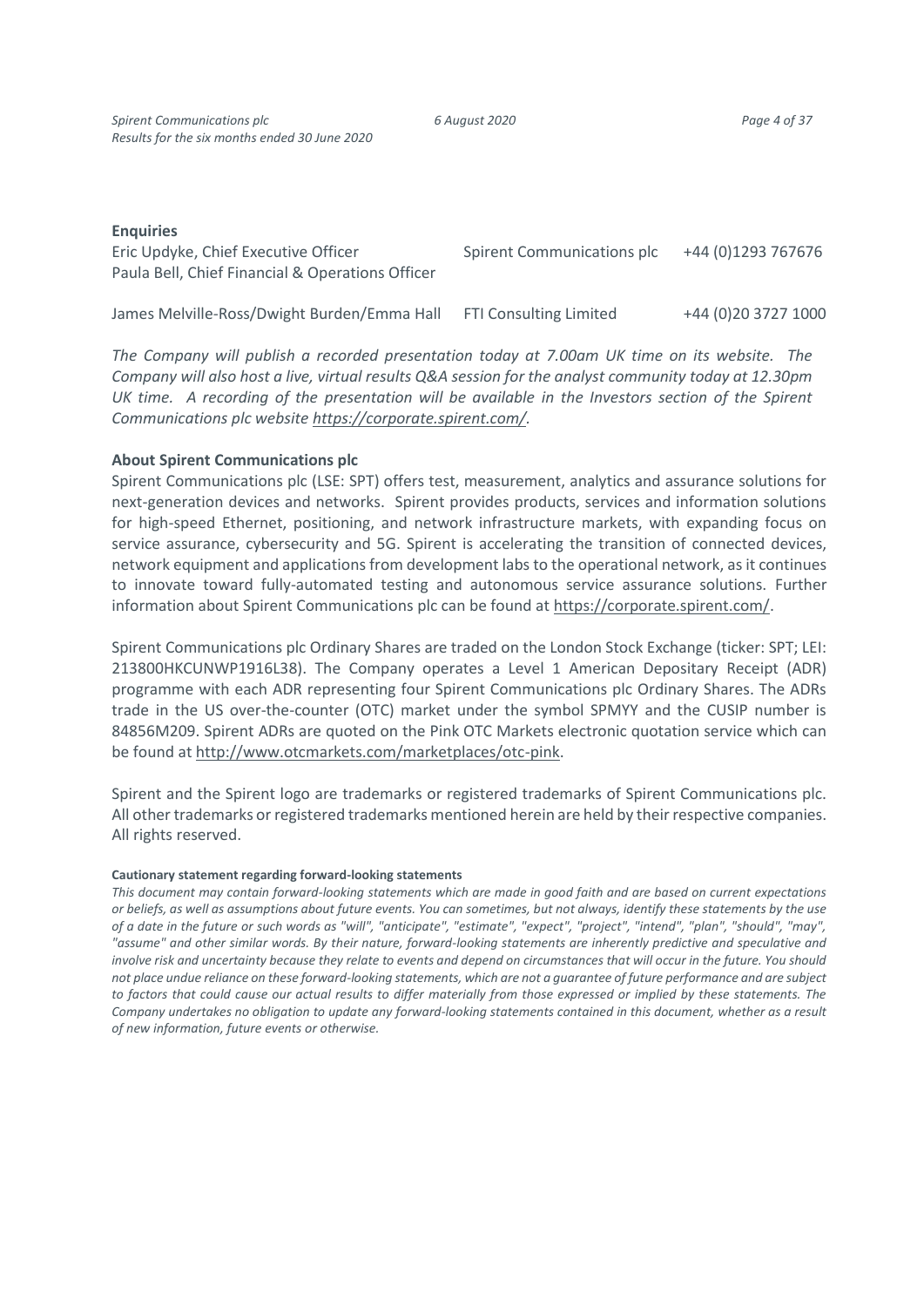## **Chief Executive Officer review**

Spirent has a resilient business that supports critical infrastructure. Our fundamental drivers remain the same despite the global disruption due to COVID-19. In fact, the reliance on technology to stay connected has only increased and our testing solutions remain mission critical, enabling businesses to connect remotely and seamlessly. I'm proud of the job that we have done in the face of such turmoil.

## **COVID-19 Update**

During the period we have taken a number of actions in light of COVID-19. Employee safety remains our number one priority and at the beginning of March we took swift action to move over 95 per cent of our employees to full-time remote work. At Spirent, we benefited from our strong, agile supply chain management and financial discipline and have been fortunate to avoid furloughs or lay-offs due to COVID-19. Our talented team quickly innovated the way we work, sell and collaborate remotely. Strategic initiatives underway to evolve our sales team to a more solutions-based mindset have enabled us to engage in deeper conversations and strengthen relationships with our customers. We continue to monitor the situation closely and have a phased plan for our return to onsite work.

## **Market Overview**

The COVID-19 crisis has created uncertainty and unforeseen challenges for all industries, including for our customers. Customer spending patterns remain uncertain, particularly for our lab and government markets. The unprecedented impact on society has forced many people to stay at home, to virtually work, learn and connect with friends and family. The need for connectivity has highlighted the essential services and infrastructure that we support.

Despite this disruption, our major drivers for growth remain unchanged, including 5G Momentum, High-Speed Ethernet, Cloud and Network Virtualization, Cybersecurity Threats and Connected Devices Proliferation.

Although we have seen some customer 5G device launch delays, the 5G market remains robust, with China and the US accelerating their 5G plans. We are seeing new opportunities for government and private network applications, with organisations increasingly adopting SD-WAN to support their workfrom-home workforce. Spirent has again been nominated as a finalist for the Leading Lights Awards 2020 in the "Outstanding Test & Measurement Vendor" category due to our 5G business. We have won the award the last two years in a row.

To seize these market opportunities, our strategy is focused around three pillars: Customer Centricity, Innovation for Growth and Operational Excellence.

## **Customer Centricity**

We strive to create a more agile collaborative organisation, capable of solving bigger business problems for our customers.

Deepening and expanding our customer reach is a key focus. Due to our understanding and connection to our customers, we are expanding Spirent's footprint by diversifying our customers as well as increasing our share with existing customers. Our end-to-end solutions supporting the entire customer lifecycle continue to deliver competitive wins across regions.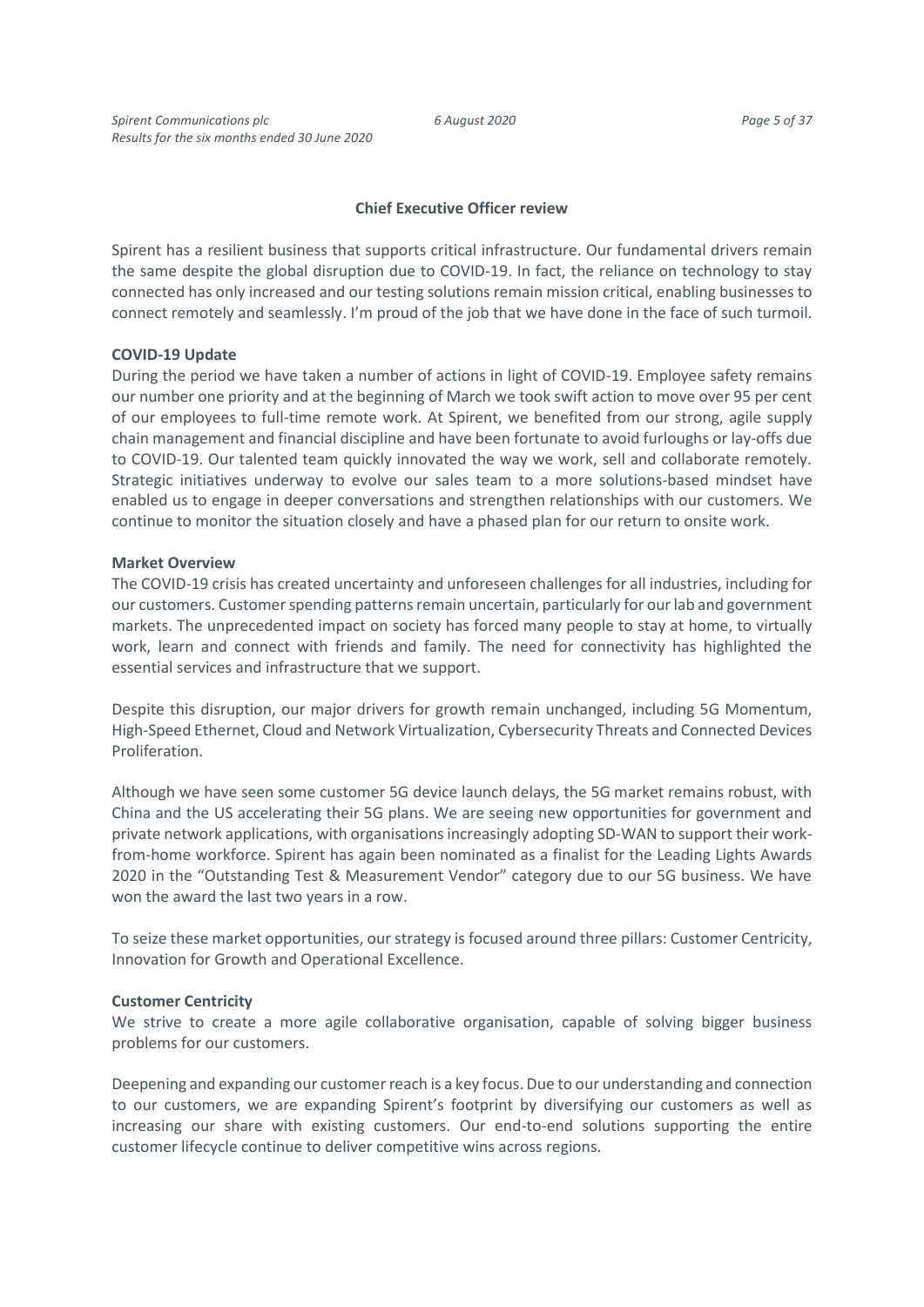To strengthen customer relationships, the team has worked hard to refresh and instil a solutionsbased selling mindset. Within the North American market, we have seen progress across the Canadian service providers, and in the US, we are making important inroads with the large cable and multiplesystem operators (MSOs). We performed well and drove solid growth in the Asia-Pacific region, despite the global pandemic and turmoil in international trade. As Asian countries, especially China, begin to rebound from COVID-19, we are seeing heavy investment in 5G by our customers. Going forward, we will continue to manage a dynamic, challenging geopolitical landscape. In the European market, we continued to win in 5G wireless and SD-WAN at service providers and network equipment manufacturers (NEMs). We enhanced our digital outreach across all regions, as we continue to broaden and deepen our customer engagements.

To increase our customer reach, targeting new geographies and market segments, we are expanding into more enterprise customers while increasing share of wallet with our key service provider and NEM accounts. To ensure Spirent makes a broader impact, our Key Account Management Programme continues to deliver excellent results as we strengthen our relationships with key accounts and strategically partner with them.

By focusing on solutions and services, we are delivering value across the customer lifecycle. We established a cross-company services approach to formalise and govern our strategic services offerings.

## **Innovation for Growth**

We continue to invest in product innovation, making our products even easier for customers to use and our leading 5G portfolio continues to be a winning advantage across our business. The market for 5G continues to be robust, with China and the US accelerating deployments. Our investment in 5G is reaping rewards as we continue to win new business, with strong growth in 5G orders over last year. From 5G device testing and accelerating time-to-market, to assuring and securing live networks, our portfolio offers award-winning solutions to customer challenges.

Through our leading Position, Navigation and Timing (PNT) solutions, Spirent enables innovation and development in global navigation satellite system (GNSS) technologies that are influencing more and more areas of our lives. From the development of new satellites to positioning and navigation systems for miniature drones, Spirent solutions are working behind the scenes to improve accuracy, reliability, and robustness. Our PNT business maintained growth and in the first half of 2020, released the innovative SimHIL, an integrated software for realistic testing of the scenarios that power advanced automotive systems. We are growing from our leadership to expand into new markets, focused on the next evolution of PNT simulation and assurance.

Our service assurance solutions are making good progress in the transition to an outcome-driven service delivery model. Our innovative collaboration with Rakuten Mobile in Japan will support the rollout of 5G non-standalone and standalone, for Rakuten's world-first fully virtualized, cloud-native mobile network. In addition to an ongoing, large Testing-as-a-Service (TaaS) project at a tier-1 provider, we are managing several additional service delivery opportunities.

Our innovation in cloud and our CloudSure solution is driving opportunities across a spectrum of customers. Continued investments into the CloudSure platform will enable us to grow into new customer segments including enterprise private and hybrid clouds and the emerging edge cloud market.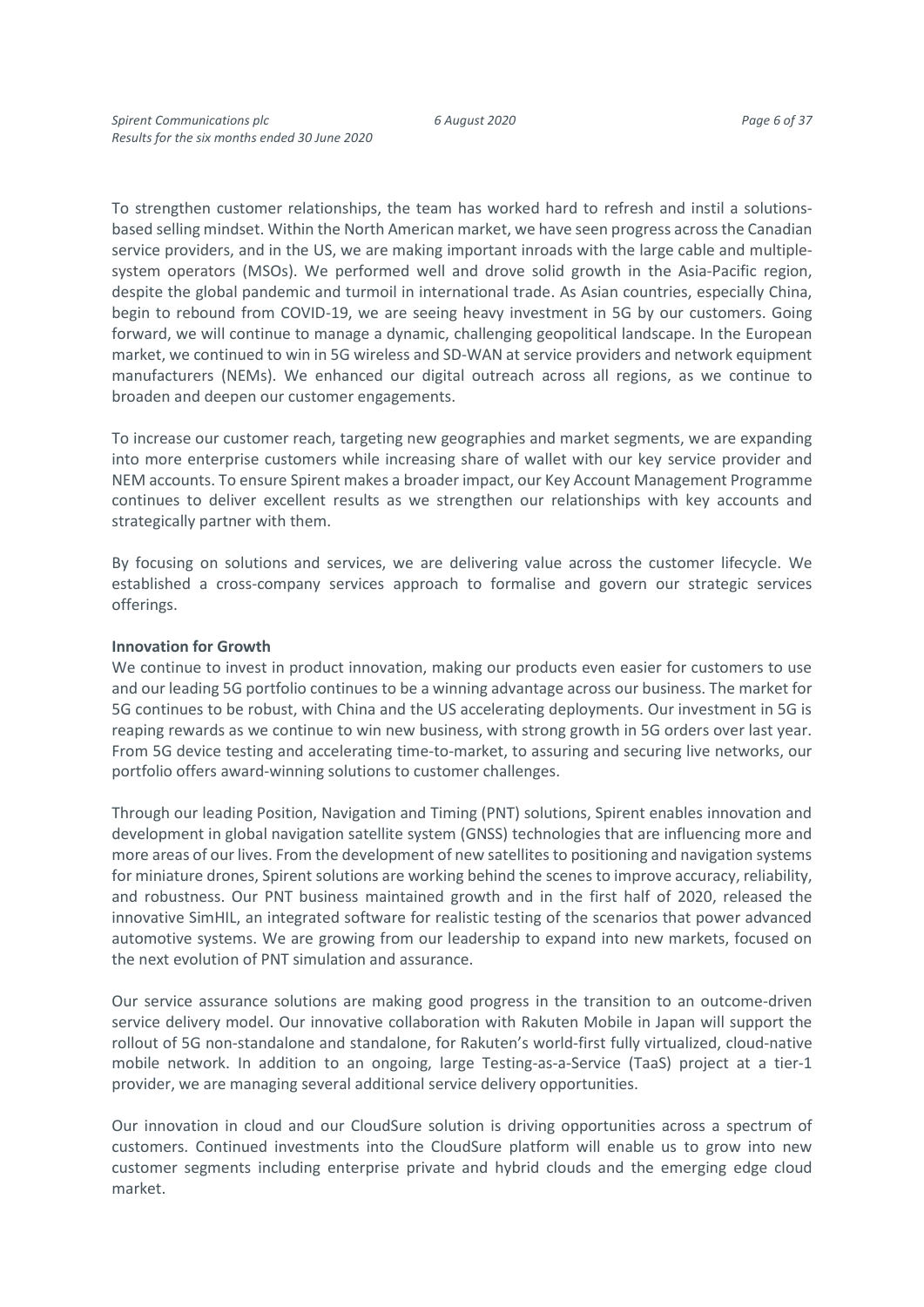Spirent was the first to launch a WiFi6 test solution, which enables us to tap into the planned massdeployments of WiFi6 networks for traditional network access as well as 5G hand-off.

In addition to technology innovation, we are establishing new business models to grow recurring revenues, including services and software, providing the Group with enhanced visibility.

## **Operational Excellence**

Operational excellence is vital to support Spirent's growth. We maintained our operational and financial strength during the global pandemic due to our operational discipline, supply chain management and strong balance sheet. We closed out the first half of 2020 with a cash balance of \$221.4 million.

Throughout the pandemic, the resilience of our supply chain operations underpinned our success and helped ensure all customer shipments were made during a very challenging environment. The agility and proactiveness of the team was exemplary.

Our leadership team has stayed connected with our employees. Communicating through email updates, video messages and townhalls, we strive to keep our staff constantly up to date on the latest safety guidelines and state of the business. In May, we completed an employee engagement survey and, with over 92 per cent of employees responding, we received an improved score of highly engaged.

We continue to invest in talent and to develop our processes and business systems to support our continued growth.

In the period, as part of evolving our sales and marketing structure to pivot to a more customer-centric organisation, we benchmarked our global marketing function and established a new operating model to increase the effectiveness of our routes to market and to improve focus on our strategic growth priorities.

We are working hard to improve the overall efficiency and effectiveness of our global teams. We have further strengthened our sales team during the period and continue to evolve our salesforce, expanding our key account programme where we are engaging on bigger business problems with our customers.

We have built a new central services team which will enable us to drive more cross-company service offerings. As we look to enhance security across our portfolio, we have appointed a new leader for our Security Solutions business. In addition, we continue to drive our corporate development activities as we continue to explore opportunities to grow our portfolio both organically and inorganically to seize market opportunities and have appointed a new leader for this vital area.

Sustainability and corporate responsibility are fundamental to our operational excellence and the overall success of our business. As we continue to innovate and grow, our ESG programme, FuturePositive, focuses on embedding sustainability across our products, procurement, people and property. We continue to look for new ways to embed sustainable thinking across Spirent and have reduced our total energy usage by 19 per cent over the last five years, sourcing 90 per cent of our electricity from renewable sources. In addition, our Global STEM Ambassador Programme is focused on bridging the skills gaps in the STEM world and aims to inspire, support and encourage students of all ages in their learning and development of STEM subjects.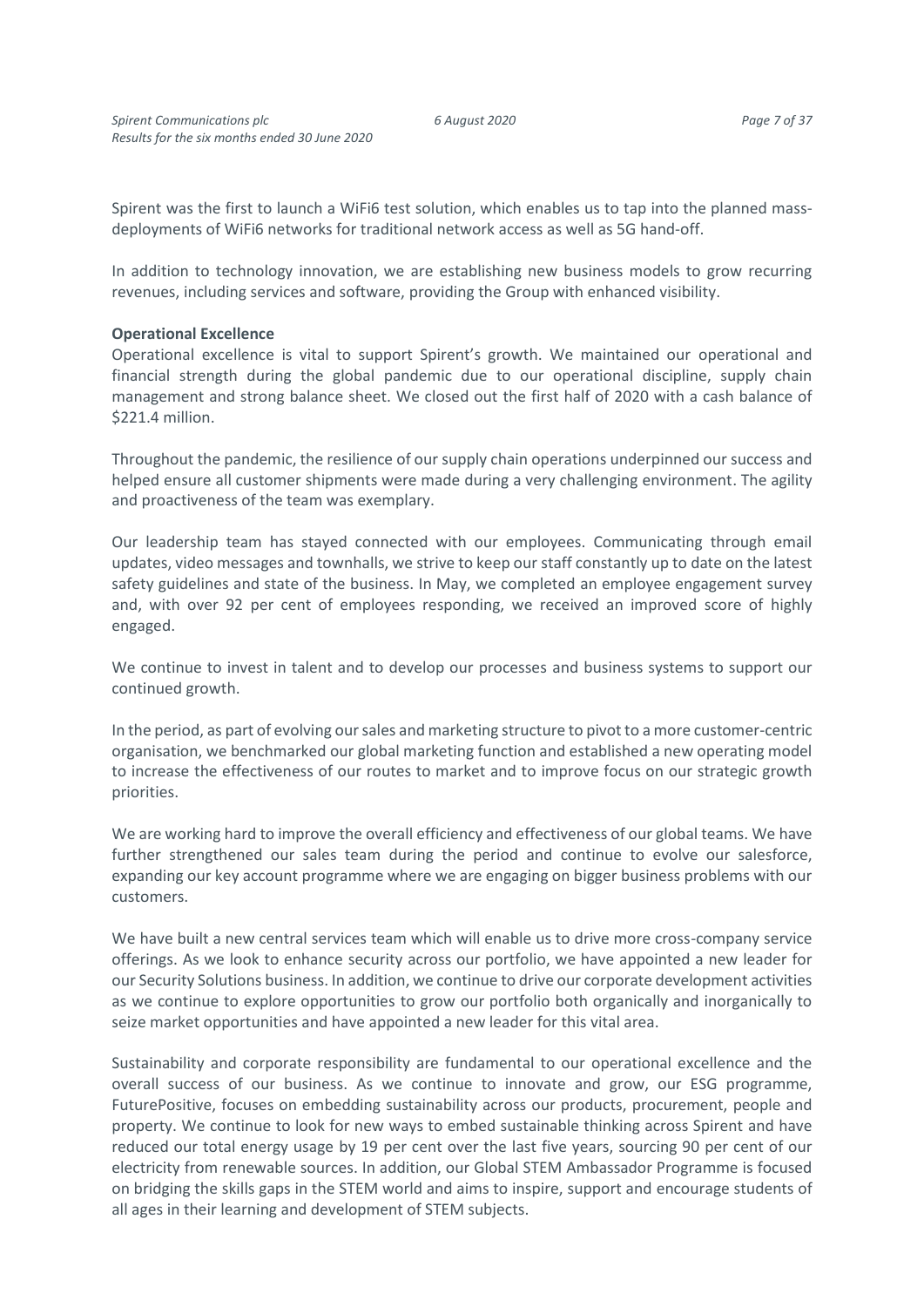### **Business review**

Spirent focuses on three strategic business segments: **Networks & Security**, **Lifecycle Service Assurance** and **Connected Devices**. This structure positions the Group to meet the needs and expectations of our customers and to capitalise on the business opportunities created as they:

- develop innovative devices, applications, network equipment and networks; and
- operate those networks and services.

We improve network performance and end user experience in our connected world and help create our smarter future.

## **Networks & Security – 61% of Group revenue**

Networks & Security is a world leader in high-speed Ethernet/IP performance testing, in Wi-Fi and automotive Ethernet, and develops test methodologies, tools and services for virtualised networks and cloud. We provide consulting services, test tools, methodologies and proactive security validation solutions. We continue to be the world leader for global navigation satellite system (GNSS) simulation products and tailored solutions as we expand into the Position, Navigation and Timing (PNT) market.

|                                               | <b>First half</b> | First half |
|-----------------------------------------------|-------------------|------------|
| \$ million                                    | 2020              | 2019       |
| Revenue                                       | 142.0             | 131.0      |
| Adjusted operating profit <sup>1</sup>        | 25.5              | 16.0       |
| Adjusted operating margin <sup>1</sup> $(\%)$ | 18.0              | 12.2       |

Note

1. Before exceptional items of \$0.7 million charged in the first half of 2020.

Networks & Security delivered revenue growth of \$11.0 million or 8.4 per cent over the first half of 2019, primarily driven by 400G Ethernet test and Positioning business. Adjusted operating profit increased by \$9.5 million, benefiting from both the higher revenue and improved gross margin, with adjusted operating margin up 5.8 percentage points to 18.0 per cent.

## **Performance highlights**

- Against a background of strong half-on-half growth in our 400G Ethernet test business, Spirent partnered with H3C to assure that large-scale data centres can confidently transition to 400G Ethernet connections triggered by 5G, cloud computing, IoT and the explosive growth in internet traffic. With 72 ports of 400GE, this collaboration became the industry's largest-scale 400G test with SRv6 (segment routing over IPv6 data plane) capabilities;
- Spirent has certified [multiple vendors](https://www.mef.net/Press-Releases/MEF-Announces-First-Certified-MEF-3-0-SD-WAN-Technology-Vendors) and [service providers](https://www.spirent.com/newsroom/press_releases/releases/2020/march/03-18_first_certified_mef_30_sd-wan_service_providers_announced) for MEF 3.0 SD-WAN services since the introduction of the [MEF 3.0 SD-WAN Certification Program](https://www.spirent.com/newsroom/press_releases/releases/2019/november/11-19_mef_introduces_sd-wan_certification_program_spirent_authorized_certification_test_partner) in November 2019. As MEF's SD-WAN Authorised Certified Test Partner, Spirent certified the SD-WAN products and managed services to validate their conformance to the industry-leading SD-WAN Service Attributes and Services (MEF 70) global standard;
- Our Security Solutions business focused on supporting proactive security concerns with critical infrastructure and emergency services. We spoke at RSA 2020 on "SCADA/ICS Inherited Insecurity: From Nuclear Power Plants to Oil Rigs". We also tested the security of more than two dozen devices for critical infrastructure and emergency service systems;
- We applied our 5G security expertise to engagements with the UK and US governments in an advisory capacity on key 5G security issues such as secure supply chains, and we opened several new 5G security consulting services engagements with leading service providers;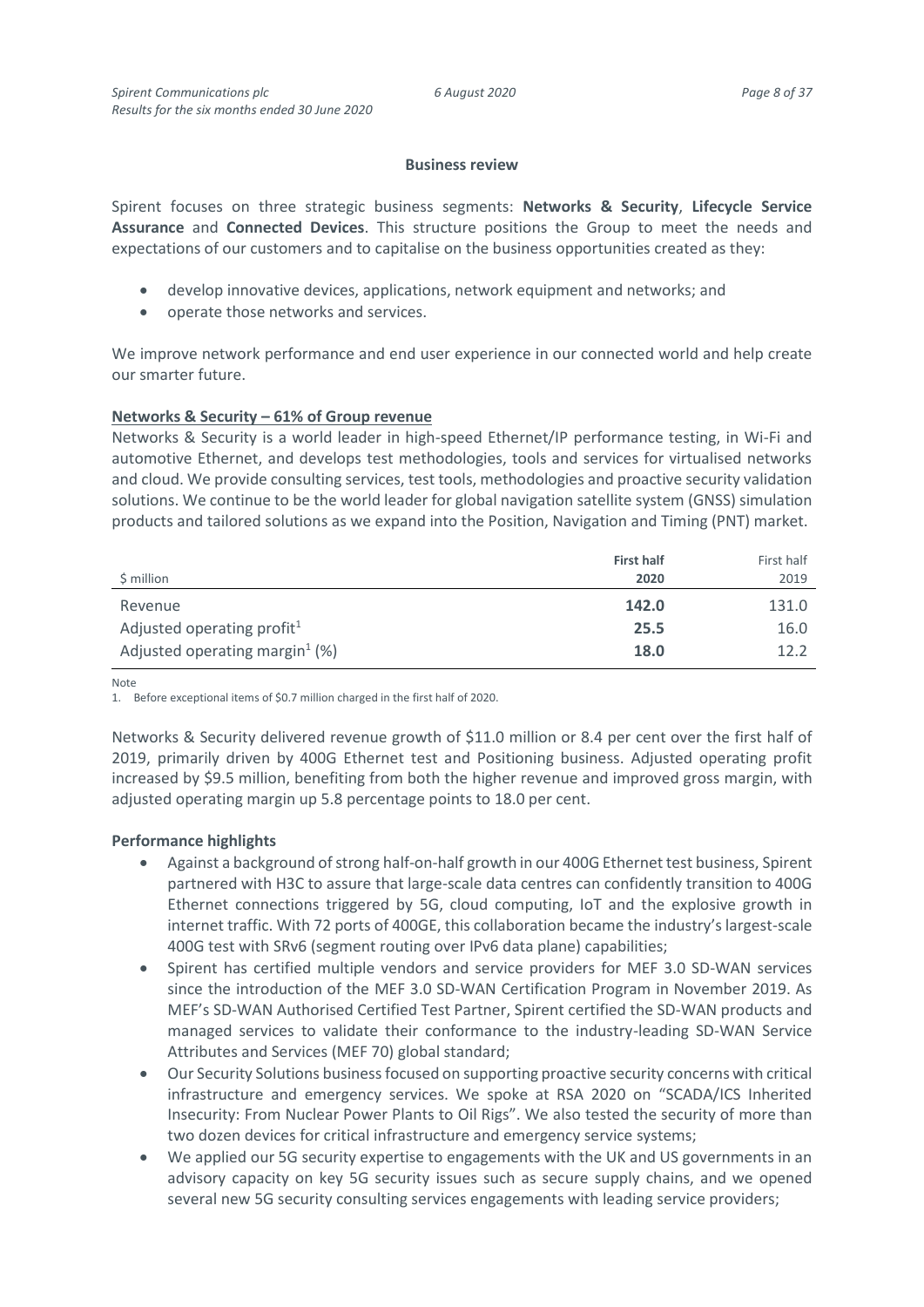- The Positioning business continued to show good progress despite orders from US government contractors softening in the second quarter; and
- In the Positioning businesses commercial segments, its mid-range simulation platform (GSS7000) and record playback solution (GSS6450) all saw half-on-half sales growth. The latter was the result of a successful transfer of technology acquired in late 2019. The business also continued to operate a full manufacturing capability throughout the COVID-19 pandemic to ensure all customers were engaged and served.

## **Lifecycle Service Assurance – 25% of Group revenue**

Our Lifecycle Service Assurance solutions radically reduce the time and cost to turn-up new services and to rapidly diagnose, troubleshoot and resolve issues with production networks and services. We lead the market in pre-deployment testing of mobile core networks, and our cloud-native active test and assurance solutions automate service turn-up, monitoring and troubleshooting of 5G, LTE, Ethernet, SD-WAN and cloud networks in NetDevOps environments.

|                                            | <b>First half</b> | First half |
|--------------------------------------------|-------------------|------------|
| \$ million                                 | 2020              | 2019       |
| Revenue                                    | 58.5              | 51.0       |
| Adjusted operating profit $1$              | 12.8              | 4.0        |
| Adjusted operating margin <sup>1</sup> (%) | 21.9              | 7.8        |

Note

1. Before exceptional items of \$0.7 million charged in the first half of 2020.

Lifecycle Service Assurance grew revenue by \$7.5 million or 14.7 per cent over the first half of 2019, with strong demand for our mobility, automation and service assurance test solutions. Adjusted operating profit benefited from the higher revenue, improved gross margin and lower operating costs, coming in \$8.8 million higher than over the same period last year. The increased sales volume drove an adjusted operating margin increase to 21.9 per cent.

## **Performance highlights**

- We continue to set the pace for 5G verification and assurance in the lab. Customer demand for our Landslide lab solution remained strong in the Americas, with an increasing opportunity landscape in the APAC region;
- We saw good half-on-half orders growth for our VisionWorks live network solution in the first half, especially in top-tier accounts in the Americas;
- We made good progress in our transition from a vendor of traditional test tools to an outcome-driven service delivery model. In addition to an ongoing large Testing-as-a-Service (TaaS) project at a tier-1 provider in the Americas, Lifecycle Service Assurance is currently managing several additional service delivery opportunities;
- We revealed our extensive collaboration with Japan's Rakuten Mobile in support of current LTE services, as well as planned 5G non-standalone and standalone rollouts, for the world's first fully virtualized cloud native mobile network. Rakuten selected Spirent Landslide for its demanding core network test needs; and
- We announced our work with China Telecom on system-wide performance verification and assessment efforts for 5G standalone network equipment. China Telecom used Spirent Landslide to rapidly test 5G core network commercial equipment from four vendors, conducting end-to-end system function verification and interoperability.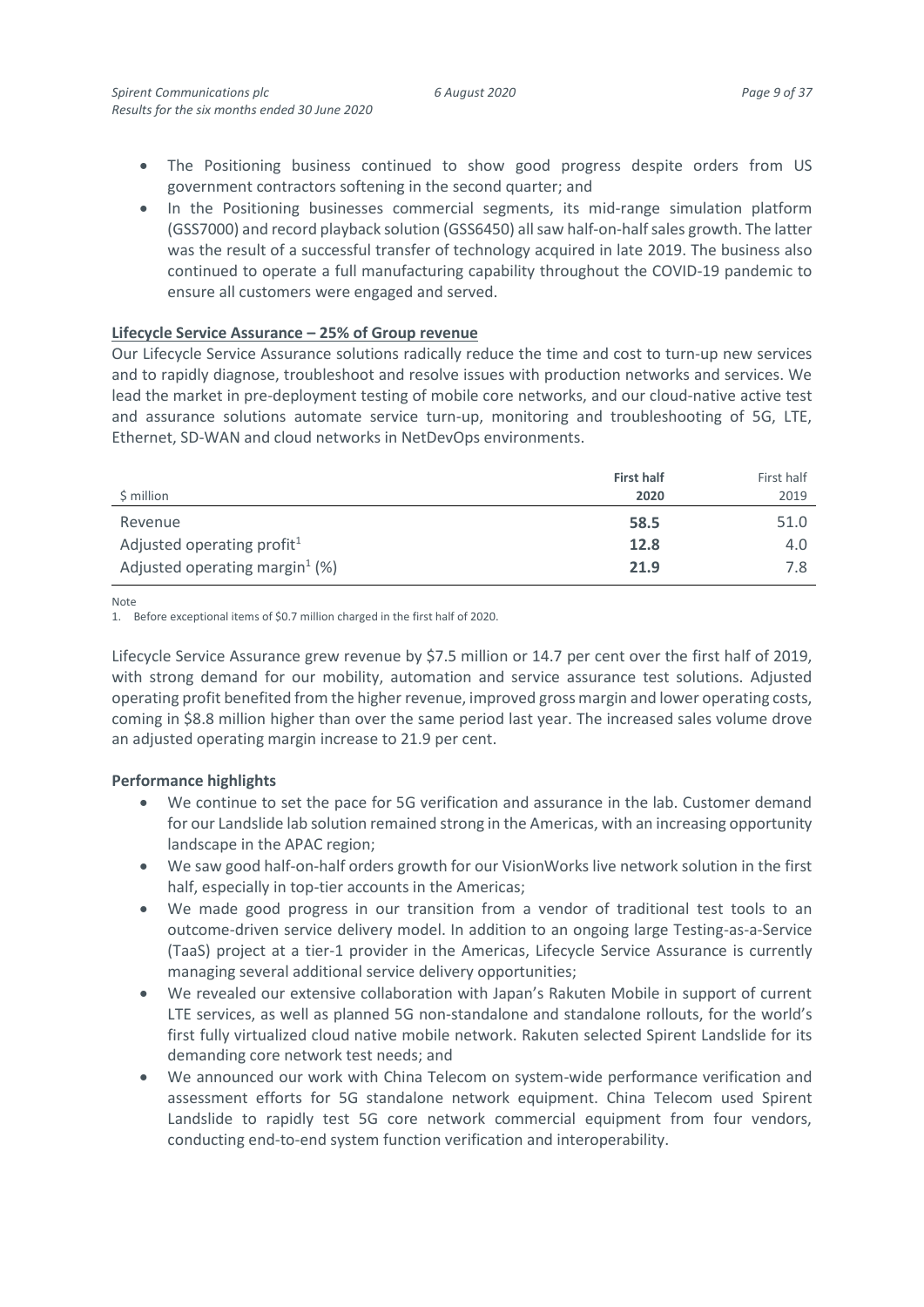## **Connected Devices – 14% of Group revenue**

Connected Devices helps those who build wireless devices and networks to meet their promise of delivering the very best end-user experience. Our automated test systems and services offerings test mobile devices and supported voice, video and location services in the lab or on operational networks. Our solutions for 5G air interface technology testing and digital twins for network and radio systems let manufacturers and service providers get to market faster with peak performance.

|                                               | <b>First half</b> | First half |
|-----------------------------------------------|-------------------|------------|
| \$ million                                    | 2020              | 2019       |
| Revenue                                       | 33.2              | 35.4       |
| Adjusted operating profit <sup>1</sup>        | 4.5               | 5.2        |
| Adjusted operating margin <sup>1</sup> $(\%)$ | 13.6              | 14.7       |

Note

1. Before exceptional items of \$0.2 million charged in the first half of 2020.

Revenue at Connected Devices was down marginally half-on-half, however effective management of the cost base almost mitigated the impact on adjusted operating profit. Adjusted operating margin was broadly maintained, coming in at 13.6 per cent in the first half of 2020, compared to 14.7 per cent over the same period last year.

## **Performance highlights**

- While demand for our device test capabilities on live networks remained robust in the first half, we saw softness in lab solutions at some key chipset and device customers as a result of program delays which we expect to return later this year;
- 5G device launch delays by our customers impacted our test growth plans;
- We won new 5G device testing business at tier-1 accounts, spanning chipset vendors, device manufacturers and test labs, and we saw continued expansion in demand for 5G device testing on live networks as 5G deployment ramps and 5G standalone networks go into service;
- We expanded into new addressable markets with wins into the automotive ecosystem for development of next-generation Cellular Vehicle-to-Everything communication technology; and
- Connected Devices was approved by Amazon as an Authorised Test Lab for Alexa Built-in devices, with our state-of-the-art lab providing a range of audio and acoustic test services for devices seeking Amazon certification.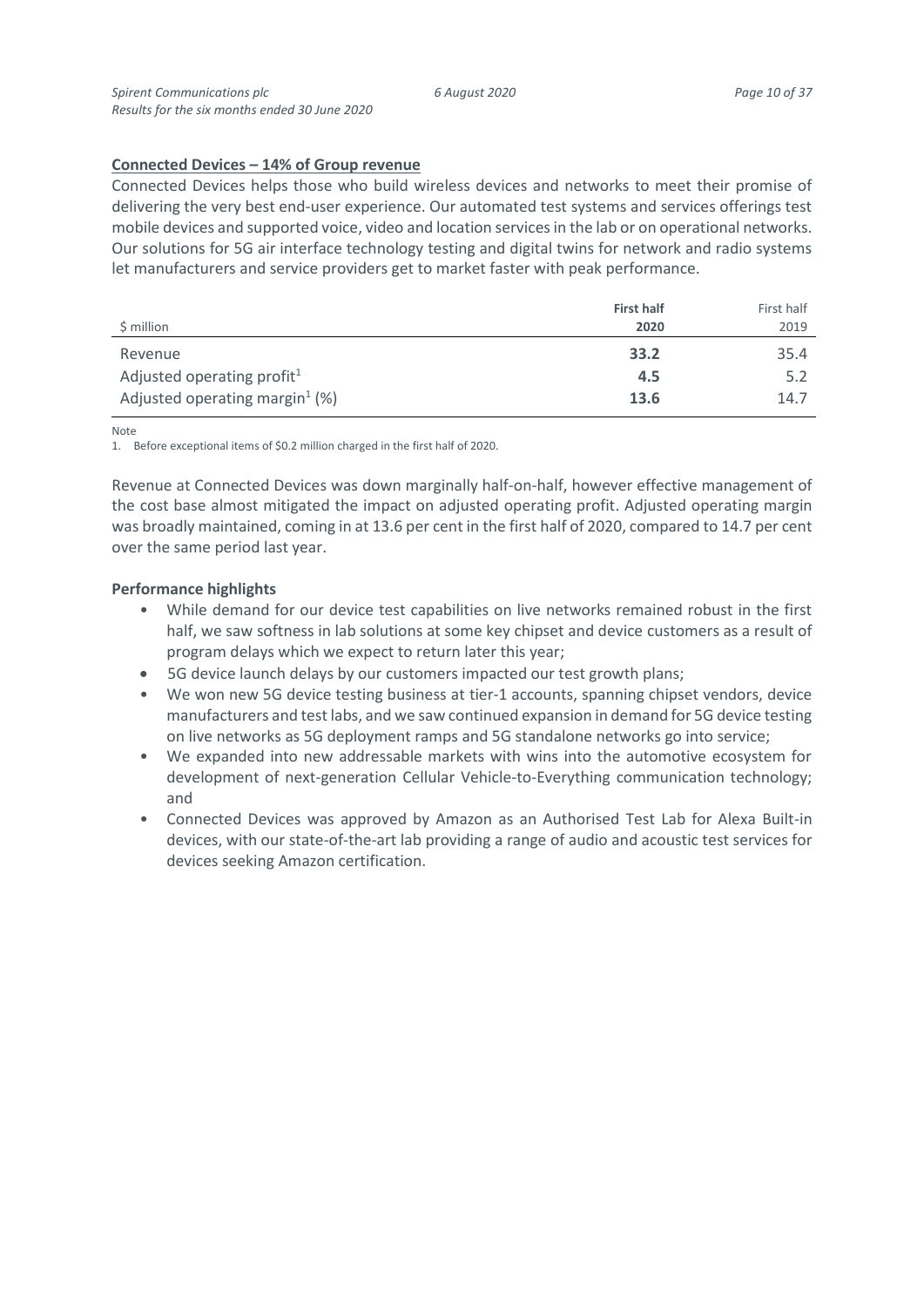## **Financial review**

## **Group financial performance**

Spirent delivered a strong financial performance in the first half of 2020, despite the global impact of COVID-19, with order intake growth of 6 per cent and revenue growth of 7 per cent. Adjusted operating profit almost doubled, from \$20.7 million in the first half of 2019 to \$39.5 million in first half 2020, an increase of \$18.8 million. The strong operating profit performance was due to a number of factors; we not only benefited from good revenue growth but increased software content continued, driving our 1.4 percentage point increase in gross margin; and we carefully managed our cost base, deferring discretionary expenditure to later in the year, when we may have improved visibility. These benefits had the result of delivering a strong operating margin at the end of the first half, and as we make investment into our operational plans in the second half of the year, the full year operating margin outlook remains unchanged as 'high teens'.

The increment in adjusted operating profit was reflected in profit before tax, which increased by \$17.3 million, to \$36.0 million. With the effective tax rate unchanged at 13.0 per cent, adjusted basic earnings per share came in at 5.70 cents, up from 3.03 cents in first half 2019. Cash conversion continued to be robust, resulting in closing cash of \$221.4 million.

As in previous years, our usual trading performance seasonality is expected to be weighted to the second half of the financial year but this year it is particularly difficult to predict the impact of COVID-19 on customer spending over the rest of the year.

|                                                        | <b>First half</b> | First half | Change   |
|--------------------------------------------------------|-------------------|------------|----------|
| \$ million                                             | 2020              | 2019       | $(\% )$  |
| Order intake $1$                                       | 232.1             | 219.5      | $+5.7$   |
| Revenue                                                | 233.7             | 217.4      | $+7.5$   |
| Gross profit                                           | 171.5             | 156.5      | $+9.6$   |
| Gross margin (%)                                       | 73.4              | 72.0       | $+1.4$   |
| Adjusted operating costs <sup>2</sup>                  | 132.0             | 135.8      | $-2.8$   |
| Adjusted operating profit <sup>2</sup>                 | 39.5              | 20.7       | $+90.8$  |
| Adjusted operating margin <sup>3</sup> $(\%)$          | 16.9              | 9.5        | $+7.4$   |
| Reported operating profit                              | 35.6              | 18.1       | $+96.7$  |
| Effective tax rate <sup>4</sup> (%)                    | 13.0              | 13.1       | $-0.1$   |
| Reported profit before tax                             | 36.0              | 18.7       | $+92.5$  |
| Adjusted basic earnings per share <sup>5</sup> (cents) | 5.70              | 3.03       | $+88.1$  |
| Basic earnings per share (cents)                       | 5.28              | 2.72       | $+94.1$  |
| Free cash flow <sup>6</sup>                            | 65.5              | 44.6       | $+46.9$  |
| Closing cash                                           | 221.4             | 141.8      | $+79.6m$ |
| Interim dividend per share <sup>7</sup> (cents)        | 2.17              | 1.94       | $+12.0$  |

The following table shows the summary financial performance for the Group:

Notes

1. Order intake represents commitments from customers to purchase goods and/or services that will ultimately result in recognised revenue.

<sup>2.</sup> Before charging exceptional items, acquisition related costs, acquired intangible asset amortisation and share-based payment amounting to \$3.9 million in total (first half 2019: \$2.6 million).

<sup>3.</sup> Adjusted operating profit as a percentage of revenue in the period.

<sup>4.</sup> Effective tax rate is the adjusted tax charge, before tax on adjusting items, expressed as a percentage of adjusted profit before tax.

<sup>5.</sup> Adjusted basic earnings per share is based on adjusted earnings as set out in note 6 of Notes to the half year condensed consolidated financial statements.

<sup>6.</sup> Cash flow generated from operations, less tax and net capital expenditure, after interest paid and/or received, payment of lease liabilities and finance lease payments received.

<sup>7.</sup> Dividends are determined in US dollars and paid in sterling at the exchange rate prevailing when the dividend is proposed. The interim dividend proposed for 2020 of 2.17 cents per Ordinary Share is equivalent to 1.67 pence per Ordinary Share (first half 2019: 1.59 pence).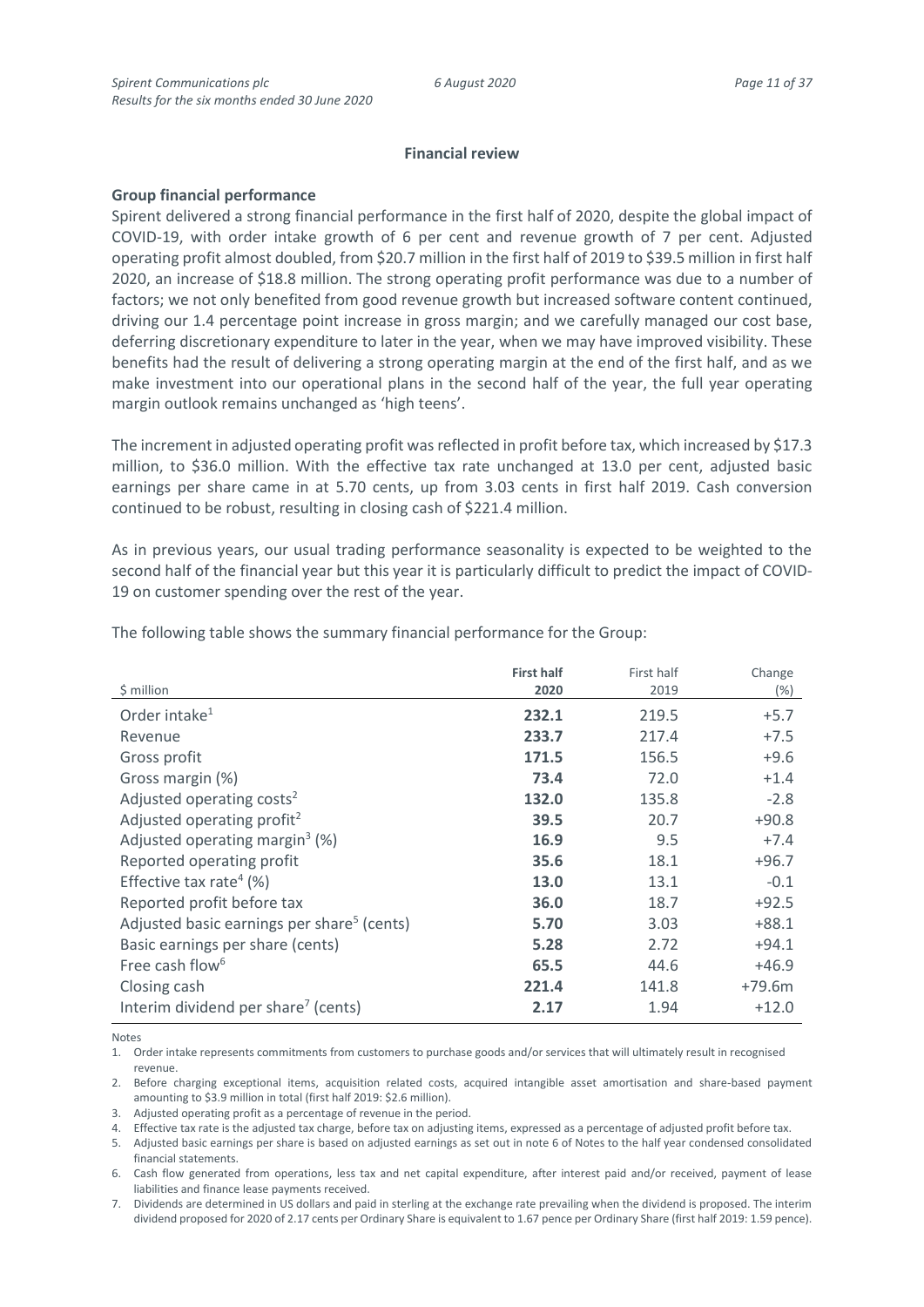#### *Note on Alternative Performance Measures (APM)*

*The performance of the Group is assessed using a variety of performance measures, including APMs which are presented to provide users with additional financial information that is regularly reviewed by management. These APMs are not defined under IFRS and therefore may not be directly comparable with similarly identified measures used by other companies.* 

The APMs adopted by the Group are defined in the appendix. The APMs which relate to adjusted income statement lines are presented and *reconciled to GAAP measures using a columnar approach on the face of the income statement and can be identified by the prefix 'adjusted' in the commentary. All APMs are clearly identified as such, with explanatory footnotes to the tables of financial information provided, and reconciled to reported GAAP measures in the Financial Review or Notes to the consolidated financial statements.* 

#### **Revenue**

|                                | <b>First half</b> |       | First half |       |
|--------------------------------|-------------------|-------|------------|-------|
| \$ million                     | 2020              | %     | 2019       | %     |
| <b>Revenue by segment</b>      |                   |       |            |       |
| <b>Networks &amp; Security</b> | 142.0             | 60.8  | 131.0      | 60.2  |
| Lifecycle Service Assurance    | 58.5              | 25.0  | 51.0       | 23.5  |
| <b>Connected Devices</b>       | 33.2              | 14.2  | 35.4       | 16.3  |
|                                | 233.7             | 100.0 | 217.4      | 100.0 |
| Revenue by geography           |                   |       |            |       |
| Americas                       | 119.9             | 51.3  | 117.3      | 54.0  |
| Asia Pacific                   | 90.3              | 38.6  | 75.7       | 34.8  |
| Europe, Middle East and Africa | 23.5              | 10.1  | 24.4       | 11.2  |
|                                | 233.7             | 100.0 | 217.4      | 100.0 |

Overall Group revenue increased by 7.5 per cent, with Networks & Security and Lifecycle Service Assurance up 8.4 and 14.7 per cent, respectively, and Connected Devices 6.2 per cent lower, compared to the same period last year. The growth in Networks & Security primarily came from strong demand for 400G Ethernet test driven by 5G roll out, particularly in APAC, and continuing demand for satellite simulators provided by our Positioning business. Lifecycle Service Assurance revenue growth was driven by demand for both our Landslide lab solution and VisionWorks live network solution offerings, as customers invested to verify and assure 5G. Connected Devices experienced some softness as our customers delayed their launches of 5G devices.

Regionally we experienced strong growth in APAC, particularly China, driven by investment in 5G. Revenues generated in the Americas and EMEA remained essentially flat, despite the impact of COVID-19 in these regions

| <b>Gross margin</b>            |                   |      |            |      |
|--------------------------------|-------------------|------|------------|------|
|                                | <b>First half</b> |      | First half |      |
| $$$ million                    | 2020              | %    | 2019       | %    |
| <b>Networks &amp; Security</b> | 103.9             | 73.2 | 93.8       | 71.6 |
| Lifecycle Service Assurance    | 45.5              | 77.8 | 38.9       | 76.3 |
| <b>Connected Devices</b>       | 22.1              | 66.6 | 23.8       | 67.2 |
|                                | 171.5             | 73.4 | 156.5      | 72.0 |

Gross margin for the total Group increased by 1.4 percentage points, compared to the same period last year, due to product mix and the continuing trend of growth in software content.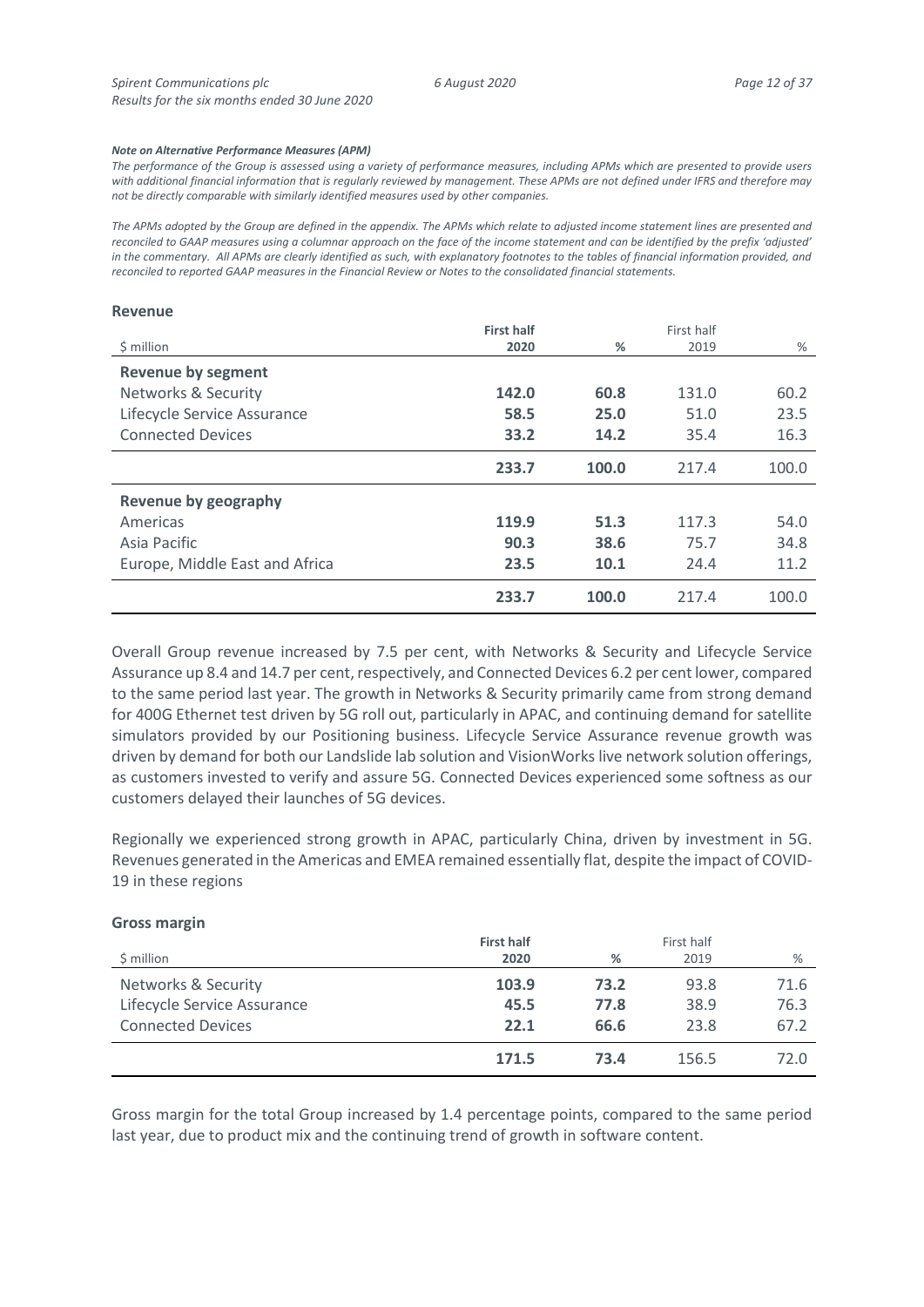## **Adjusted operating costs**

| \$ million                            | <b>First half</b><br>2020 | First half<br>2019 |
|---------------------------------------|---------------------------|--------------------|
| Product development                   | 50.7                      | 48.5               |
| Selling and marketing                 | 56.7                      | 63.1               |
| Administration <sup>1</sup>           | 24.6                      | 24.2               |
| Adjusted operating costs <sup>1</sup> | 132.0                     | 135.8              |
|                                       |                           |                    |
| <b>Networks &amp; Security</b>        | 78.4                      | 77.8               |
| Lifecycle Service Assurance           | 32.7                      | 34.9               |
| <b>Connected Devices</b>              | 17.6                      | 18.6               |
| Corporate                             | 3.3                       | 4.5                |

Note

1. Before charging exceptional items, acquisition related costs, acquired intangible asset amortisation and share-based payment amounting to \$3.9 million in total (first half 2019: \$2.6 million).

Adjusted operating costs in the first half of 2020 decreased by \$3.8 million compared to the same period last year, benefiting in the main from timing of discretionary type expenditure which is deferred to the second half year. This benefit is primarily reflected in selling and marketing costs in the above table. Investment into product development has increased across all of our operating segments and overall by more than inflation, as we continue to invest in 5G. Administration costs reflect an inflationary increase. We expect a catch up in expenditure in the second half of the year as we continue to invest to underpin our growth agenda.

## **Operating profit and other items**

|                                        |                   | Adjusted     |            | Adjusted       |
|----------------------------------------|-------------------|--------------|------------|----------------|
|                                        | <b>First half</b> | operating    | First half | operating      |
| \$ million                             | 2020              | margin $(%)$ | 2019       | margin $1$ (%) |
| <b>Networks &amp; Security</b>         | 25.5              | 18.0         | 16.0       | 12.2           |
| Lifecycle Service Assurance            | 12.8              | 21.9         | 4.0        | 7.8            |
| <b>Connected Devices</b>               | 4.5               | 13.6         | 5.2        | 14.7           |
| Corporate                              | (3.3)             |              | (4.5)      |                |
| Adjusted operating profit $1$          | 39.5              | 16.9         | 20.7       | 9.5            |
| Other items charged in arriving at     |                   |              |            |                |
| operating profit:                      |                   |              |            |                |
| <b>Exceptional items</b>               | (2.0)             |              |            |                |
| Acquisition related costs              |                   |              | (0.1)      |                |
| Acquired intangible asset amortisation | (0.2)             |              | (0.8)      |                |
| Share-based payment                    | (1.7)             |              | (1.7)      |                |
| <b>Reported operating profit</b>       | 35.6              |              | 18.1       |                |

Note

1. Before charging exceptional items, acquisition related costs, acquired intangible asset amortisation and share-based payment amounting to \$3.9 million in total (first half 2019: \$2.6 million).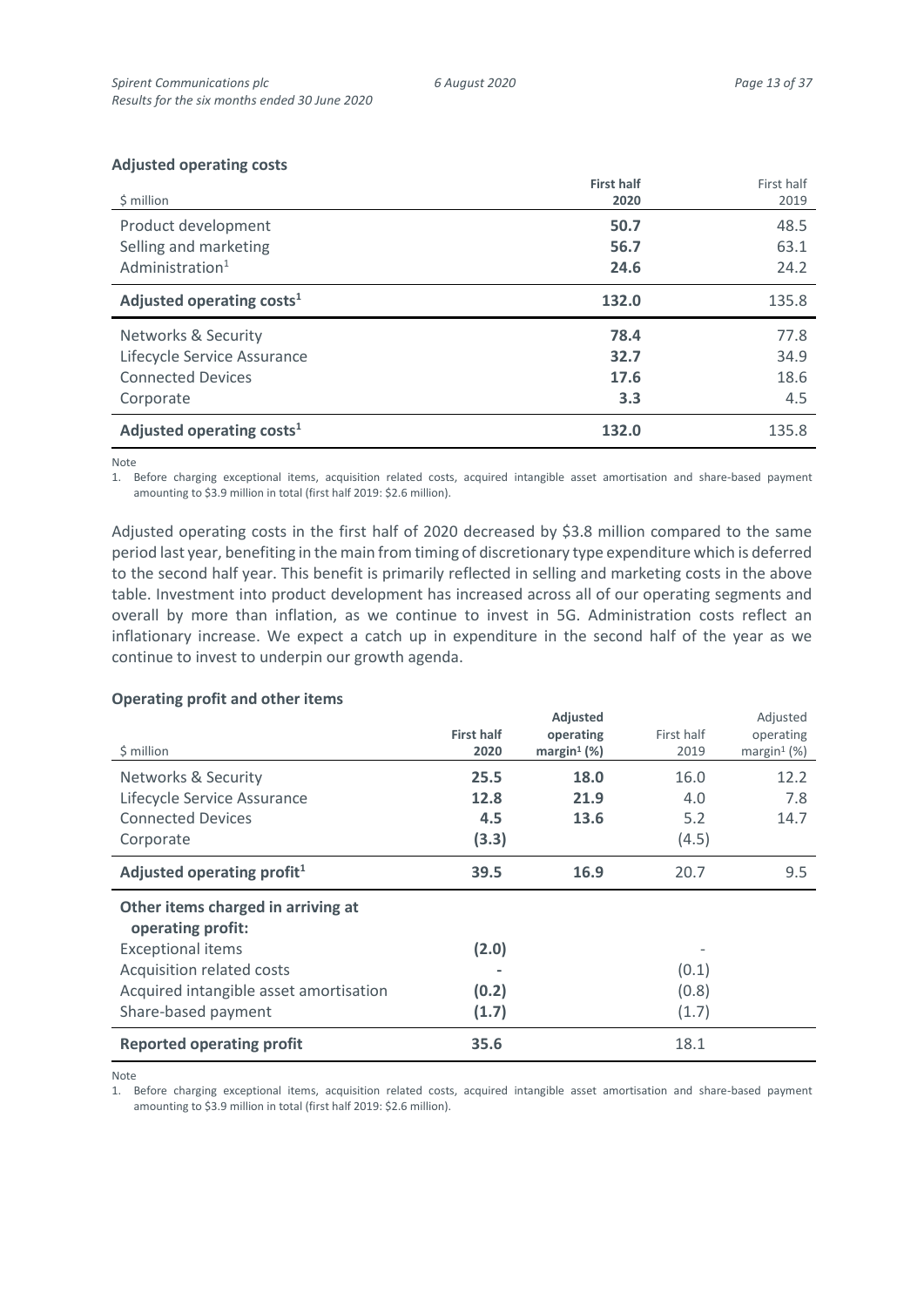Adjusted operating margin for first half 2020, based on adjusted operating profit, increased by 7.4 percentage points to 16.9 per cent, from 9.5 per cent over the same period last year.

Other items charged in arriving at operating profit, being exceptional items, acquired intangible asset amortisation and share-based payment, amounted to \$3.9 million in total (first half 2019: \$2.6 million, including acquisition related costs of \$0.1 million).

Exceptional costs charged in the first half of 2020 of \$2.0 million (first half 2019: nil) were associated with the continuation of the CEO strategic review initiated in the second half of 2019 (second half 2019: \$1.8 million). This program involves a number of initiatives designed to evolve the strategic direction of Spirent to maximise market opportunities by creating a more agile, customer-focused organisation, including a strategic focus on recurring revenue streams over time; a strengthened leadership team and development of our sales and marketing structure to drive improved effectiveness to exploit our leading technologies. See note 4 to Notes to the half year condensed consolidated financial statements on page 29 for more information on exceptional items.

The acquired intangible asset amortisation charge continues to reduce because more of the assets have reached the end of their useful economic lives and are no longer being amortised.

Reported operating profit for the first half of 2020 increased by \$17.5 million to \$35.6 million, from \$18.1 million in the first half of 2019.

## **Currency impact**

The Group's revenue and costs are primarily denominated in US dollars or US dollar-linked currencies. Currency exposures arise from trading transactions undertaken by the Group in foreign currencies and on the retranslation of the operating results and net assets of overseas subsidiaries.

In the first half year, the Group's income statement included a foreign exchange loss of \$0.1 million arising from transactional exposure, reflected in administration costs, compared to a \$0.4 million loss over the same period in 2019.

## **Finance income and costs**

Finance income in the first half of 2020 comprised bank interest received of \$1.0 million (first half 2019: \$1.4 million) and \$0.1 million (first half 2019: \$0.1 million) of interest income in relation to the UK defined benefit pension plans. The decrease in bank interest received half-on-half reflected the decrease in US dollar fixed term deposit rates.

Finance costs in the first half were \$0.7 million (first half 2019: \$0.9 million), being interest on lease liabilities.

## **Tax**

The reported tax charge for the Group for the first half of 2020 was \$3.8 million (first half 2019: \$2.1 million). The normalised tax charge, excluding the tax credit on the adjusting items of \$0.6 million and the credit in respect of adjustments to prior year tax of \$0.8 million, was \$5.2 million (first half 2019: \$2.8 million), resulting in an effective tax rate of 13.0 per cent of adjusted pre-tax profit. This compared with an effective tax rate of 13.1 per cent for the first half of 2019. For the full year 2020 it is expected that the effective tax rate will be in the region of 13-14 per cent.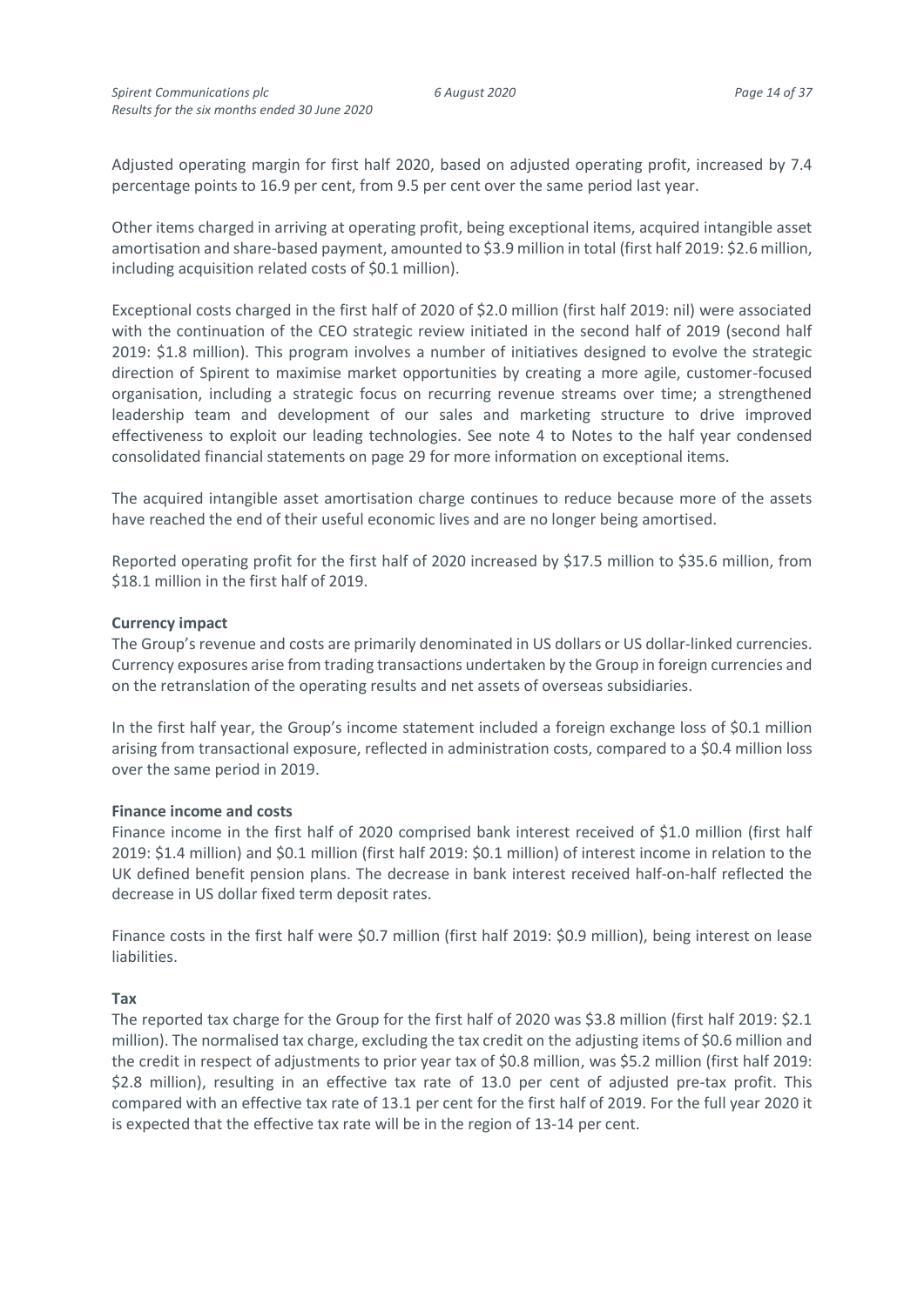## **Earnings per share**

Adjusted basic earnings per share was 5.70 cents, compared with 3.03 cents for the first half of 2019, reflecting the significant improvement in trading performance. There were 609.3 million weighted average shares in issue (first half 2019: 609.9 million). Basic earnings per share was 5.28 cents compared with 2.72 cents for the first half of 2019. See note 6 to Notes to the half year condensed consolidated financial statements on page 30 for the calculation of earnings per share.

## **Financing and cash flow**

Cash generated from operations in the first half year of 2020 was \$74.8 million, compared to \$57.2 million in the first half of 2019. The increase was primarily due to the higher operating profit, as the net change in working capital in both half years was similar. We continue to benefit from a focus on debt collection and are pleased to report that we have seen no significant impact from COVID-19 on our ability to collect trade receivables on a timely basis. To a small extent we have built inventory to mitigate any potential supply chain risk as a result of COVID-19. Payables naturally unwind during the first half year, following the increase in activity levels at year end, and in the first half of 2020 we sought to ensure our suppliers continued to be paid on a timely basis to support them and lessen the impact of COVID-19 on their businesses.

Free cash flow is set out below:

| \$ million                                                        | <b>First half</b><br>2020 | First half<br>2019 |
|-------------------------------------------------------------------|---------------------------|--------------------|
| Cash flow from operations                                         | 74.8                      | 57.2               |
| Tax paid                                                          | (1.2)                     | (2.7)              |
| Cash inflow from operating activities                             | 73.6                      | 54.5               |
| Interest received                                                 | 1.1                       | 1.2                |
| Net capital expenditure                                           | (4.4)                     | (6.2)              |
| Payment of lease liabilities, principal and interest <sup>1</sup> | (4.8)                     | (4.9)              |
|                                                                   | 65.5                      | 44.6               |

Note

1. Net of lease payments received from finance leases of \$0.2 million (first half 2019: nil).

Free cash flow includes a cash outflow in respect of exceptional items charged in the first half of 2020 and the second half of 2019 of \$1.9 million in total (first half 2019: nil).

Net capital expenditure of \$4.4 million was marginally lower than over the same period last year due to the timing of investment in 5G.

In the first half of 2020, the final dividend for 2019 of \$20.5 million was paid (first half 2019: \$16.7 million) and 2.0 million shares were purchased and placed into the Employee Share Ownership Trust (ESOT) at a cost of \$4.7 million (first half 2019: 3.0 million shares at a cost of \$6.1 million).

Following these payments, cash and cash equivalents closed at \$221.4 million at 30 June 2020, compared with \$183.2 million at 31 December 2019. There continues to be no bank debt.

## **Defined benefit pension plans**

The Group operates two funded defined benefit pension plans in the United Kingdom which are closed to new entrants.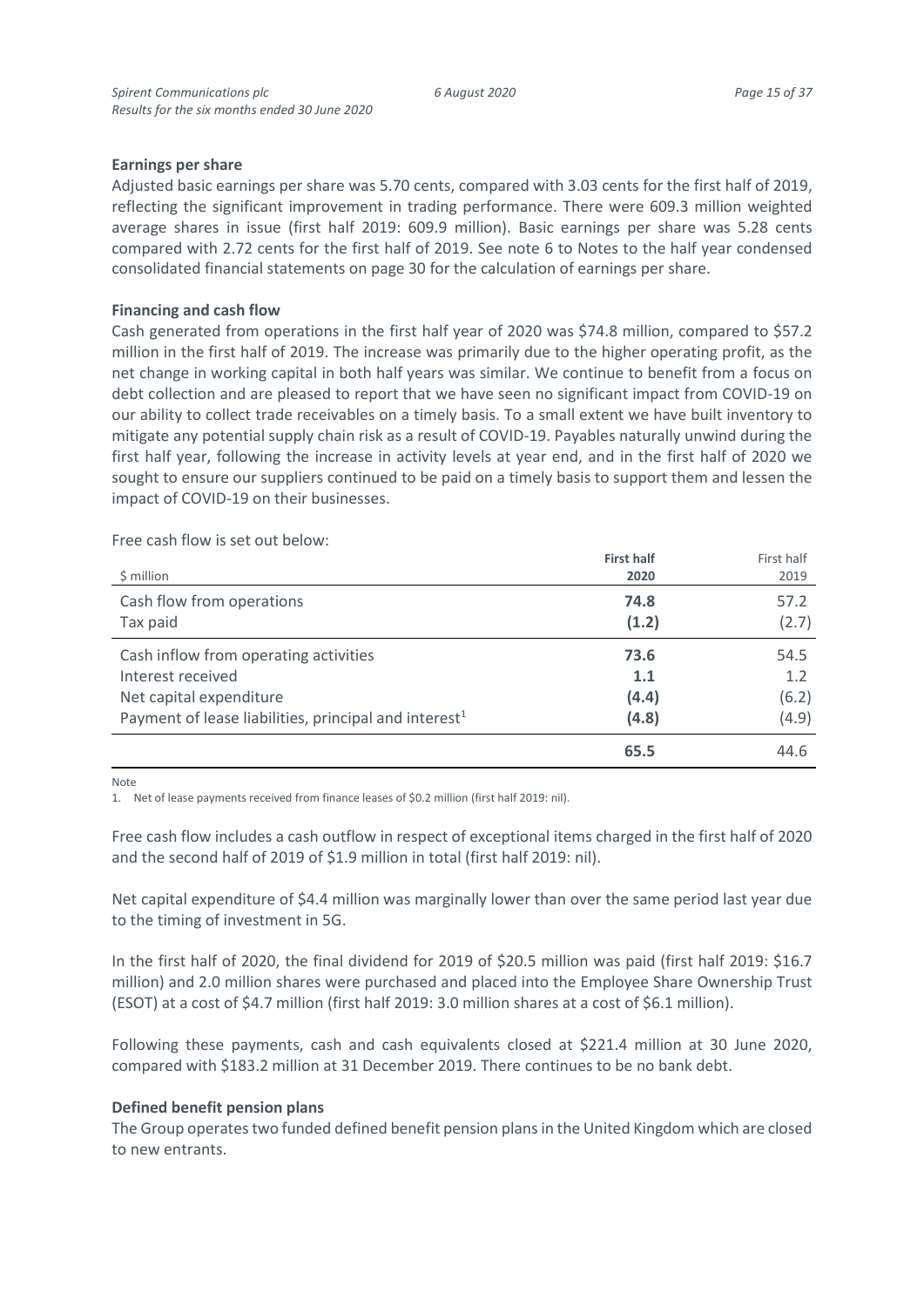The accounting valuation of the funded defined benefit pension plans at 30 June 2020 gave rise to a net surplus of \$8.6 million, compared with a net surplus of \$11.6 million at 31 December 2019. The 30 June 2020 position reflects the fact that positive investment returns have substantially offset an increase in liabilities due to a reduction in the rate used to discount those liabilities. See note 8 to Notes to the half year condensed consolidated financial statements on page 32 for more information on the defined benefit pension plans and key financial assumptions. In addition, contributions to the plans paid under the deficit reduction plan put in place following the latest triennial valuation at 31 March 2018, were \$3.3 million during the first half of 2020 (first half 2019: \$3.3 million).

There is also a liability for an unfunded plan in the UK of \$0.6 million (31 December 2019: \$0.7 million).

The Group operates a deferred compensation plan for employees in the United States. At 30 June 2020, the deficit on this deferred compensation plan amounted to \$5.0 million (31 December 2019: \$4.8 million).

## **Balance sheet and dividend**

The Board currently intends to maintain a cash positive balance sheet over the medium to long-term. This should allow the Company to maintain a strong capital position in the face of business risks, trading fluctuations and working capital demands. In addition, the Board wishes to maintain flexibility to invest in the business organically and inorganically. Where appropriate, the Company may take on modest gearing to fund inorganic investments.

The Board continues to regularly review the Company's balance sheet in light of current and expected trading performance and cash generation, working capital requirements and expected investments, and COVID-19 related risks. To the extent the Company has excess cash, it will consider returning such cash to shareholders. The Board will consider from time to time the appropriate mechanism for returning surplus cash to shareholders.

The Board has declared an interim dividend of 2.17 cents per Ordinary Share, a 12 per cent increase over the dividend declared for the first half 2019 of 1.94 cents. This is equivalent to 1.67 pence per Ordinary Share at an exchange rate of \$1.30:£1 (first half 2019: 1.59 pence). The payment will be approximately \$13.3 million. The dividend will be paid to Ordinary shareholders on 11 September 2020 and to ADR holders on 18 September 2020. The dividend is payable to all shareholders on the Register of Members at the close of business on 14 August 2020.

The Board is continuing to pursue a progressive dividend policy targeting cover of 2 to 2.5 times adjusted earnings.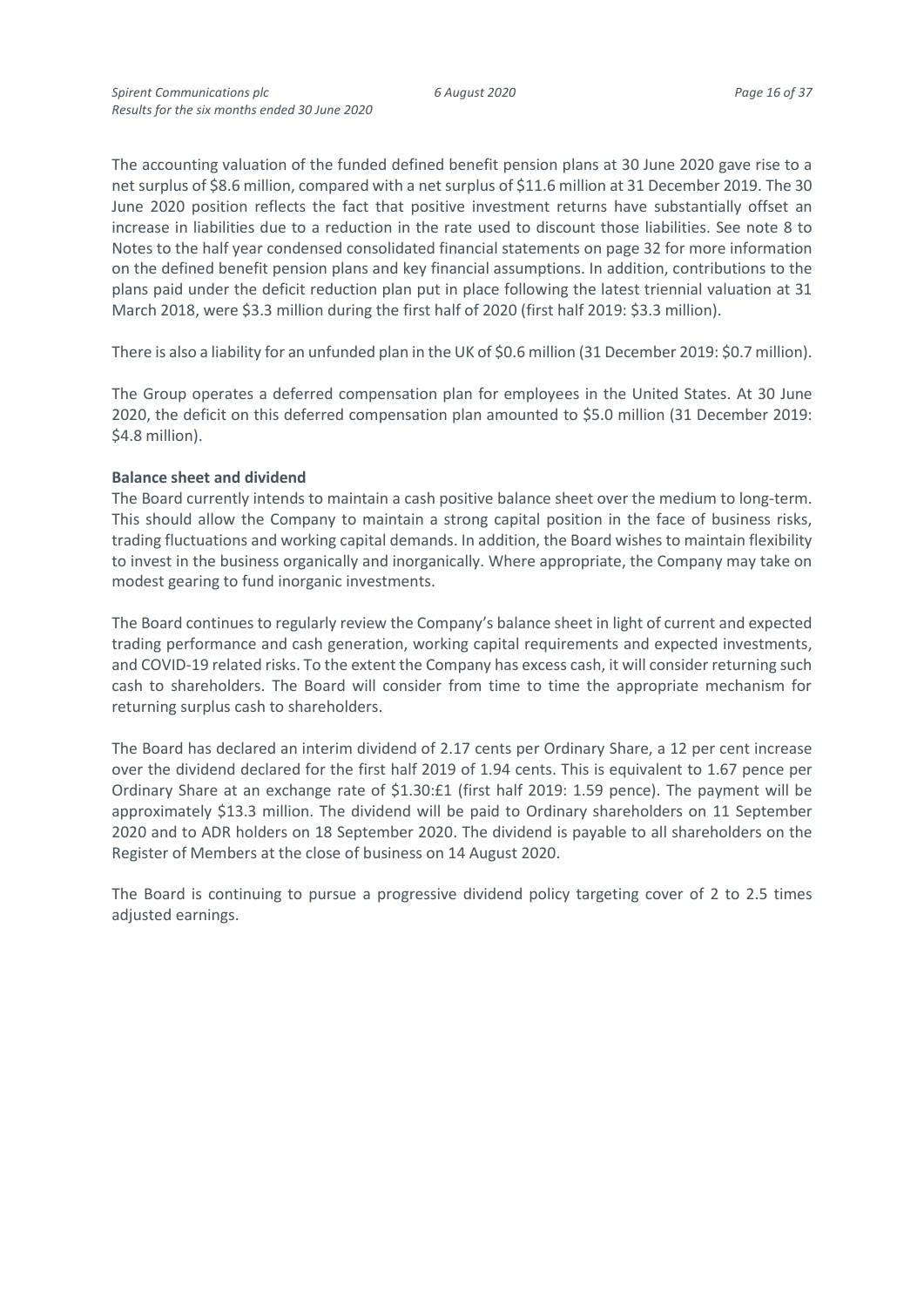## **Risks and uncertainties**

The principal risks and uncertainties affecting the Spirent Communications Group in respect of the remaining six months of the year to 31 December 2020 remain those as identified on pages 40 to 45 of the Annual Report 2019. A copy of the Annual Report 2019 is available on the Company's website at <https://corporate.spirent.com/>*.* In addition, the Group continues to monitor the impact of the COVID-19 virus outbreak and has conducted an assessment of the potential impacts of COVID-19 on the principal risks and uncertainties. In summary, the principal risks and uncertainties are as follows:

| <b>Risk</b>           | <b>Description</b>                                                                                                                                                                                                                                                                                                                                          |
|-----------------------|-------------------------------------------------------------------------------------------------------------------------------------------------------------------------------------------------------------------------------------------------------------------------------------------------------------------------------------------------------------|
| Macro-economic change | Spirent is a global business exposed to current world economic conditions<br>and political and trade embargo uncertainties over which it has no<br>control. The business is also exposed to government spending priorities,<br>principally in the United States.                                                                                            |
|                       | The COVID-19 crisis has created uncertainty to current world economic<br>conditions and government spending priorities. The Group continues to<br>monitor the impact to the global economy.                                                                                                                                                                 |
| Technology change     | Spirent sells complex solutions in industries that can be subject to rapid<br>technological changes. Testing new technologies drives our business, but<br>the opportunity also brings high risk since keeping at the forefront of<br>these key future technologies is critical to our success and to ensuring<br>that we remain competitive in our markets. |
|                       | It is critical that our product development investment is directed at the<br>right areas in order to deliver the solutions that our customers need,<br>when they need them.                                                                                                                                                                                 |
|                       | Spirent's success is dependent in part on proprietary technology which<br>may be infringed by others.                                                                                                                                                                                                                                                       |
|                       | Open-source tools become more prevalent providing some of the<br>functionality of our products.                                                                                                                                                                                                                                                             |
|                       | Due to COVID-19, there is an increased risk that technology changes may<br>take longer to occur.                                                                                                                                                                                                                                                            |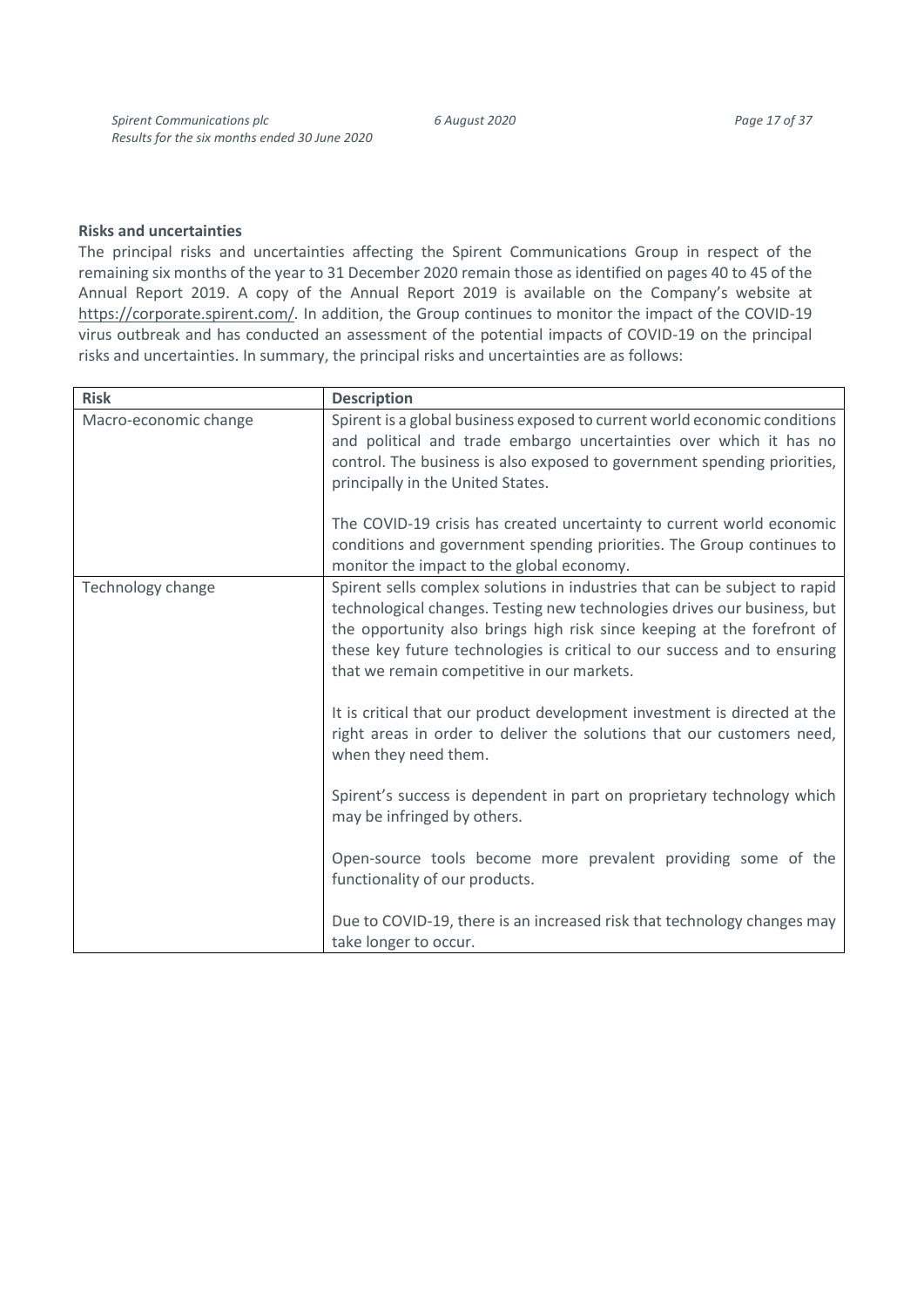| <b>Risk</b>                | <b>Description</b>                                                                                                                               |
|----------------------------|--------------------------------------------------------------------------------------------------------------------------------------------------|
| Customer dependence /      | The Group sells its products and services to a wide range of companies                                                                           |
| customer investment plans  | and continually seeks to expand its customer base. In 2019, no one<br>customer accounted for more than 10 per cent of Group revenue,             |
|                            | although the top ten customers represented 42 per cent of Group                                                                                  |
|                            | revenue (2018: 40 per cent).                                                                                                                     |
|                            | In some of our markets certain customers have a dominant market share,                                                                           |
|                            | which makes doing business with these customers and their suppliers                                                                              |
|                            | critical to the success of our business.                                                                                                         |
|                            | In addition, many of the companies with which we do business are some                                                                            |
|                            | of the largest global telecommunications corporations. Therefore                                                                                 |
|                            | meeting our development obligations, producing high quality products<br>and being on time are vital to Spirent's reputation and success.         |
|                            | Changes in our major customers' priorities in technology investments can                                                                         |
|                            | also have a significant impact on their spending on Spirent products and<br>on those in the customers' supply chain.                             |
|                            | The industry continues to experience consolidation which does disrupt                                                                            |
|                            | the spending patterns of affected customers.                                                                                                     |
|                            | As a result of COVID-19, customer spending patterns remain uncertain,                                                                            |
|                            | particularly for lab and government markets. The Group has taken steps                                                                           |
|                            | to evolve the sales team in order to strengthen relationships with<br>customers.                                                                 |
| <b>Business continuity</b> | Operational risks are present in the Group's businesses, including the risk                                                                      |
|                            | of failed internal and external processes and systems, human error and                                                                           |
|                            | external events, such as a natural disaster, a global pandemic or<br>cybersecurity attacks. For example, a significant portion of our            |
|                            | communications operations are located in California which has in the past                                                                        |
|                            | experienced natural disasters, including earthquakes and wildfires.                                                                              |
|                            | Contract manufacturers are used for the manufacture of a substantial                                                                             |
|                            | amount of Spirent's products. Spirent's major contract manufacturer is                                                                           |
|                            | located in Thailand.                                                                                                                             |
|                            | The incidence of cybercrime continues to rise. Spirent is dependent on its                                                                       |
|                            | information technology systems for both internal and external                                                                                    |
|                            | communications as well as for its day-to-day operations.                                                                                         |
|                            | The Group has taken steps to manage the increase to business continuity                                                                          |
|                            | risk as a result of the COVID-19 pandemic, including invoking business                                                                           |
|                            | continuity plans in each location, closely monitoring the impact to the<br>supply chain with additional inventory procured on key components and |
|                            | by adding secondary suppliers, and by boosting the global Spirent                                                                                |
|                            | information technology systems to enable the workforce to work                                                                                   |
|                            | remotely.                                                                                                                                        |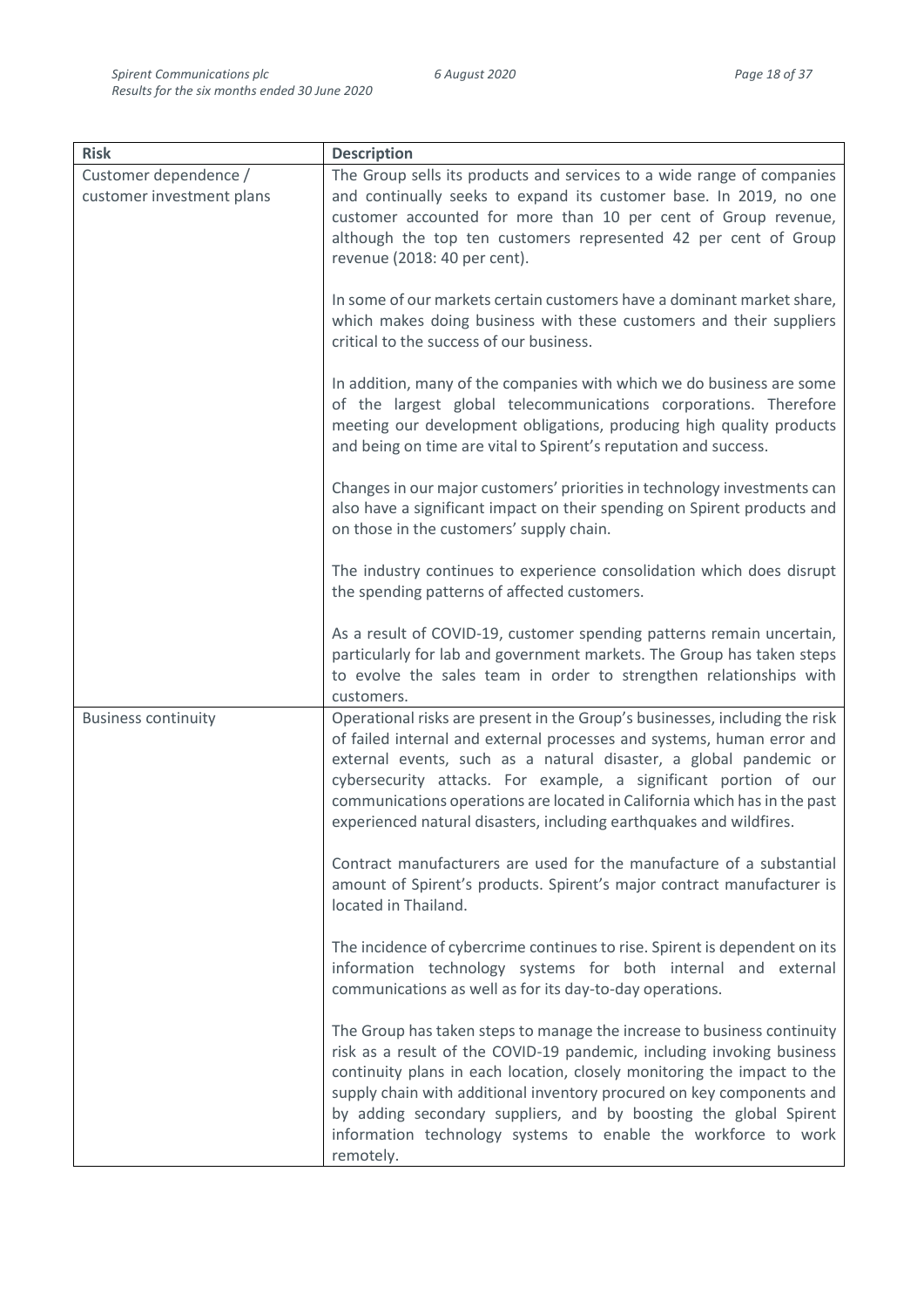| <b>Risk</b>         | <b>Description</b>                                                                                                                                                                                                                                                                                                    |
|---------------------|-----------------------------------------------------------------------------------------------------------------------------------------------------------------------------------------------------------------------------------------------------------------------------------------------------------------------|
| Competition         | Spirent operates in a range of highly competitive niche markets which<br>experience rapid technological change. In order to compete effectively, it<br>is necessary to establish and maintain technological differentiation in our<br>solutions.                                                                      |
|                     | The Group faces competition from new market start-ups as well as more<br>established and well-resourced companies.                                                                                                                                                                                                    |
|                     | Industry consolidation amongst our direct competitors may bring about<br>a shift in competitive advantage.                                                                                                                                                                                                            |
| Acquisitions        | A key emerging element of Spirent's strategy is to develop new<br>capabilities and technologies, sometimes through acquisition.                                                                                                                                                                                       |
|                     | Integration of acquisitions can be a complex process and the results<br>expected from acquisitions may not be achieved due to problems<br>encountered in integration, changes in market conditions, the rate of<br>adoption of new technologies, or sometimes deficiencies arising in the<br>due diligence processes. |
| Employee skill base | Employees are crucial to the success of our business. Attracting and<br>retaining highly qualified and skilled employees is essential to enable the<br>Group to deliver on its strategy and to the success of the business.                                                                                           |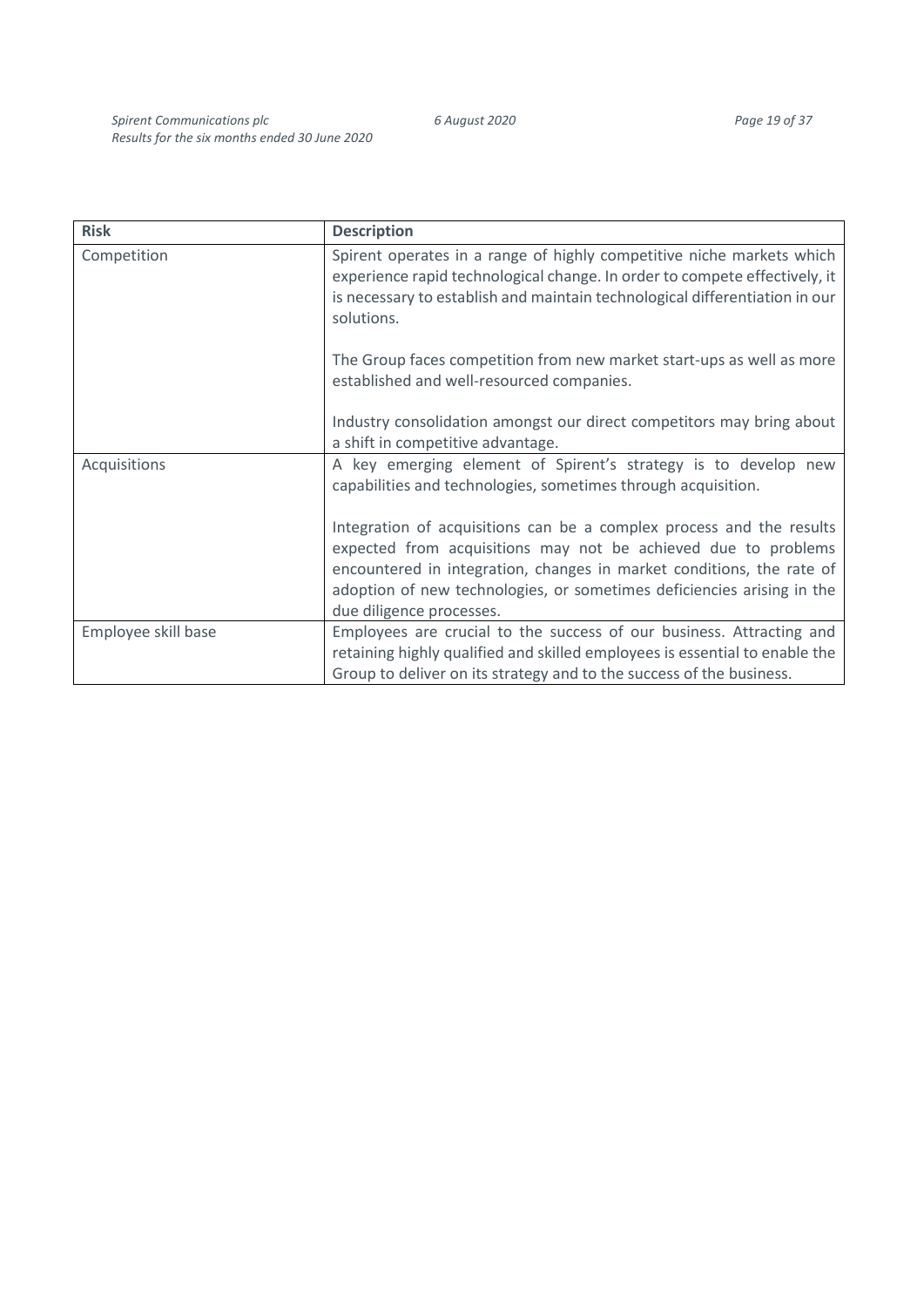## **Condensed consolidated income statement**

|                                                      |       | First half 2020          |                          |                          |                          |                          | First half 2019 |
|------------------------------------------------------|-------|--------------------------|--------------------------|--------------------------|--------------------------|--------------------------|-----------------|
|                                                      |       |                          | <b>Adjusting</b>         |                          |                          | Adjusting                |                 |
| \$ million                                           | Notes | Adjusted                 | items <sup>1</sup>       | Reported                 | Adjusted                 | items <sup>1</sup>       | Reported        |
|                                                      |       |                          |                          |                          |                          |                          |                 |
| <b>Revenue</b>                                       | 3     | 233.7                    | $\overline{\phantom{a}}$ | 233.7                    | 217.4                    |                          | 217.4           |
| Cost of sales                                        |       | (62.2)                   | $\overline{\phantom{a}}$ | (62.2)                   | (60.9)                   | $\overline{\phantom{a}}$ | (60.9)          |
| <b>Gross profit</b>                                  |       | 171.5                    | $\overline{a}$           | 171.5                    | 156.5                    | $\overline{a}$           | 156.5           |
| Product development                                  | 3     | (50.7)                   |                          | (50.7)                   | (48.5)                   |                          | (48.5)          |
| Selling and marketing                                |       | (56.7)                   | $\overline{a}$           | (56.7)                   | (63.1)                   | $\overline{\phantom{0}}$ | (63.1)          |
| Administration                                       |       | (24.6)                   | $\overline{\phantom{a}}$ | (24.6)                   | (24.2)                   | $\overline{\phantom{a}}$ | (24.2)          |
| Other items                                          |       |                          | (3.9)                    | (3.9)                    | $\overline{\phantom{a}}$ | (2.6)                    | (2.6)           |
| <b>Operating profit</b>                              |       | 39.5                     | (3.9)                    | 35.6                     | 20.7                     | (2.6)                    | 18.1            |
| Other items charged in arriving at operating profit: |       |                          |                          |                          |                          |                          |                 |
| <b>Exceptional items</b>                             | 4     | $\overline{\phantom{a}}$ | (2.0)                    | (2.0)                    |                          | $\overline{\phantom{a}}$ |                 |
| Acquisition related costs                            | 9     |                          | $\overline{\phantom{a}}$ | $\overline{\phantom{a}}$ |                          | (0.1)                    | (0.1)           |
| Acquired intangible asset amortisation               |       |                          | (0.2)                    | (0.2)                    |                          | (0.8)                    | (0.8)           |
| Share-based payment                                  |       |                          | (1.7)                    | (1.7)                    | $\overline{\phantom{a}}$ | (1.7)                    | (1.7)           |
| Other items                                          |       | $\bar{\phantom{a}}$      | (3.9)                    | (3.9)                    | $\overline{\phantom{a}}$ | (2.6)                    | (2.6)           |
| Finance income                                       |       | 1.1                      | $\overline{a}$           | 1.1                      | 1.5                      | $\overline{\phantom{0}}$ | 1.5             |
| Finance costs                                        |       | (0.7)                    | $\overline{\phantom{a}}$ | (0.7)                    | (0.9)                    | $\overline{\phantom{a}}$ | (0.9)           |
| Profit before tax                                    |       | 39.9                     | (3.9)                    | 36.0                     | 21.3                     | (2.6)                    | 18.7            |
| Tax                                                  | 5     | (5.2)                    | 1.4                      | (3.8)                    | (2.8)                    | 0.7                      | (2.1)           |
| Profit for the period attributable to owners of the  |       |                          |                          |                          |                          |                          |                 |
| parent Company                                       |       | 34.7                     | (2.5)                    | 32.2                     | 18.5                     | (1.9)                    | 16.6            |
| Earnings per share (cents)                           | 6     |                          |                          |                          |                          |                          |                 |
| <b>Basic</b>                                         |       | 5.70                     |                          | 5.28                     | 3.03                     |                          | 2.72            |
| <b>Diluted</b>                                       |       | 5.63                     |                          | 5.23                     | 3.00                     |                          | 2.69            |

Note

1. Adjusting items comprise exceptional items, acquisition related costs, amortisation of acquired intangible assets, share-based payment, tax on adjusting items and adjustments in respect of prior year tax.

The performance of the Group is assessed using a variety of non GAAP alternative performance measures which are presented to provide additional financial information that is regularly reviewed by management. Adjusting items are identified and excluded by virtue of their size, nature or incidence as they do not reflect management's evaluation of the underlying trading performance of the Group. The alternative performance measures are presented in the appendix.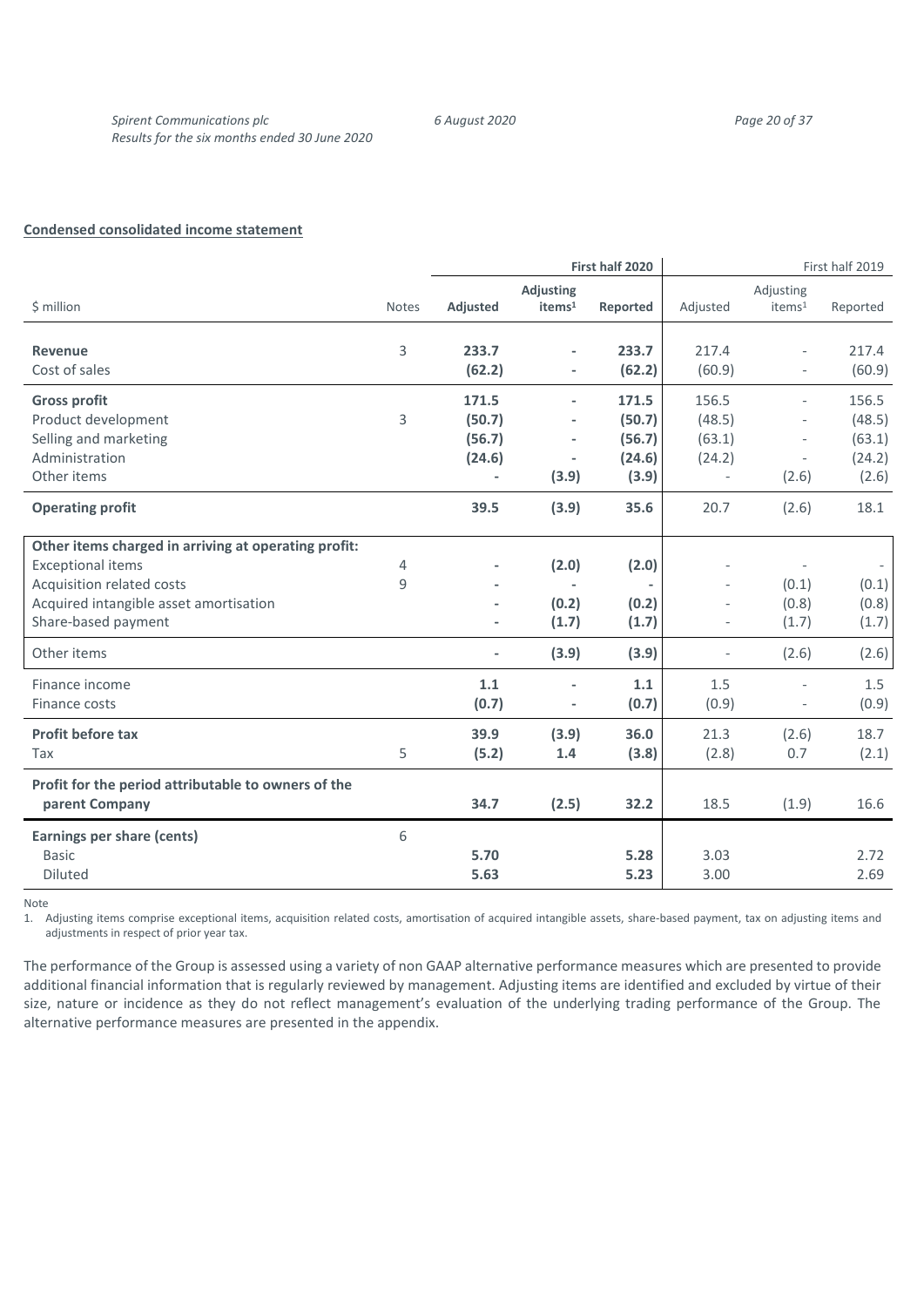## **Condensed consolidated statement of comprehensive income**

|                                                                                                     |      | <b>First half</b> | First half |
|-----------------------------------------------------------------------------------------------------|------|-------------------|------------|
| \$ million                                                                                          | Note | 2020              | 2019       |
| Profit for the period attributable to owners of the parent Company                                  |      | 32.2              | 16.6       |
| Other comprehensive (loss)/income<br>Items that may subsequently be reclassified to profit or loss: |      |                   |            |
| - Exchange differences on retranslation of foreign operations                                       |      | (3.6)             | 0.7        |
| Items that will not subsequently be reclassified to profit or loss:                                 |      |                   |            |
| Re-measurement of the net defined benefit pension asset                                             |      | (5.5)             | 5.4        |
| Income tax effect of re-measurement of the net defined benefit pension asset                        |      | 1.0               | (1.0)      |
| Re-measurement of the deferred compensation liability<br>$\overline{\phantom{m}}$                   | 8    |                   | (0.4)      |
| Income tax effect of re-measurement of the deferred compensation liability                          |      |                   | 0.1        |
|                                                                                                     |      | (4.5)             | 4.1        |
| Other comprehensive (loss)/income                                                                   |      | (8.1)             | 4.8        |
| Total comprehensive income for the period attributable to owners of the parent                      |      |                   |            |
| Company                                                                                             |      | 24.1              | 21.4       |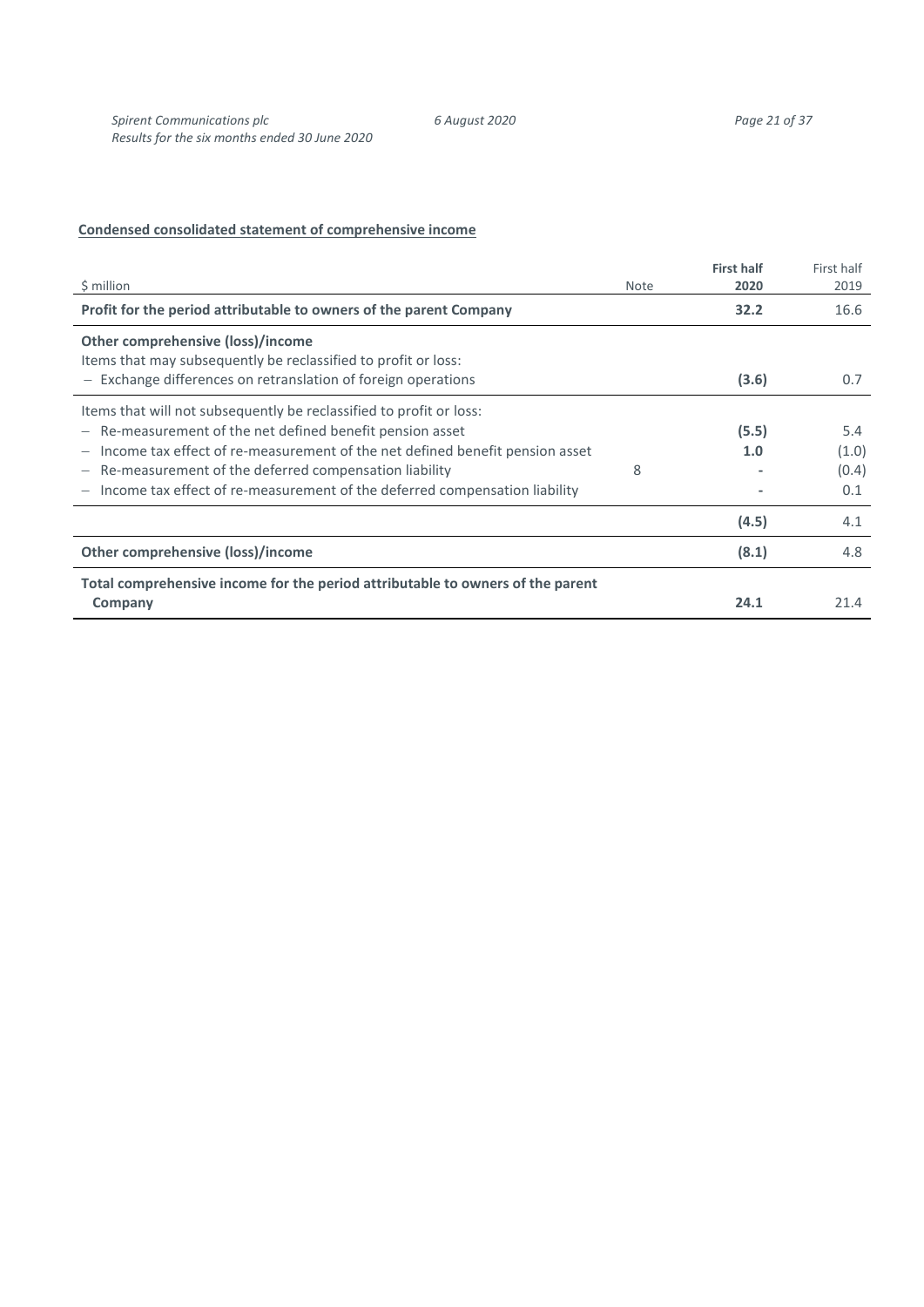## **Condensed consolidated balance sheet**

| \$ million                                                | Note    | 30 June<br>2020 | 30 June<br>2019 | Audited<br>31 December<br>2019 |
|-----------------------------------------------------------|---------|-----------------|-----------------|--------------------------------|
|                                                           |         |                 |                 |                                |
| <b>Assets</b><br><b>Non-current assets</b>                |         |                 |                 |                                |
| Intangible assets                                         |         | 159.0           | 159.5           | 160.3                          |
| Property, plant and equipment                             |         | 27.4            | 32.6            | 29.5                           |
| Right-of-use assets                                       |         | 22.3            | 24.9            | 26.0                           |
| Trade and other receivables                               |         | 7.0             | 7.3             | 6.9                            |
| Assets recognised from costs to obtain a contract         |         | 0.2             | 0.3             | 0.3                            |
| Defined benefit pension plan surplus                      | $\,8\,$ | 8.6             | 10.9            | 11.6                           |
| Deferred tax asset                                        |         | 22.3            | 21.2            | 22.4                           |
|                                                           |         | 246.8           |                 | 257.0                          |
|                                                           |         |                 | 256.7           |                                |
| <b>Current assets</b>                                     |         |                 |                 |                                |
| Inventories                                               |         | 30.1            | 28.0            | 20.6                           |
| Trade and other receivables                               |         | 89.2            | 105.8           | 142.8                          |
| Assets recognised from costs to obtain a contract         |         | 0.4             | 0.5             | 0.5                            |
| Other financial assets                                    |         |                 |                 | 0.1                            |
| Current tax asset<br>Cash and cash equivalents            |         | 2.6             | 2.3             | 0.5                            |
|                                                           |         | 221.4           | 141.8           | 183.2                          |
|                                                           |         | 343.7           | 278.4           | 347.7                          |
| <b>Total assets</b>                                       |         | 590.5           | 535.1           | 604.7                          |
| <b>Liabilities</b><br><b>Current liabilities</b>          |         |                 |                 |                                |
| Trade and other payables                                  |         | (59.4)          | (56.3)          | (81.8)                         |
| <b>Contract liabilities</b>                               |         | (58.4)          | (57.8)          | (55.5)                         |
| Lease liabilities                                         |         | (8.3)           | (9.2)           | (8.5)                          |
| Current tax liability                                     |         | (7.2)           | (0.4)           | (3.8)                          |
| Provisions                                                |         | (5.7)           | (10.4)          | (4.8)                          |
|                                                           |         | (139.0)         | (134.1)         | (154.4)                        |
| <b>Non-current liabilities</b>                            |         |                 |                 |                                |
| Trade and other payables                                  |         | (1.5)           | (2.7)           | (1.0)                          |
| <b>Contract liabilities</b>                               |         | (17.3)          | (14.5)          | (13.6)                         |
| Lease liabilities                                         |         | (20.5)          | (23.7)          | (24.5)                         |
| Defined benefit pension plan deficit                      | $\,8\,$ | (5.6)           | (4.9)           | (5.5)                          |
| Provisions                                                |         | (3.4)           | (2.8)           | (3.4)                          |
|                                                           |         | (48.3)          | (48.6)          | (48.0)                         |
| <b>Total liabilities</b>                                  |         | (187.3)         | (182.7)         | (202.4)                        |
| <b>Net assets</b>                                         |         | 403.2           | 352.4           | 402.3                          |
| <b>Capital and reserves</b>                               |         |                 |                 |                                |
| Share capital                                             |         | 25.0            | 25.9            | 26.8                           |
| Share premium account                                     |         | 24.8            | 25.7            | 26.6                           |
| Capital redemption reserve                                |         | 16.2            | 16.7            | 17.4                           |
| Other reserves                                            |         | 20.0            | 17.7            | 15.2                           |
| Translation reserve                                       |         | 6.5             | 8.9             | 10.1                           |
| Retained earnings                                         |         | 310.7           | 257.5           | 306.2                          |
| Total equity attributable to owners of the parent Company |         | 403.2           | 352.4           | 402.3                          |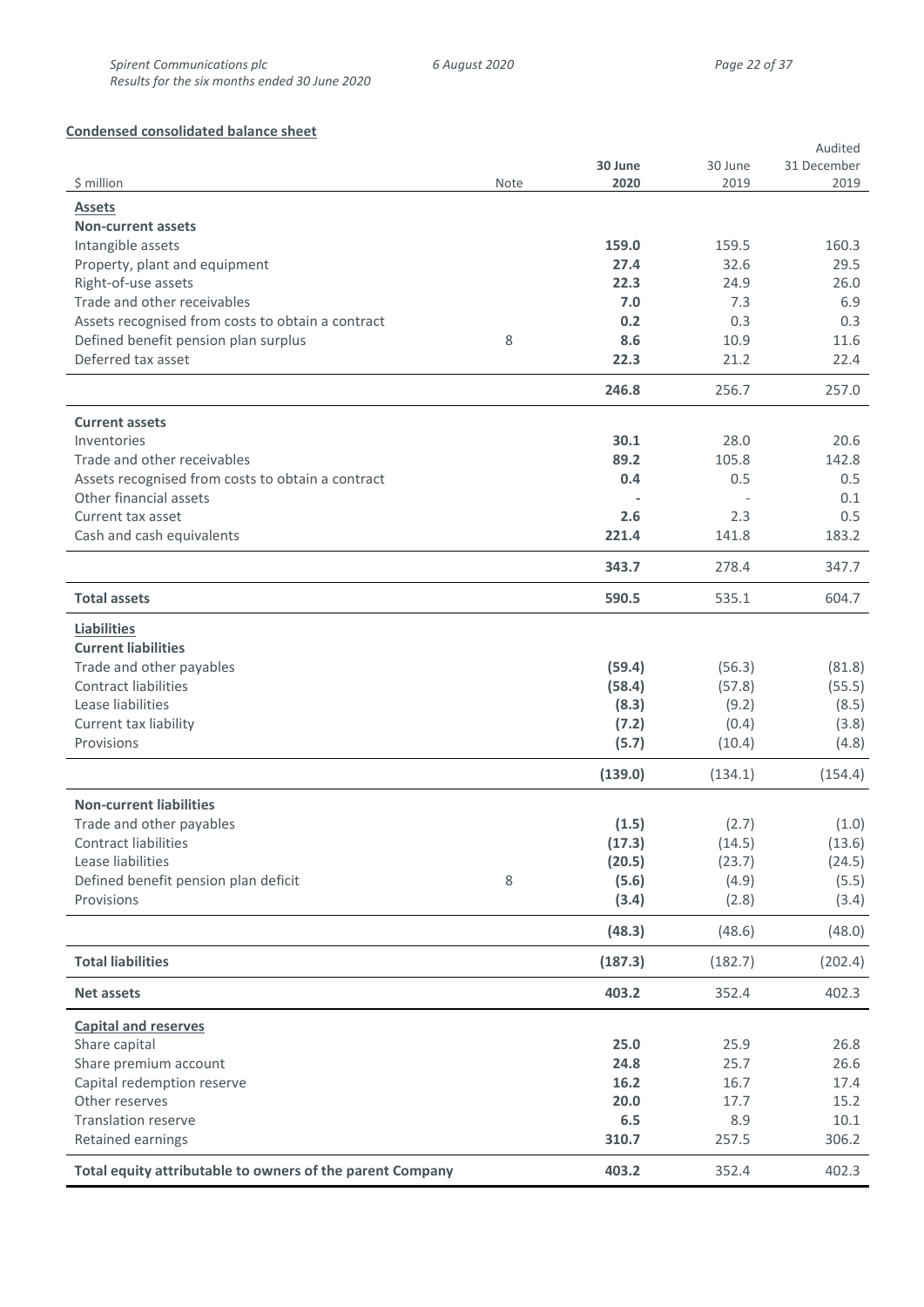## **Condensed consolidated statement of changes in equity**

| \$ million                                                                                                                                             | Notes   | Share<br>capital | Share<br>premium<br>account | Capital<br>redemption<br>reserve | Other<br>reserves | Translation<br>reserve   | Retained<br>earnings          | Total<br>equity               |
|--------------------------------------------------------------------------------------------------------------------------------------------------------|---------|------------------|-----------------------------|----------------------------------|-------------------|--------------------------|-------------------------------|-------------------------------|
| At 1 January 2019 (audited)                                                                                                                            |         | 26.0             | 25.7                        | 16.8                             | 17.5              | 8.2                      | 257.7                         | 351.9                         |
| Profit for the period<br>Other comprehensive income                                                                                                    |         |                  |                             |                                  |                   | 0.7                      | 16.6<br>4.1                   | 16.6<br>4.8                   |
| Total comprehensive income                                                                                                                             |         |                  |                             |                                  |                   | 0.7                      | 20.7                          | 21.4                          |
| Share-based payment<br>Tax credit on share incentives<br>Equity dividends<br>Employee Share Ownership Trust<br>Exchange adjustment                     | 7<br>12 | (0.1)            |                             | (0.1)                            | 0.2               | L,<br>$\overline{a}$     | 1.7<br>0.2<br>(16.7)<br>(6.1) | 1.7<br>0.2<br>(16.7)<br>(6.1) |
| At 30 June 2019                                                                                                                                        |         | 25.9             | 25.7                        | 16.7                             | 17.7              | 8.9                      | 257.5                         | 352.4                         |
| At 1 January 2020 (audited)                                                                                                                            |         | 26.8             | 26.6                        | 17.4                             | 15.2              | 10.1                     | 306.2                         | 402.3                         |
| Profit for the period<br>Other comprehensive loss                                                                                                      |         |                  |                             |                                  |                   | (3.6)                    | 32.2<br>(4.5)                 | 32.2<br>(8.1)                 |
| Total comprehensive (loss)/income                                                                                                                      |         |                  |                             |                                  |                   | (3.6)                    | 27.7                          | 24.1                          |
| Share-based payment <sup>1</sup><br>Tax credit on share incentives<br>Equity dividends<br><b>Employee Share Ownership Trust</b><br>Exchange adjustment | 7<br>12 | (1.8)            | (1.8)                       | (1.2)                            | 4.8               | $\overline{\phantom{0}}$ | 1.9<br>0.1<br>(20.5)<br>(4.7) | 1.9<br>0.1<br>(20.5)<br>(4.7) |
| At 30 June 2020                                                                                                                                        |         | 25.0             | 24.8                        | 16.2                             | 20.0              | 6.5                      | 310.7                         | 403.2                         |

Note

1. Includes \$0.2 million in respect of deferred shares for Executive Directors' Annual Incentive which is charged to administration expenses in the income statement.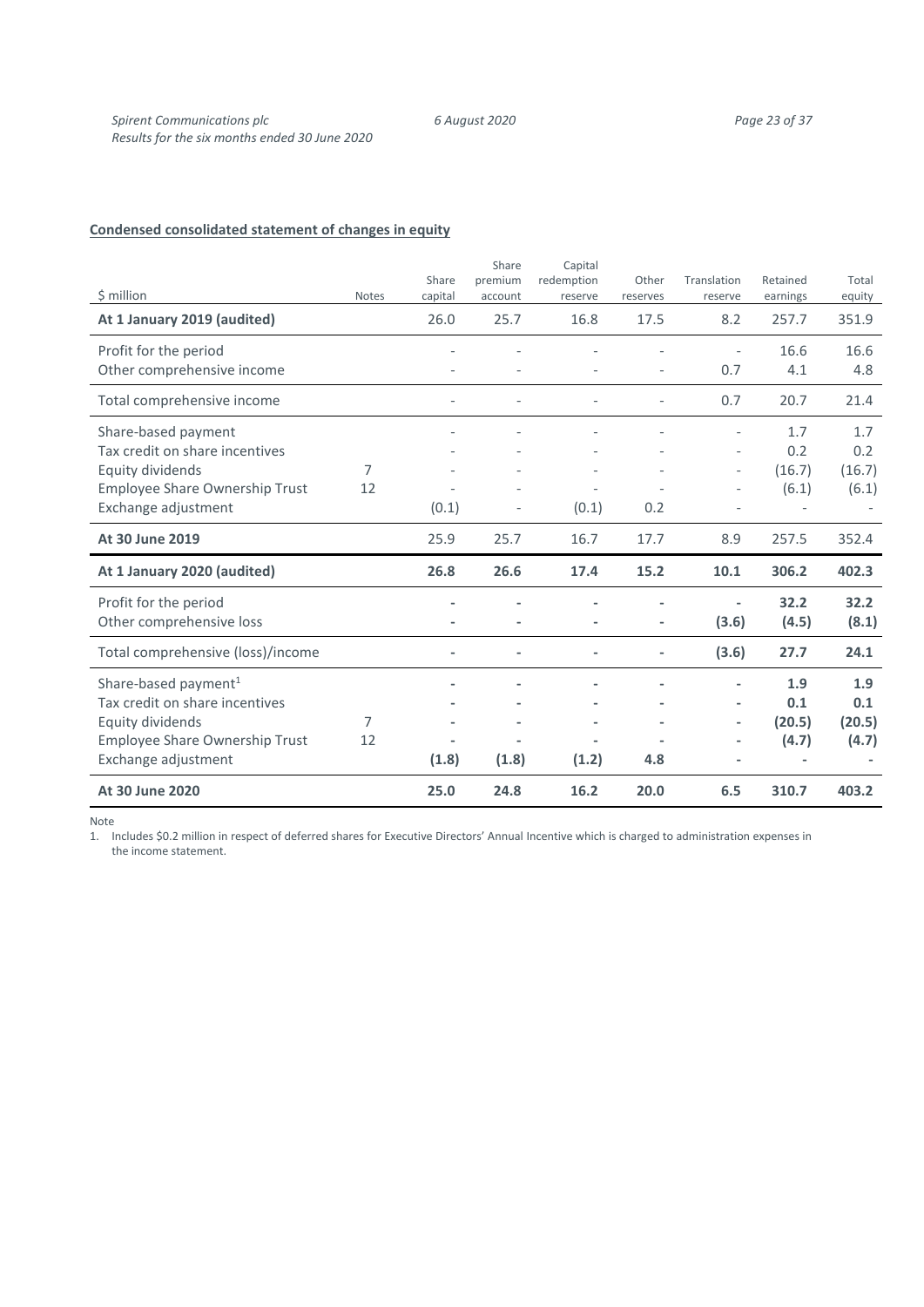## **Condensed consolidated cash flow statement**

| \$ million                                               | <b>Notes</b> | <b>First half</b><br>2020 | First half<br>2019 |
|----------------------------------------------------------|--------------|---------------------------|--------------------|
| Cash flows from operating activities                     |              |                           |                    |
| Cash flow from operations                                | 10           | 74.8                      | 57.2               |
| Tax paid                                                 |              | (1.2)                     | (2.7)              |
| Net cash inflow from operating activities                |              | 73.6                      | 54.5               |
|                                                          |              |                           |                    |
| <b>Cash flows from investing activities</b>              |              |                           |                    |
| Interest received                                        |              | 1.1                       | 1.2                |
| Purchase of intangible assets                            |              |                           | (0.3)              |
| Purchase of property, plant and equipment                |              | (4.7)                     | (6.1)              |
| Proceeds from sale of property, plant and equipment      |              | 0.3                       | 0.2                |
| Lease payments received from finance leases              |              | 0.2                       |                    |
| Acquisition of business                                  | 9            |                           | (1.9)              |
| Net cash used in investing activities                    |              | (3.1)                     | (6.9)              |
| Cash flows from financing activities                     |              |                           |                    |
| Lease liability principal repayments                     |              | (4.3)                     | (4.1)              |
| Lease liability interest paid                            |              | (0.7)                     | (0.8)              |
| Dividend paid                                            | 7            | (20.5)                    | (16.7)             |
| Share purchase into Employee Share Ownership Trust       | 12           | (4.7)                     | (6.1)              |
| Net cash used in financing activities                    |              | (30.2)                    | (27.7)             |
| Net increase in cash and cash equivalents                |              | 40.3                      | 19.9               |
| Cash and cash equivalents at the beginning of the period |              | 183.2                     | 121.6              |
| Effect of foreign exchange rate changes                  |              | (2.1)                     | 0.3                |
| Cash and cash equivalents at the end of the period       |              | 221.4                     | 141.8              |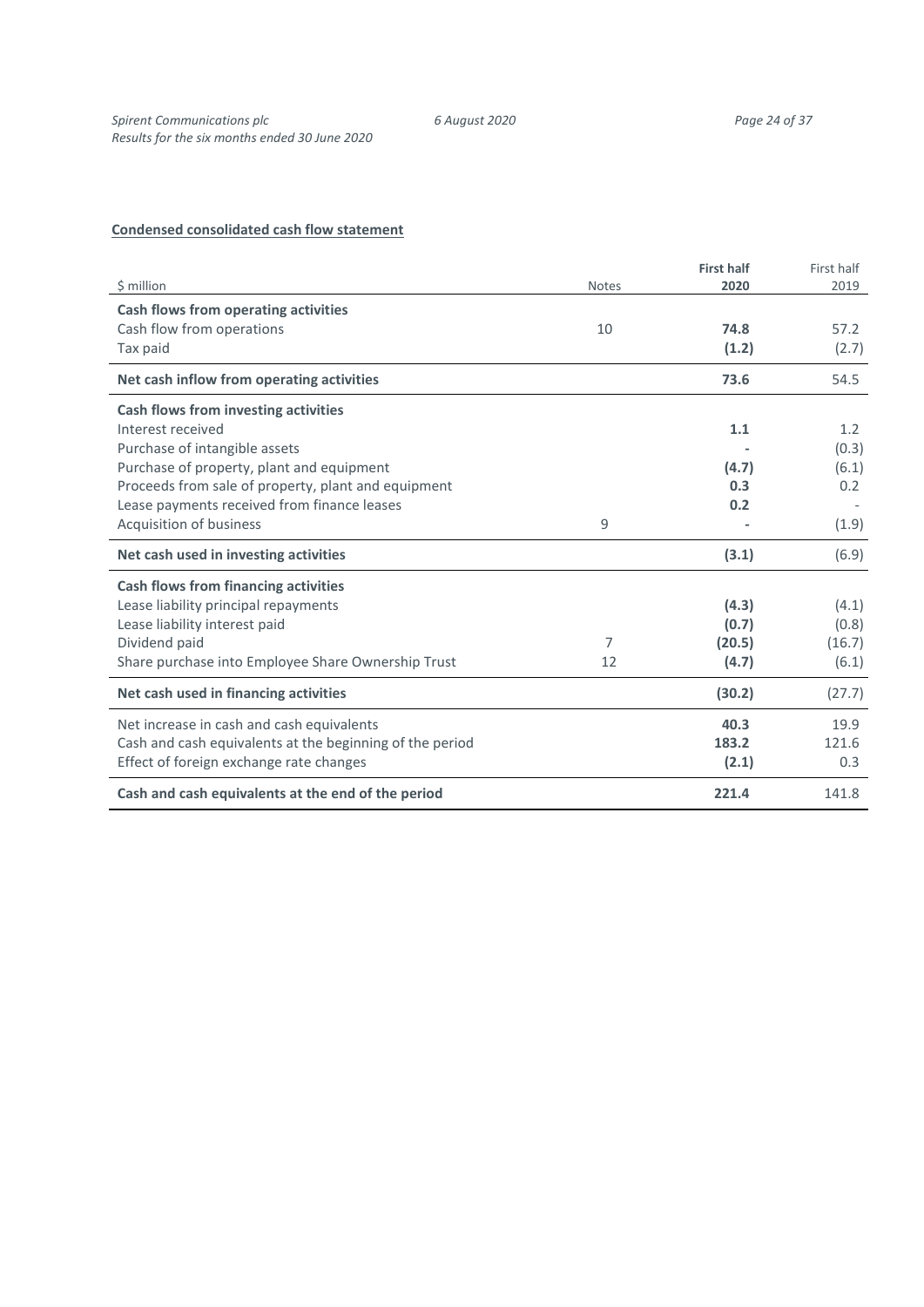### **Notes to the half year condensed consolidated financial statements**

### **1 General information**

The half year condensed consolidated financial statements do not constitute statutory accounts within the meaning of the Companies Act 2006. The statutory accounts for the year ended 31 December 2019 were approved by the Board of Directors on 5 March 2020 and have been delivered to the Registrar of Companies. The auditor's report on those accounts was unqualified, did not draw attention to any matters by way of emphasis and did not contain a statement made under Section 498(2) or (3) of the Companies Act 2006.

The half year condensed consolidated financial statements have been reviewed, not audited, by the Group's auditor pursuant to the Auditing Practices Board guidance on Review of Interim Financial Information. A copy of their review report is included at the end of this report.

The half year condensed consolidated financial statements for the period ended 30 June 2020 were approved by the directors on 6 August 2020.

### **2 Accounting policies**

The accounting policies adopted and methods of computation used are consistent with those applied in the consolidated financial statements for the year ended 31 December 2019. The annual financial statements of the Group are prepared in accordance with International Financial Reporting Standards as adopted by the EU.

### **Basis of preparation**

The half year condensed consolidated financial statements have been prepared in accordance with IAS 34 'Interim Financial Reporting' as issued by the International Accounting Standards Board and endorsed by and adopted for use in the EU. This condensed set of half year financial statements has also been prepared in accordance with the Disclosure and Transparency Rules of the Financial Conduct Authority.

#### **Presentation**

A new line item, 'Contract liabilities', has been added to the Group's balance sheet in order to present the Group's contract liabilities arising under IFRS 15 'Revenue from Contracts with Customers'. Deferred income, a separate line item in the Group's balance sheet, has been reclassified to 'Contract liabilities' together with the 'Payments received on account' balance from 'Trade and other payables – current'. The presentation of the comparative amounts in the Group's balance sheet has also been amended to reflect this change. The impact of the reclassifications is set out below.

|                                | Decrease/(increase) at | Decrease/(increase) at | Decrease/(increase) at |
|--------------------------------|------------------------|------------------------|------------------------|
| \$ million                     | 30 June 2019           | 31 December 2019       | 1 January 2019         |
| <b>Current liabilities</b>     |                        |                        |                        |
| Deferred income                | 54.8                   | 53.2                   | 55.2                   |
| Trade and other payables       | 3.0                    | 2.3                    | 1.0                    |
| <b>Contract liabilities</b>    | (57.8)                 | (55.5)                 | (56.2)                 |
|                                | ٠                      |                        |                        |
| <b>Non-current liabilities</b> |                        |                        |                        |
| Deferred income                | 14.5                   | 13.6                   | 14.4                   |
| <b>Contract liabilities</b>    | (14.5)                 | (13.6)                 | (14.4)                 |
|                                |                        |                        |                        |

The related cash flow movement in the first half of 2019 was also reclassified using the appropriate corresponding line item within the 'Cash flow from operating activities' category in the Group's condensed consolidated cash flow statement. This reclassification had no impact on the Group's net assets, income statement or net cash flow from operating activities reported in 2019.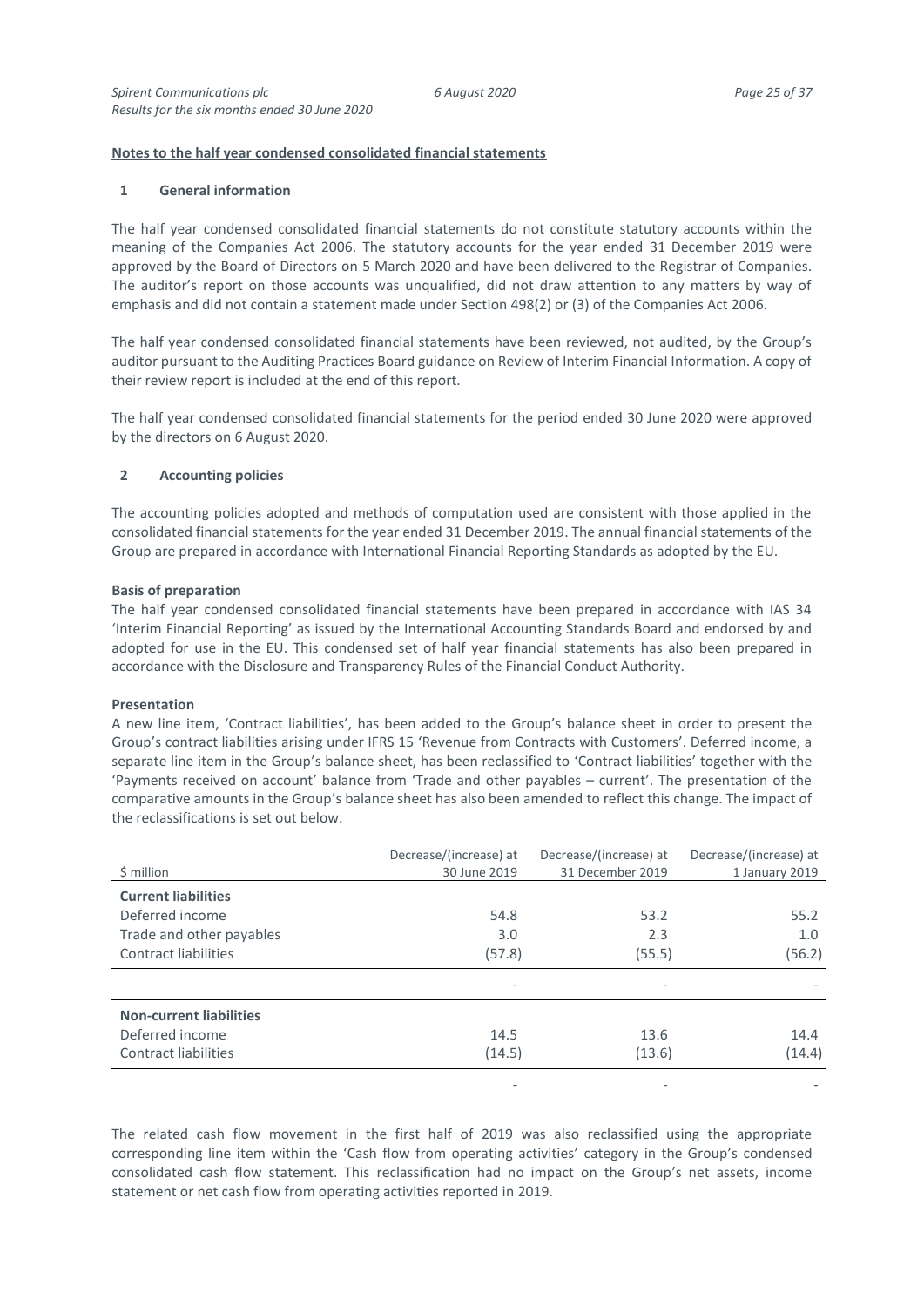### **2 Accounting policies** continued

As at 31 December 2019, the Group reclassified its deferred costs balance from 'Trade and other receivables – current' to 'Inventories' as this classification more appropriately represented the nature of the balance. Accordingly, the presentation of the comparative amounts in the Group's condensed consolidated balance sheet was also amended to reflect this change. This resulted in a reclassification of \$0.7 million at 30 June 2019. The related cash flow movement in the first half of 2019 was also reclassified using the appropriate corresponding line item within the 'Cash flow from operating activities' category in the Group's condensed consolidated cash flow statement. This reclassification had no impact on the Group's net assets, income statement or net cash flow from operating activities reported in 2019.

### **Critical accounting estimates and judgements**

The preparation of the half year financial statements requires management to make judgements, estimates and assumptions that affect the application of accounting policies and the reported amounts of assets and liabilities, income and expense. Actual results may differ from these estimates.

In preparing these half year condensed financial statements, the significant judgements made by management in applying the Group's accounting policies and the key sources of estimation uncertainty were the same as those that applied to the consolidated financial statements for the year ended 31 December 2019.

The Group is required to perform an impairment review on goodwill annually and where there are indicators of impairment. The Group has an annual impairment testing date of 30 November. At 30 June 2020, management have reviewed the goodwill for indicators of impairment and have considered the trading performance, the Group's principal risks and uncertainties, the impact of the COVID-19 pandemic on the Group's cash flow forecasts and the other assumptions used in the value in use calculations. Management have also considered sensitivities in respect of potential downside scenarios. There are no indicators of impairment at any of the cash generating units.

#### **Going concern**

In adopting the going concern basis for preparing the half year condensed financial statements, the directors have considered the Group's principal risks and uncertainties as set out on page 17, including the potential impact of the COVID-19 pandemic on the Group and any longer-term impact to the global economy. In the first half of 2020, the COVID-19 pandemic has not had a significant impact on the Group's trading performance and the Group has continued to operate effectively.

The directors have also considered sensitivities in respect of potential downside scenarios, including stress testing the latest cash flow projections that cover a period of 18 months from the date of these half year condensed financial statements. In these scenarios, the Group has more than sufficient headroom in its available resources.

At 30 June 2020, the Group had cash balances of \$221.4 million and external debt only in relation to its lease liabilities.

Having assessed and considered the principal risks faced by the Group, the potential impact of COVID-19, the sensitivity analysis and the Group's significant financial headroom, the directors are satisfied that the Group has adequate financial resources to continue in operational existence for the foreseeable future, a period of at least 12 months from the date of this report. Accordingly, the going concern basis of accounting continues to be used in the preparation of the condensed consolidated financial statements.

#### **New standards and interpretations**

There have been no new standards or amendments to existing standards effective from 1 January 2020 that are applicable to the Group or that has had any material impact on the financial statements and related notes as at 30 June 2020.

The directors do not anticipate that the adoption of any of the new standards and interpretations issued by the IASB and IFRIC with an effective date for the Group after the date of these interim financial statements will have a material impact on the Group's interim financial statements in the period of initial application.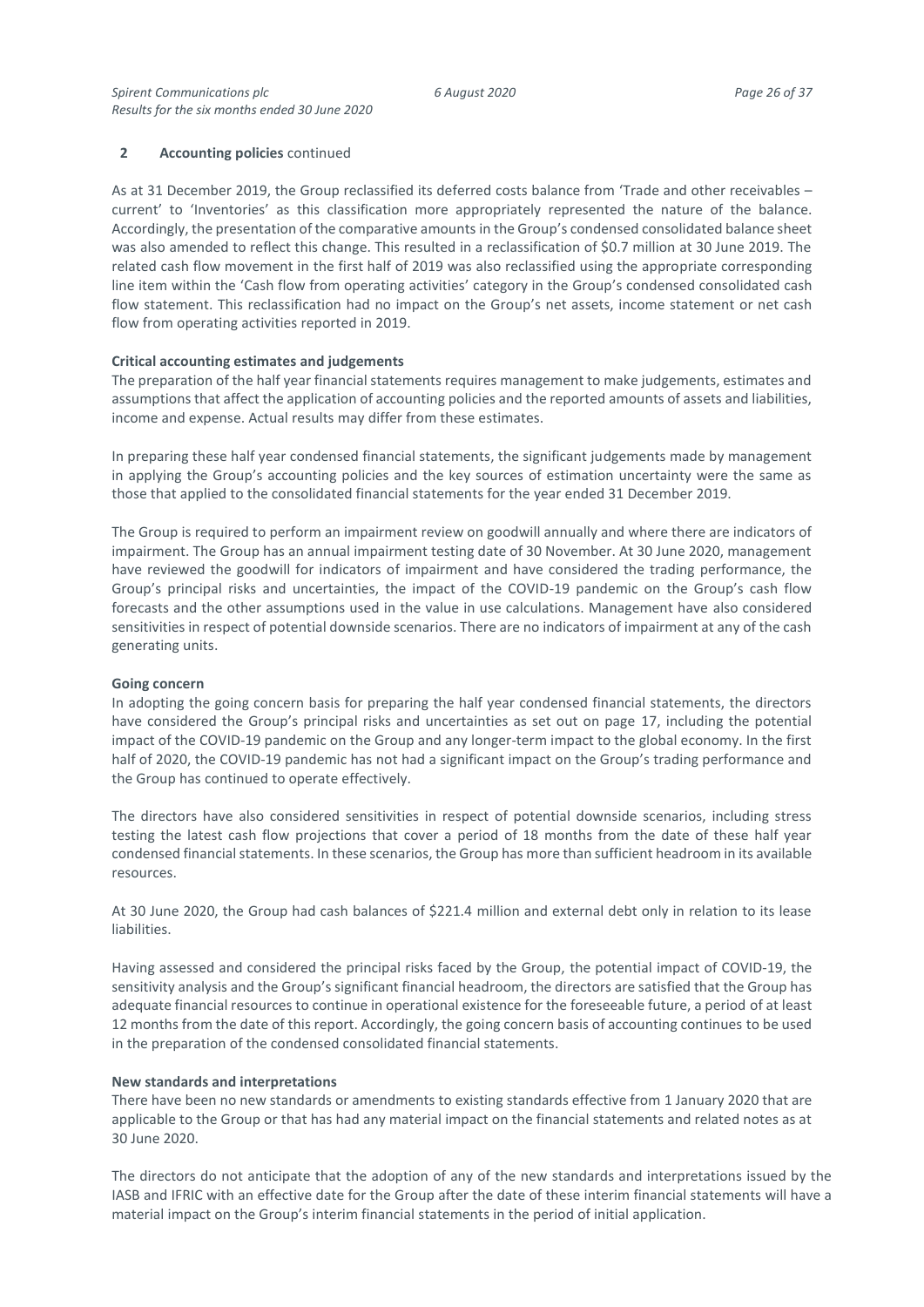### **3 Operating segments**

The Group's organisational structure is based on differences in the products and services offered by each segment and information regularly reviewed by the Group's Chief Executive Officer, its chief operating decision maker, is presented on this basis. The Group's operating segments follow this structure.

The Group's reportable operating segments are Networks & Security, Lifecycle Service Assurance and Connected Devices. The Group evaluates adjusted operating profit before exceptional items, acquisition related costs, acquired intangible asset amortisation and share-based payment. Finance income and finance costs are not allocated to the reportable segments. Corporate is not an operating segment and costs are separately reported and not allocated to the reportable segments. Information on segment assets and segment liabilities is not regularly provided to the Group's Chief Executive Officer and is therefore not disclosed below. There is no aggregation of operating segments.

The Group disaggregates revenue from contracts with customers by nature of products and services and primary geographical markets, as management believe this best depicts how the nature, amount, timing and uncertainty of the Group's revenue and cash flows are affected by economic factors.

| \$ million                                    | Networks &<br>Security | <b>Lifecycle Service</b><br>Assurance | Connected<br><b>Devices</b> | Corporate                | <b>Total</b> |
|-----------------------------------------------|------------------------|---------------------------------------|-----------------------------|--------------------------|--------------|
| First half 2020                               |                        |                                       |                             |                          |              |
| Revenue                                       |                        |                                       |                             |                          |              |
| <b>Nature of products and services</b>        |                        |                                       |                             |                          |              |
| Sale of hardware and software                 | 117.7                  | 37.7                                  | 12.2                        | $\overline{a}$           | 167.6        |
| Maintenance and support services              | 24.3                   | 20.8                                  | 21.0                        |                          | 66.1         |
|                                               | 142.0                  | 58.5                                  | 33.2                        | $\overline{\phantom{0}}$ | 233.7        |
| <b>Primary geographical markets</b>           |                        |                                       |                             |                          |              |
| Americas                                      | 62.8                   | 41.3                                  | 15.8                        |                          | 119.9        |
| Asia Pacific                                  | 62.5                   | 12.3                                  | 15.5                        |                          | 90.3         |
| Europe, Middle East and Africa                | 16.7                   | 4.9                                   | 1.9                         |                          | 23.5         |
|                                               | 142.0                  | 58.5                                  | 33.2                        |                          | 233.7        |
| <b>Profit before tax</b>                      |                        |                                       |                             |                          |              |
| Total reportable segment profit before        |                        |                                       |                             |                          |              |
| exceptional items                             | 25.5                   | 12.8                                  | 4.5                         | (3.3)                    | 39.5         |
| Exceptional items note 4                      | (0.7)                  | (0.7)                                 | (0.2)                       | (0.4)                    | (2.0)        |
| Total reportable segment profit               | 24.8                   | 12.1                                  | 4.3                         | (3.7)                    | 37.5         |
| Unallocated amounts:                          |                        |                                       |                             |                          |              |
| - Acquired intangible asset amortisation      |                        |                                       |                             |                          | (0.2)        |
| - Share-based payment                         |                        |                                       |                             |                          | (1.7)        |
| <b>Operating profit</b>                       |                        |                                       |                             |                          | 35.6         |
| Finance income                                |                        |                                       |                             |                          | 1.1          |
| Finance costs                                 |                        |                                       |                             |                          | (0.7)        |
| <b>Profit before tax</b>                      |                        |                                       |                             |                          | 36.0         |
| <b>Other information</b>                      |                        |                                       |                             |                          |              |
| Product development                           | 29.5                   | 14.3                                  | 6.9                         |                          | 50.7         |
| Intangible asset amortisation - other         |                        |                                       | 0.5                         |                          | 0.5          |
| Depreciation of property, plant and equipment | 4.0                    | 1.2                                   | 1.0                         | 0.1                      | 6.3          |
| Depreciation of right-of-use assets           | 2.5                    | 0.9                                   | 0.6                         | 0.1                      | 4.1          |
| Inventory write-down                          | 1.0                    | 0.3                                   |                             |                          | 1.3          |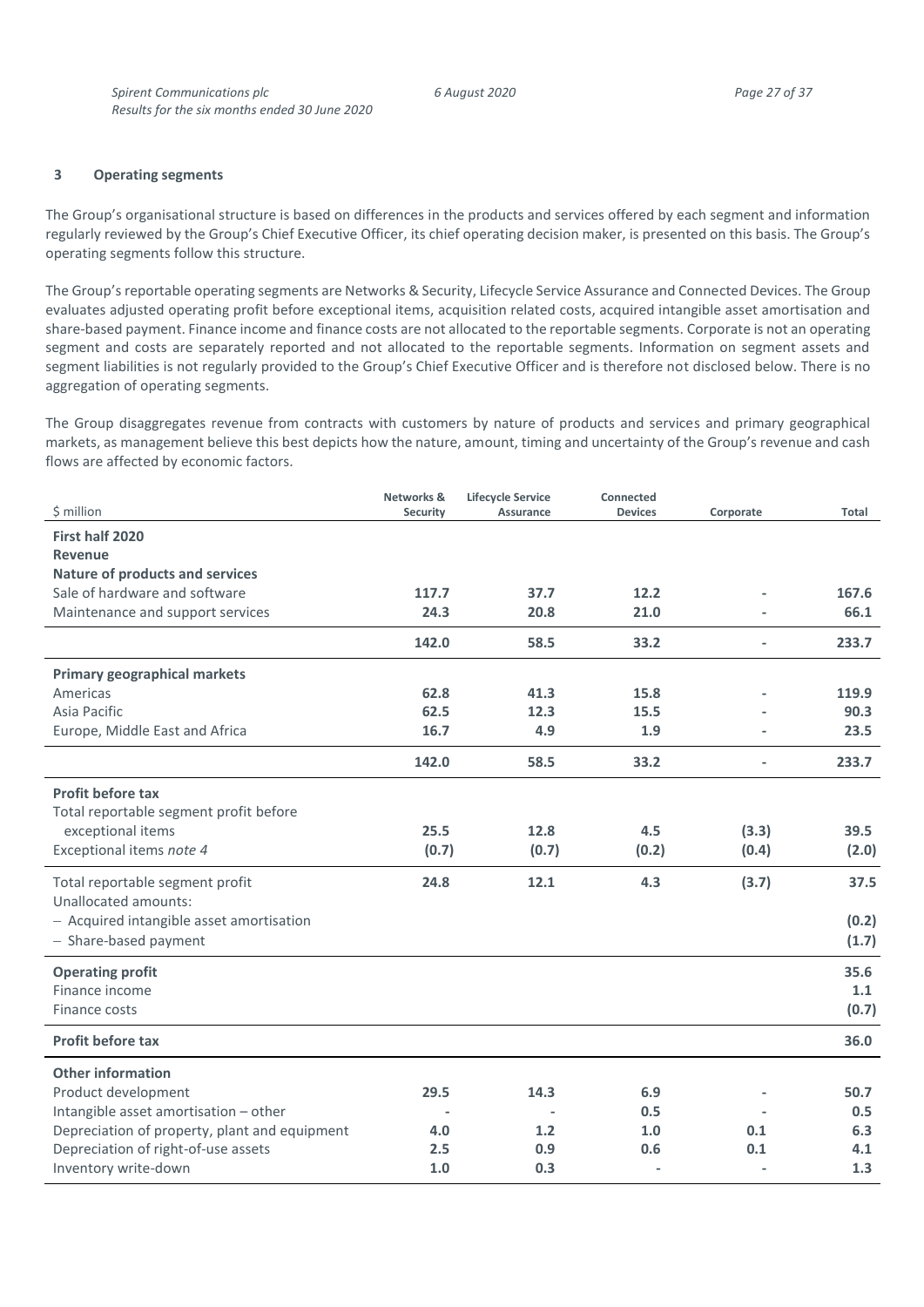### **3 Operating segments** continued

| \$ million                                    | <b>Networks &amp;</b><br>Security | <b>Lifecycle Service</b><br><b>Assurance</b> | Connected<br><b>Devices</b> | Corporate                | Total |
|-----------------------------------------------|-----------------------------------|----------------------------------------------|-----------------------------|--------------------------|-------|
| First half 2019<br>Revenue                    |                                   |                                              |                             |                          |       |
| Nature of products and services               |                                   |                                              |                             |                          |       |
| Sale of hardware and software                 | 107.6                             | 29.2                                         | 14.4                        |                          | 151.2 |
| Maintenance and support services              | 23.4                              | 21.8                                         | 21.0                        |                          | 66.2  |
|                                               | 131.0                             | 51.0                                         | 35.4                        | $\overline{\phantom{a}}$ | 217.4 |
| <b>Primary geographical markets</b>           |                                   |                                              |                             |                          |       |
| Americas                                      | 58.8                              | 39.4                                         | 19.1                        |                          | 117.3 |
| Asia Pacific                                  | 55.0                              | 6.1                                          | 14.6                        |                          | 75.7  |
| Europe, Middle East and Africa                | 17.2                              | 5.5                                          | 1.7                         |                          | 24.4  |
|                                               | 131.0                             | 51.0                                         | 35.4                        |                          | 217.4 |
| <b>Profit before tax</b>                      |                                   |                                              |                             |                          |       |
| Total reportable segment profit               | 16.0                              | 4.0                                          | 5.2                         | (4.5)                    | 20.7  |
| Unallocated amounts:                          |                                   |                                              |                             |                          |       |
| - Acquisition related costs note 9            |                                   |                                              |                             |                          | (0.1) |
| - Acquired intangible asset amortisation      |                                   |                                              |                             |                          | (0.8) |
| - Share-based payment                         |                                   |                                              |                             |                          | (1.7) |
| <b>Operating profit</b>                       |                                   |                                              |                             |                          | 18.1  |
| Finance income                                |                                   |                                              |                             |                          | 1.5   |
| Finance costs                                 |                                   |                                              |                             |                          | (0.9) |
| Profit before tax                             |                                   |                                              |                             |                          | 18.7  |
| <b>Other information</b>                      |                                   |                                              |                             |                          |       |
| Product development                           | 28.0                              | 13.9                                         | 6.6                         |                          | 48.5  |
| Intangible asset amortisation - other         |                                   |                                              | 0.4                         |                          | 0.4   |
| Depreciation of property, plant and equipment | 4.5                               | 1.4                                          | 1.5                         | 0.1                      | 7.5   |
| Depreciation of right-of-use assets           | 2.3                               | 0.9                                          | 0.5                         | 0.1                      | 3.8   |
| Inventory write-down                          | 0.1                               |                                              |                             |                          | 0.1   |

Inter-segment revenue is eliminated in the above periods. All of the Group's revenue arose from contracts with customers.

Generally, revenue from the sale of hardware and software is recognised at a point in time and revenue from maintenance and support services is recognised over time.

Europe, Middle East and Africa includes United Kingdom revenue of \$2.8 million (first half 2019: \$4.1 million).

Americas includes United States revenue of \$113.2 million (first half 2019: \$112.2 million).

Asia Pacific includes China revenue of \$50.1 million (first half 2019: \$41.2 million).

Revenues are attributed to regions and countries based on customer location.

No one customer accounted for 10 per cent or more of total Group revenue in either the first half of 2020 or 2019.

The Group's activities are seasonal and are typically weighted towards the second half of the year.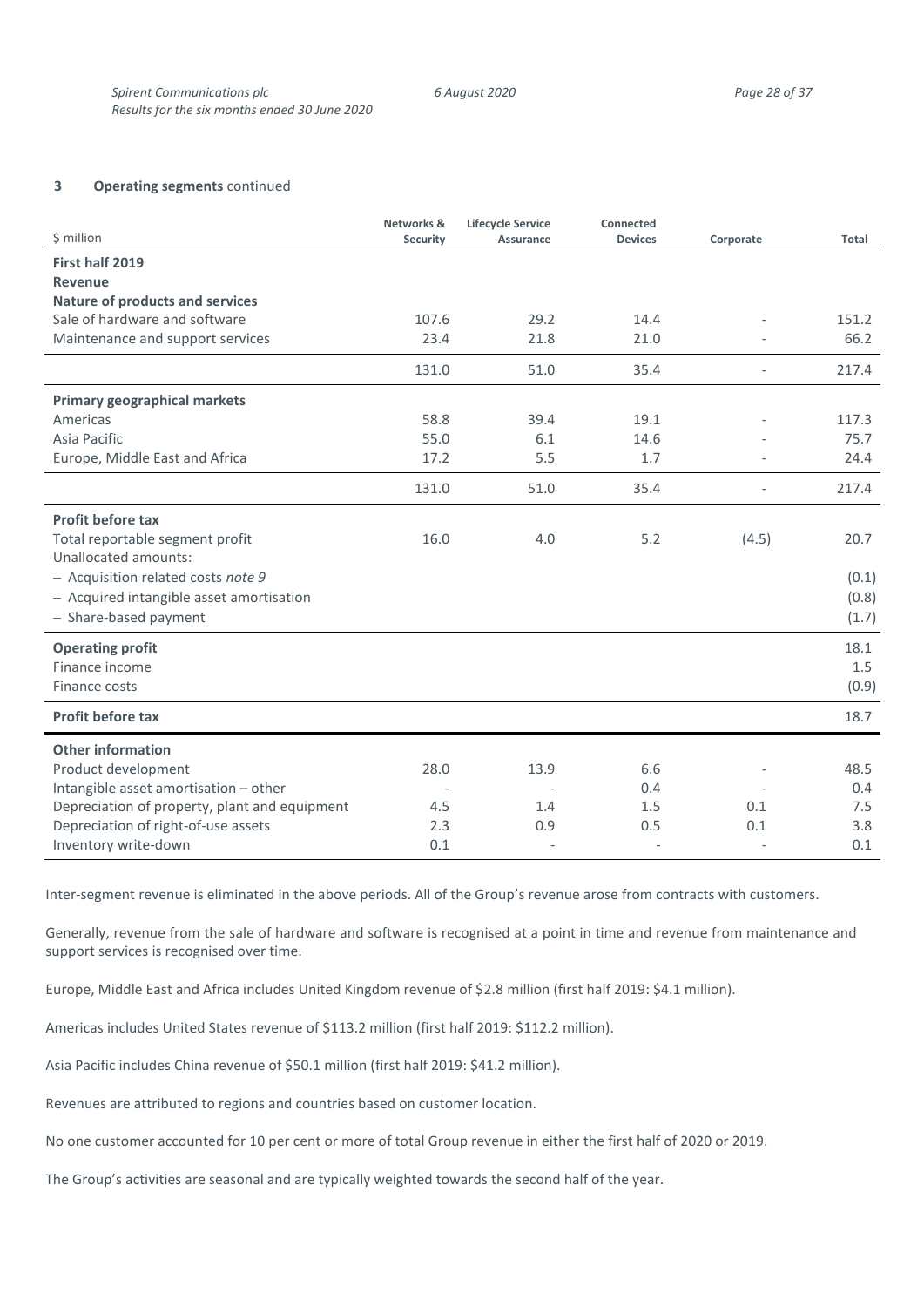#### **4 Exceptional items**

|                      | <b>First half</b> | First half |
|----------------------|-------------------|------------|
| \$ million           | 2020              | 2019       |
| CEO strategic review | 2.0               | $\sim$     |

In the second half of 2019, the Group incurred \$1.8 million of costs associated with a strategic review, instigated by Spirent's new CEO, involving a number of initiatives designed to evolve the strategic direction of Spirent to maximise market opportunities by creating a more agile, customer-focused organisation. These include a strategic focus on recurring revenue streams over time; a strengthened leadership team and development of our sales and marketing structure to drive improved effectiveness to exploit our leading technologies. This review has continued into 2020 with a further \$2.0 million being incurred. This charge comprised employee severance costs of \$1.5 million, recruitment costs of \$0.2 million and consulting costs of \$0.3 million.

The tax effect of exceptional items is a credit of \$0.4 million. The total cash outflow in respect of exceptional items charged in the first half of 2020 is anticipated to be \$2.0 million, with \$1.3 million paid in the period. The cash outflow in the first half of 2020 in respect of exceptional items charged in 2019 was \$0.6 million.

The total cash outflow in respect of exceptional items is reported within cash flows from operating activities in the condensed consolidated cash flow statement.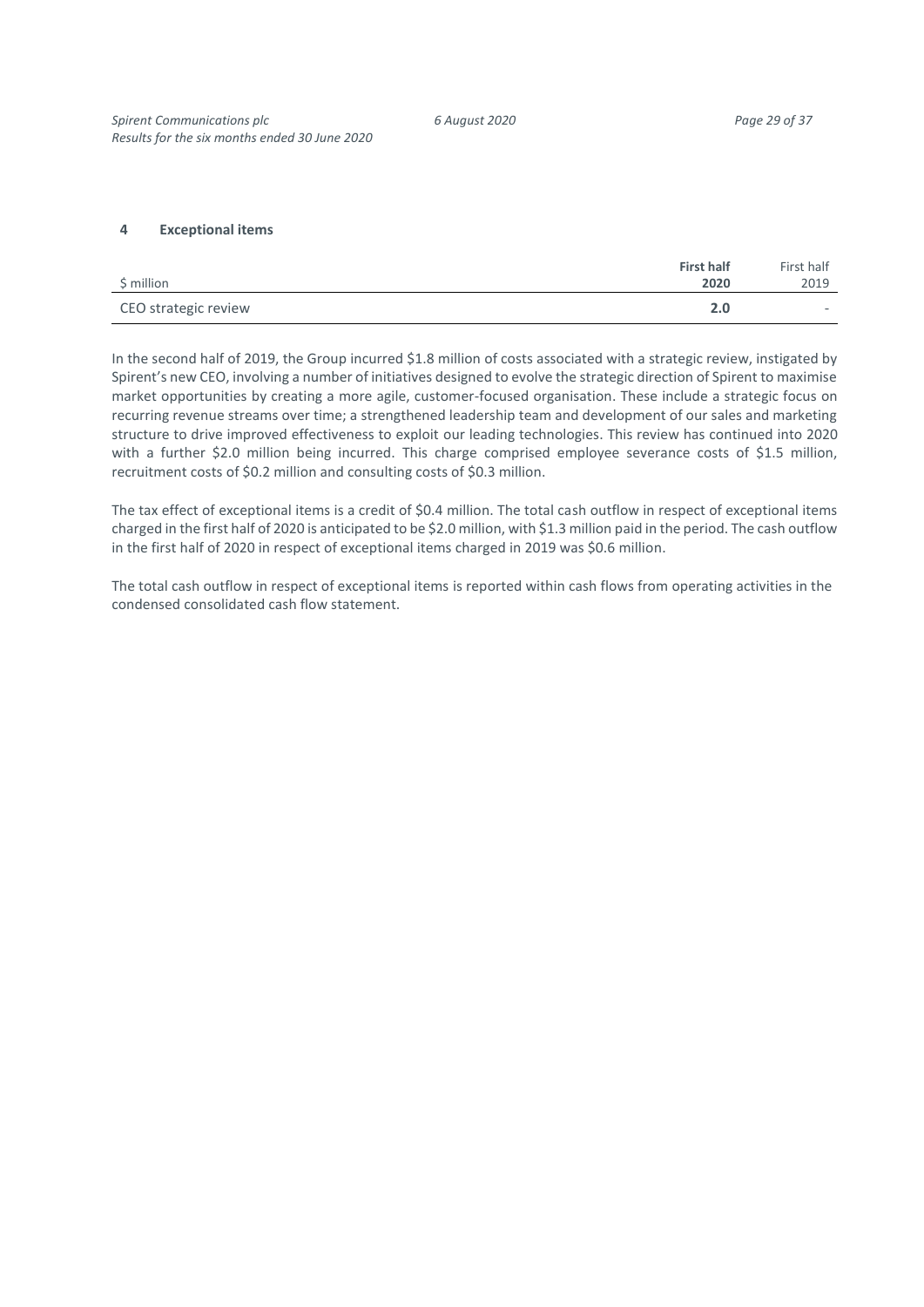### **5 Tax**

| \$ million                            | <b>First half</b><br>2020 | First half<br>2019 |
|---------------------------------------|---------------------------|--------------------|
| <b>Current income tax</b>             |                           |                    |
| UK tax                                | 0.4                       |                    |
| Overseas tax                          | 3.4                       | 1.3                |
| Total income tax                      | 3.8                       | 1.3                |
| Deferred tax                          |                           |                    |
| Recognition of deferred tax assets    | (1.2)                     | (1.7)              |
| Reversal of temporary differences     | 2.0                       | 2.5                |
| Adjustments in respect of prior years | (0.8)                     |                    |
| Total deferred tax                    | ۰                         | 0.8                |
| Tax charge in the income statement    | 3.8                       | 2.1                |

The effective tax rate for the first half year is 13.0 per cent (first half 2019: 13.1 per cent), being the current period tax charge, excluding tax on adjusting items and the adjustment in respect of prior year tax, as a percentage of adjusted profit before tax.

### **6 Earnings per share**

**Basic**

Basic earnings per share is calculated by dividing the profit for the period attributable to owners of the parent Company by the weighted average number of Ordinary Shares outstanding during the period.

### **Diluted**

Diluted earnings per share is calculated by dividing the profit for the period attributable to owners of the parent Company by the weighted average number of Ordinary Shares outstanding during the period plus the weighted average number of Ordinary Shares that would be issued on the conversion of all dilutive potential Ordinary Shares into Ordinary Shares.

| \$ million                                                         | <b>First half</b><br>2020 | First half<br>2019 |
|--------------------------------------------------------------------|---------------------------|--------------------|
| Profit for the period attributable to owners of the parent Company | 32.2                      | 16.6               |
|                                                                    |                           |                    |
| Number million                                                     |                           |                    |
| Weighted average number of Ordinary Shares in issue - basic        | 609.3                     | 609.9              |
| Dilutive potential of employee share incentives                    | 6.5                       | 7.6                |
| Weighted average number of Ordinary Shares in issue - diluted      | 615.8                     | 617.5              |
|                                                                    |                           |                    |
| Cents                                                              |                           |                    |
| <b>Earnings per share</b>                                          |                           |                    |
| <b>Basic</b>                                                       | 5.28                      | 2.72               |
| <b>Diluted</b>                                                     | 5.23                      | 2.69               |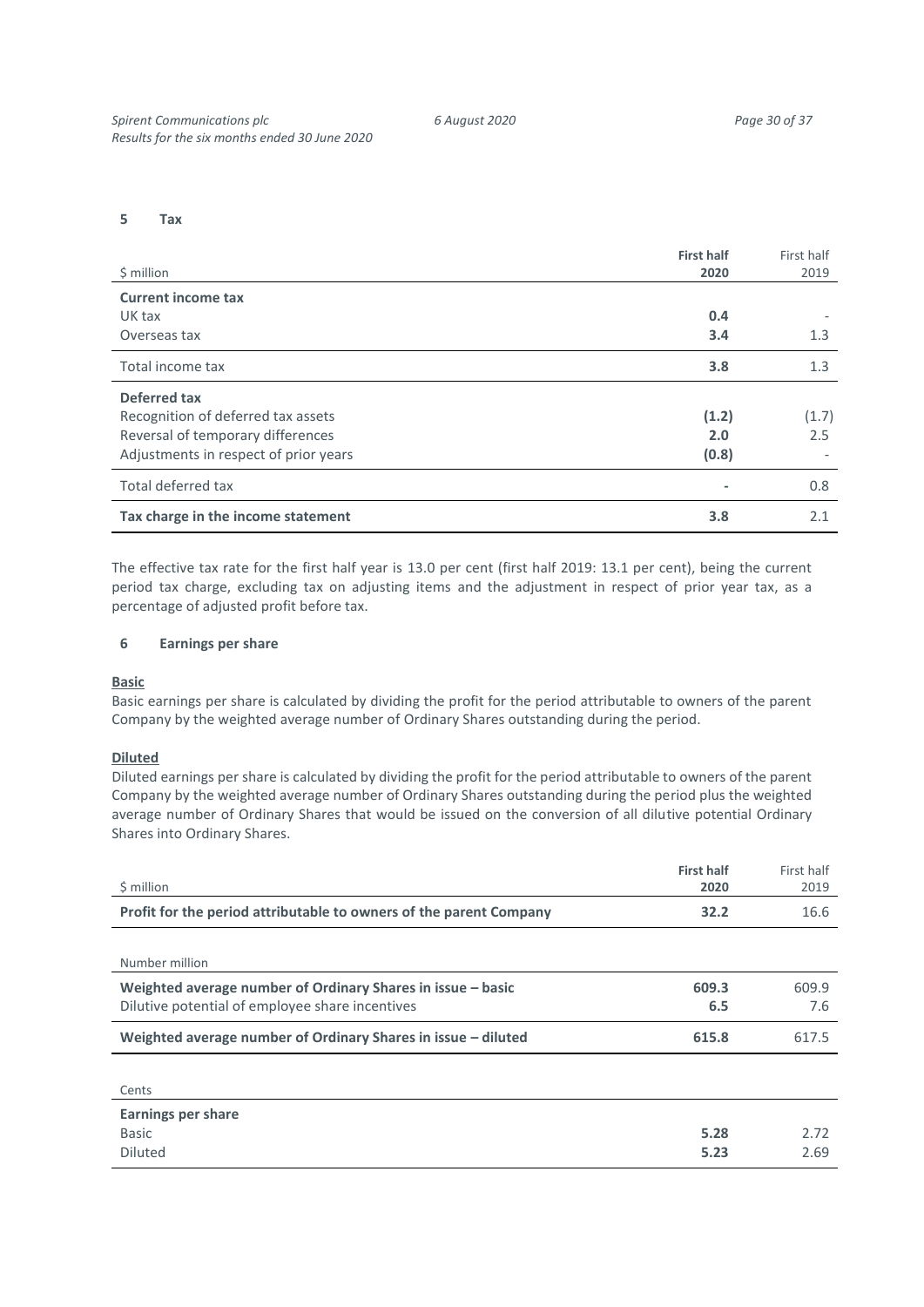#### **6 Earnings per share** continued

The Group is disclosing adjusted earnings per share for continuing operations attributable to owners of the parent Company in order to provide a measure to enable period-on-period comparisons to be made of its performance. The following items are excluded from adjusted earnings:

- exceptional items;
- acquisition related costs;
- acquired intangible asset amortisation;
- share-based payment;
- tax effect on the above items; and
- prior year tax (adjustments made to provisions in respect of prior years).

|                                              |            | <b>First half</b><br>2020 |            | First half<br>2019 |
|----------------------------------------------|------------|---------------------------|------------|--------------------|
|                                              |            | <b>EPS</b>                |            | <b>EPS</b>         |
|                                              | \$ million | cents                     | \$ million | cents              |
| Profit for the period attributable to owners |            |                           |            |                    |
| of the parent Company                        | 32.2       | 5.28                      | 16.6       | 2.72               |
| Exceptional items note 4                     | 2.0        |                           |            |                    |
| Acquisition related costs note 9             |            |                           | 0.1        |                    |
| Acquired intangible asset amortisation       | 0.2        |                           | 0.8        |                    |
| Share-based payment                          | 1.7        |                           | 1.7        |                    |
| Tax effect on the above items                | (0.6)      |                           | (0.7)      |                    |
| Prior year tax credit                        | (0.8)      |                           |            |                    |
| <b>Adjusted basic</b>                        | 34.7       | 5.70                      | 18.5       | 3.03               |
| <b>Adjusted diluted</b>                      |            | 5.63                      |            | 3.00               |

### **7 Dividends paid and proposed**

|                                                                                                         |                                    | <b>First half</b><br>2020 |                             | First half<br>2019 |
|---------------------------------------------------------------------------------------------------------|------------------------------------|---------------------------|-----------------------------|--------------------|
|                                                                                                         | Cents per<br><b>Ordinary Share</b> | \$ million                | Cents per<br>Ordinary Share | \$ million         |
| Amounts recognised as distributions to<br>equity in the period<br>Final dividend paid for previous year | 3.45                               | 20.5                      | 2.73                        | 16.7               |
| Amounts approved by the directors (not<br>recognised as a liability at the balance<br>sheet date)       | 2.17                               | 13.3                      | 1.94                        | 11.9               |

An interim dividend of 2.17 cents per Ordinary Share (2019: 1.94 cents per Ordinary Share) was declared by the Board on 6 August 2020 and will be paid to Ordinary shareholders on 11 September 2020 and to ADR holders on 18 September 2020. This dividend has not been included as a liability in these financial statements. The dividend is payable to all shareholders on the Register of Members at the close of business on 14 August 2020.

Dividends are declared or proposed in US dollars but will be paid in pounds sterling at the exchange rate prevailing when the dividend is declared or proposed. The exchange rate used for determining the amount of interim dividend to be paid was \$1.30:£1.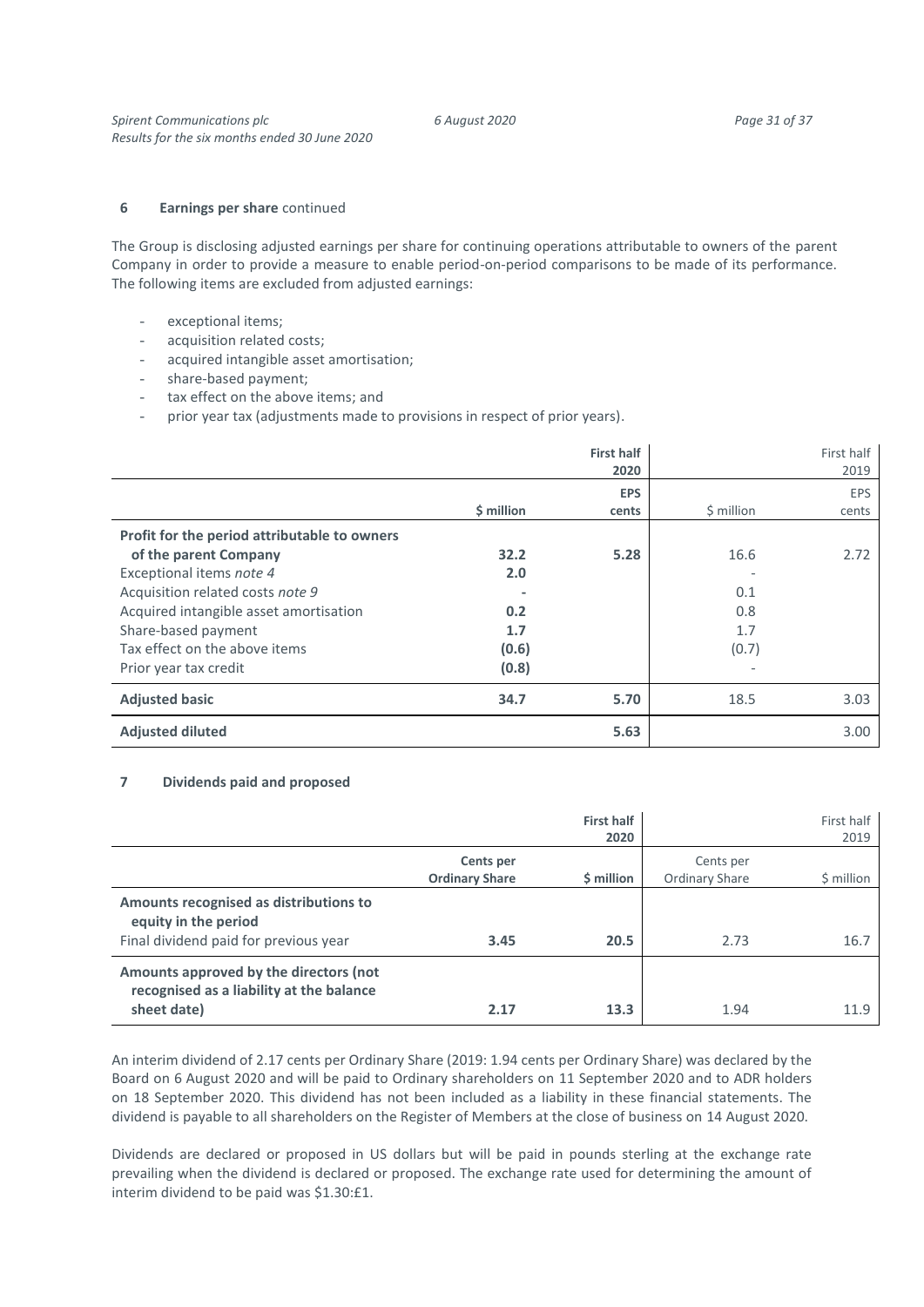## **8 Defined benefit pension plans**

The Group has ongoing obligations in relation to two funded defined benefit pension plans in the United Kingdom. In addition, there is a United Kingdom unfunded plan and a deferred compensation plan in the United States.

The most recent actuarial valuations, at 31 March 2018, of the plans' assets and the present value of the plans' obligations, using the projected unit credit method, have been used and updated at 30 June 2020 as the basis for the accounting valuation.

The assets and liabilities on the balance sheet are as follows:

| \$ million                                                                             | <b>First half</b><br>2020 | First half<br>2019 | Year<br>2019   |
|----------------------------------------------------------------------------------------|---------------------------|--------------------|----------------|
| Schemes in net asset position<br>UK funded defined benefit pension plan                | 8.6                       | 10.9               | 11.6           |
| Schemes in net liability position<br>UK unfunded plan<br>US deferred compensation plan | (0.6)<br>(5.0)            | (0.6)<br>(4.3)     | (0.7)<br>(4.8) |
|                                                                                        | (5.6)                     | (4.9)              | (5.5)          |
| Net pension plan surplus on the balance sheet                                          | 3.0                       | 6.0                | 6.1            |

The assets and liabilities in the funded defined benefit pension plans were as follows:

| \$ million                                                              | <b>First half</b> | First half | Year    |
|-------------------------------------------------------------------------|-------------------|------------|---------|
|                                                                         | 2020              | 2019       | 2019    |
| Fair value of defined benefit pension plans' assets                     | 286.5             | 275.1      | 291.1   |
| Present value of defined benefit pension plans' obligations             | (277.9)           | (264.2)    | (279.5) |
| Net UK funded defined benefit pension plan surplus on the balance sheet | 8.6               | 10.9       | 11.6    |

The key financial assumptions are as follows:

| %                                        | <b>First half</b><br>2020 | First half<br>2019 | Year<br>2019 |
|------------------------------------------|---------------------------|--------------------|--------------|
| Inflation $-$ RPI                        | 2.9                       | 3.2                | 3.0          |
| Inflation $-$ CPI                        | 2.1                       | 2.1                | 2.2          |
| Rate of increase in pensionable salaries | 2.1                       | 2.1                | 2.2          |
| Rate of increase for pensions in payment |                           |                    |              |
| Pre 2001 service                         | 3.6                       | 3.7                | 3.6          |
| 2001 to 5 April 2005 service             | 2.8                       | 3.1                | 2.9          |
| Post 5 April 2005 service                | 2.0                       | 2.1                | 2.0          |
| Rate of increase in deferred pensions    | 2.1                       | 2.1                | 2.2          |
| Rate used to discount plan liabilities   | 1.4                       | 2.3                | 2.1          |

An operating charge of \$0.2 million (first half 2019: \$0.4 million) and finance income of \$0.1 million (first half 2019: \$0.1 million) have been recognised.

The Group also operates a deferred compensation plan for employees in the United States. The plan has elements of a defined benefit pension retirement obligation and therefore is required to be valued in accordance with IAS 19 'Employee Benefits'. At 30 June 2020, the deferred compensation deficit amounted to \$5.0 million (31 December 2019: \$4.8 million). There was no re-measurement at 30 June 2020 (31 December 2019: \$0.4 million loss recognised directly in the statement of comprehensive income). The key financial assumptions include a discount rate used to discount plan liabilities of 2.6 per cent and an investment yield of 6.4 per cent (31 December 2019: 2.9 per cent discount rate and 6.4 per cent investment yield).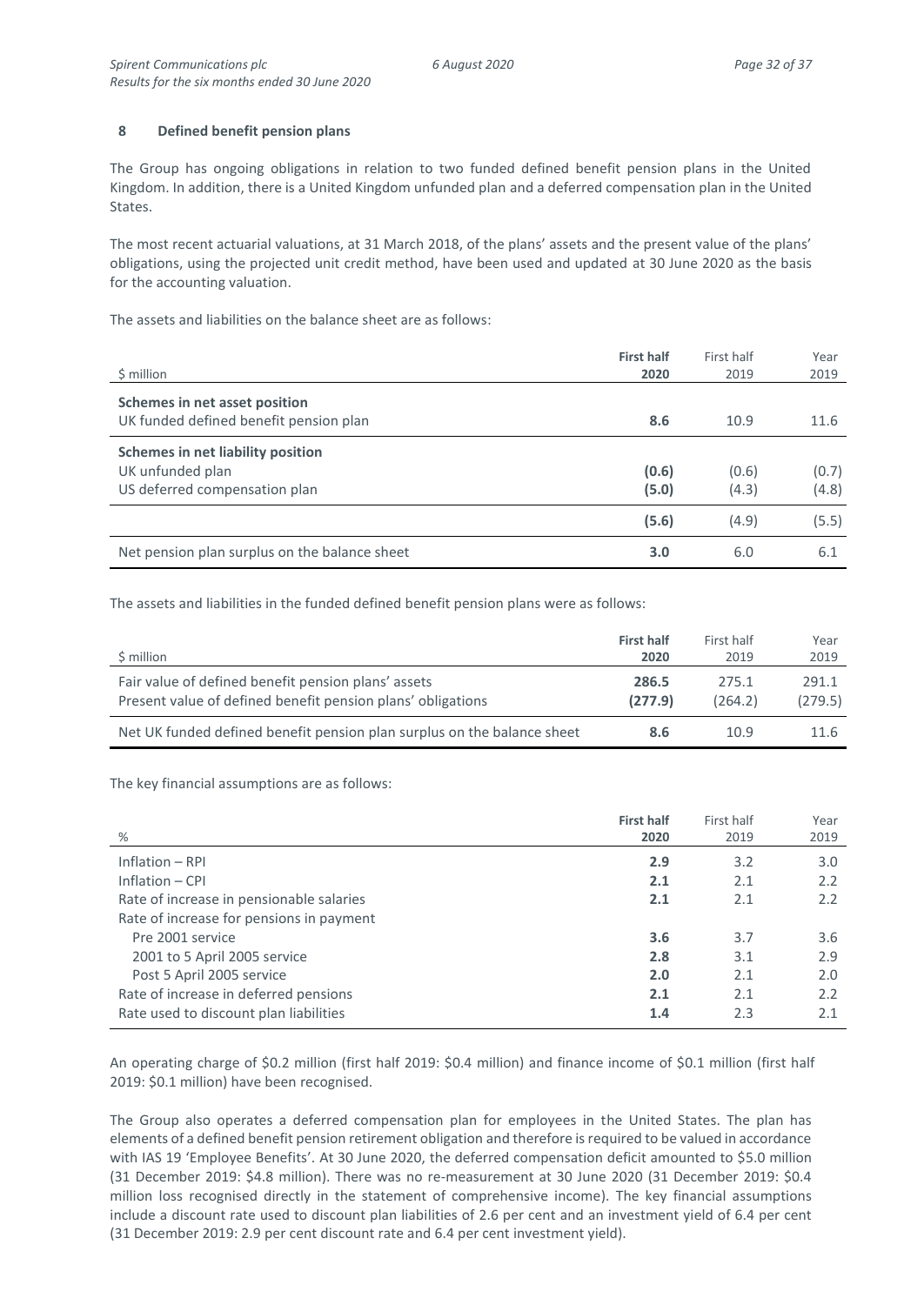## **9 Business combinations**

There were no business combinations in the first half of 2020.

On 31 May 2019, Spirent acquired a key business from Integrated Navigation Systems Limited (INS), a company based in United Kingdom, for cash consideration of \$1.9 million. The acquired business was reported within the Group's Networks & Security operating segment. INS develops and supplies the Group with a system for recording GNSS and Wi-Fi signals. The business acquisition enabled Spirent to streamline its supply chain process and improve gross margin on the product line. The acquisition gave rise to a current technology intangible asset of \$1.0 million and goodwill of \$0.9 million. Acquisition related costs were \$0.1 million and were expensed to other items within the income statement.

### **10 Reconciliation of profit before tax to cash generated from operations**

| \$ million                                                 | <b>First half</b><br>2020 | First half<br>2019 |
|------------------------------------------------------------|---------------------------|--------------------|
| <b>Profit before tax</b>                                   | 36.0                      | 18.7               |
| Adjustments for:                                           |                           |                    |
| Finance income                                             | (1.1)                     | (1.5)              |
| Finance expense                                            | 0.7                       | 0.9                |
| Intangible asset amortisation                              | 0.7                       | 1.2                |
| Depreciation of property, plant and equipment              | 6.3                       | 7.5                |
| Depreciation of right-of-use assets                        | 4.1                       | 3.8                |
| Loss on the disposal of property, plant and equipment      |                           | 0.4                |
| Share-based payment                                        | 1.9                       | 1.7                |
| Changes in working capital                                 |                           |                    |
| Increase in inventories                                    | (9.6)                     | (0.5)              |
| Decrease in receivables                                    | 52.7                      | 32.3               |
| Decrease in payables                                       | (21.4)                    | (5.8)              |
| Increase in contract liabilities                           | 6.8                       | 1.6                |
| Increase/(decrease) in provisions                          | 0.7                       | (0.1)              |
| Defined benefit pension plan employer contributions net of |                           |                    |
| administration expenses paid by the plan                   | (3.1)                     | (3.3)              |
| Deferred compensation plan                                 | 0.1                       | 0.3                |
| <b>Cash flow from operations</b>                           | 74.8                      | 57.2               |

#### **11 Fair value**

The directors consider that the carrying amounts of the financial instruments included within trade and other receivables, trade and other payables and contractual provisions approximates their fair value.

Corporate owned life insurance, included within trade and other receivables, is designated as financial assets at fair value through profit or loss, and is at Level 1 in the fair value hierarchy as the valuation of the linked investments is based on quoted prices in active markets, amounted to \$2.8 million at 30 June 2020 (31 December 2019: \$3.0 million).

## **12 Employee Share Ownership Trust**

During the first half of 2020, 2.0 million shares were purchased and placed into the Employee Share Ownership Trust (ESOT) at a cost of \$4.7 million (first half 2019: 3.0 million shares at a cost of \$6.1 million) and 2.7 million shares were transferred from the ESOT to satisfy options exercised under the Spirent employee share plans (first half 2019: 2.6 million transferred). At 30 June 2020, the ESOT held 0.9 million Ordinary Shares (31 December 2019: 1.6 million Ordinary Shares).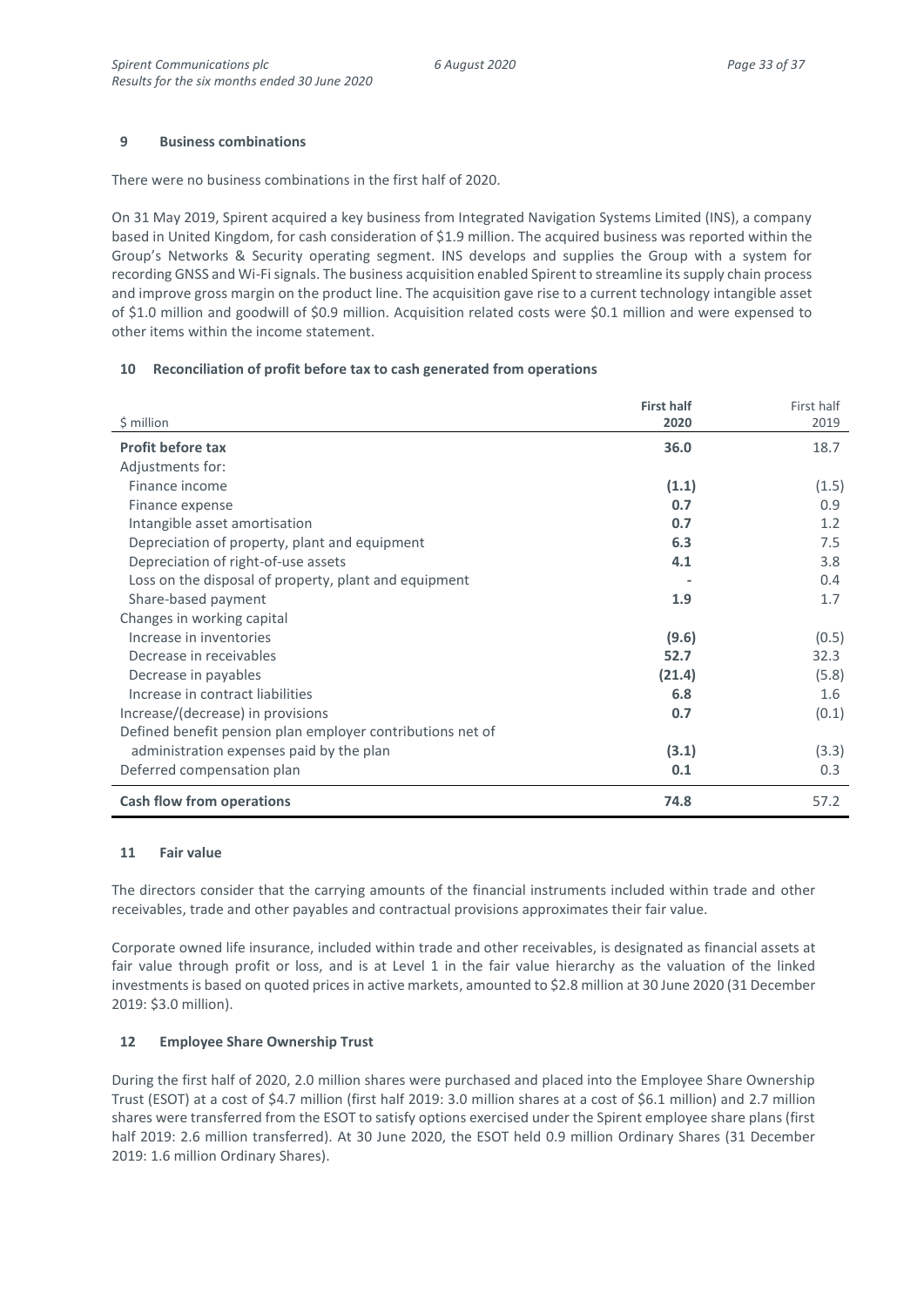*Spirent Communications plc 6 August 2020 Page 34 of 37 Results for the six months ended 30 June 2020*

**Statement of directors' responsibilities**

The directors confirm that to the best of their knowledge:

The condensed set of financial statements has been prepared in accordance with IAS 34 'Interim Financial Reporting' as issued by the IASB and endorsed and adopted by the EU.

The half year management report includes a fair review of the information required by:

- (a) DTR 4.2.7R of the Disclosure and Transparency Rules, being an indication of important events that have occurred during the first six months of the financial year and their impact on the condensed set of financial statements; and a description of the principal risks and uncertainties for the remaining six months of the financial year; and
- (b) DTR 4.2.8R of the Disclosure and Transparency Rules, being related party transactions that have taken place in the first six months of the current financial year and that have materially affected the financial position or performance of the entity during that period; and any changes in the related party transactions described in the 2019 Annual Report.

The directors of Spirent Communications plc are listed below and are unchanged from the Spirent Communications plc Annual Report at 31 December 2019.

Sir William Thomas Eric Updyke Paula Bell Jonathan Silver Gary Bullard Wendy Koh Edgar Masri

By order of the Board of Spirent Communications plc.

**E A Updyke Chief Executive Officer 6 August 2020**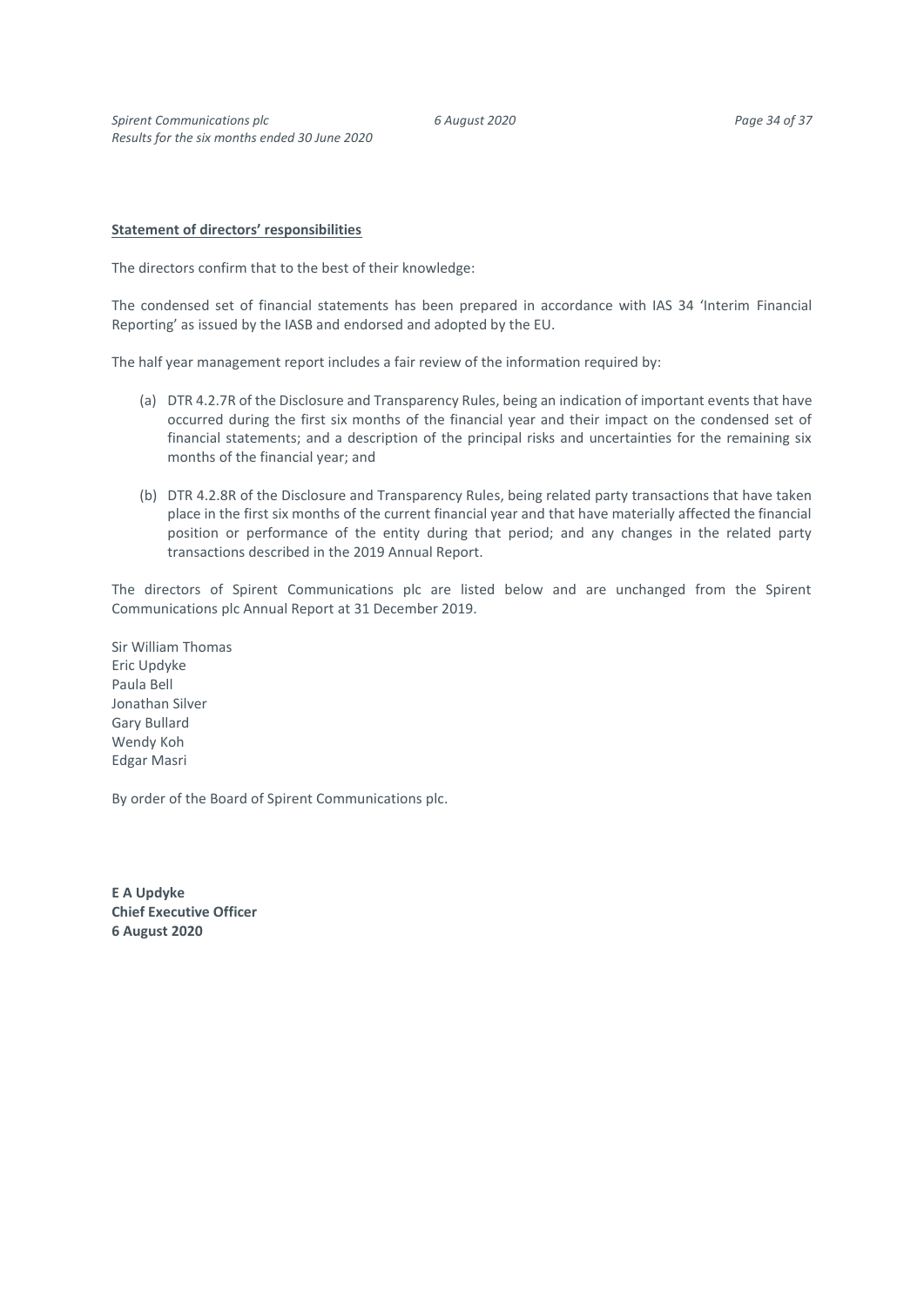### **Independent review report to Spirent Communications plc**

#### **Introduction**

We have been engaged by the company to review the condensed set of financial statements in the half-yearly financial report for the six months ended 30 June 2020 which comprises the condensed consolidated income statement, condensed consolidated statement of comprehensive income, condensed consolidated balance sheet, condensed consolidated cash flow statement, condensed consolidated statement of changes in equity and the related notes 1 to 12. We have read the other information contained in the half yearly financial report and considered whether it contains any apparent misstatements or material inconsistencies with the information in the condensed set of financial statements.

This report is made solely to the company in accordance with guidance contained in International Standard on Review Engagements 2410 (UK and Ireland) "Review of Interim Financial Information Performed by the Independent Auditor of the Entity" issued by the Auditing Practices Board. To the fullest extent permitted by law, we do not accept or assume responsibility to anyone other than the company, for our work, for this report, or for the conclusions we have formed.

## **Directors' Responsibilities**

The half-yearly financial report is the responsibility of, and has been approved by, the directors. The directors are responsible for preparing the half-yearly financial report in accordance with the Disclosure Guidance and Transparency Rules of the United Kingdom's Financial Conduct Authority.

As disclosed in note 2, the annual financial statements of the group are prepared in accordance with IFRSs as adopted by the European Union. The condensed set of financial statements included in this half-yearly financial report has been prepared in accordance with International Accounting Standard 34, "Interim Financial Reporting", as adopted by the European Union.

#### **Our Responsibility**

Our responsibility is to express to the company a conclusion on the condensed set of financial statements in the half-yearly financial report based on our review.

#### **Scope of Review**

We conducted our review in accordance with International Standard on Review Engagements (UK and Ireland) 2410, "Review of Interim Financial Information Performed by the Independent Auditor of the Entity" issued by the Auditing Practices Board for use in the United Kingdom. A review of interim financial information consists of making enquiries, primarily of persons responsible for financial and accounting matters, and applying analytical and other review procedures. A review is substantially less in scope than an audit conducted in accordance with International Standards on Auditing (UK) and consequently does not enable us to obtain assurance that we would become aware of all significant matters that might be identified in an audit. Accordingly, we do not express an audit opinion.

#### **Conclusion**

Based on our review, nothing has come to our attention that causes us to believe that the condensed set of financial statements in the half-yearly financial report for the six months ended 30 June 2020 is not prepared, in all material respects, in accordance with International Accounting Standard 34 as adopted by the European Union and the Disclosure Guidance and Transparency Rules of the United Kingdom's Financial Conduct Authority.

**Ernst & Young LLP London 6 August 2020**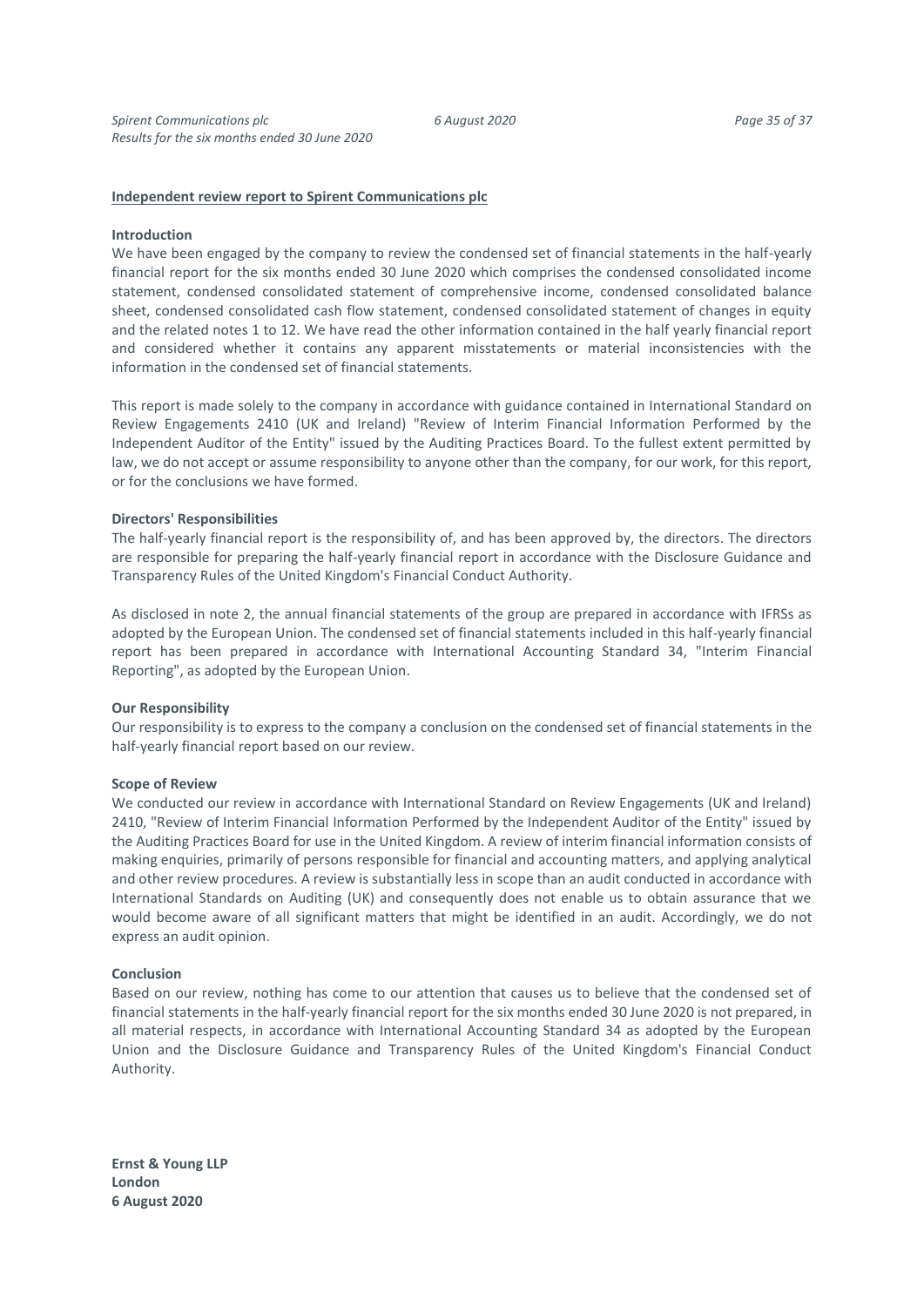## **Appendix Alternative Performance Measures (APM)**

The performance of the Group is assessed using a variety of APMs which are presented to provide users with additional financial information that is regularly reviewed by management. The APMs presented are not defined under IFRS and therefore may not be directly comparable with similarly identified measures used by other companies.

In management's view, the APMs reflect the underlying performance of the Group and provide an alternative basis for evaluating how the Group is managed and measured on a day-to day basis. Such APMs should not be viewed in isolation or as an alternative to the equivalent GAAP measure.

The APMs and key performance indicators are aligned to the Group's strategy and collectively are used to measure the performance of the Group and form the basis of the metrics for director and management remuneration. The Group's key performance indicators are presented within the Strategic Report of its 2019 Annual Report.

### **Order intake**

Order intake represents commitments from customers to purchase goods and/or services from Spirent that will ultimately result in recognised revenue.

Order intake is a measure of operating performance used by management to assess whether future activity levels are increasing or slowing and therefore how effective we have been in the execution of our strategy. Order intake is a key performance indicator used to measure Group, operating segment and regional performance for internal reporting purposes.

Order intake is a non-GAAP measure and as such should not be considered in isolation or as a substitute for GAAP measures of operating performance.

### **Book to bill**

Book to bill is the ratio of orders booked to revenue billed in the period and is a measure of the visibility of future revenues at current levels of activity. Book to bill is a key performance indicator used to measure Group and operating segment performance for internal reporting purposes.

Book to bill is a non-GAAP measure and as such should not be considered in isolation or as a substitute for GAAP measures of operating performance.

#### **Adjusted operating profit**

Adjusted operating profit is reported operating profit excluding exceptional items, acquisition related costs, amortisation of acquired intangible assets and share-based payment. Management uses adjusted operating profit, in conjunction with other GAAP and non-GAAP financial measures, to evaluate the overall operating performance of the Group as well as each of the operating segments and believes that this measure is relevant to understanding the Group's financial performance, as specific items (adjusting items) are identified and excluded by virtue of their size, nature or incidence, as they do not reflect the underlying trading performance of the Group. The exclusion of adjusting items from adjusted operating profit is consistent from period to period.

Adjusted operating profit is also used in setting director and management remuneration targets and in discussions with the investment analyst community.

### **Adjusted operating margin**

Adjusted operating margin is adjusted operating profit as a percentage of revenue. It is a measure of the Group's overall profitability and how successful we are in executing on our overall strategy, and demonstrates our ability to improve margin through efficient operations and cost management whilst being mindful of the need to invest for the future.